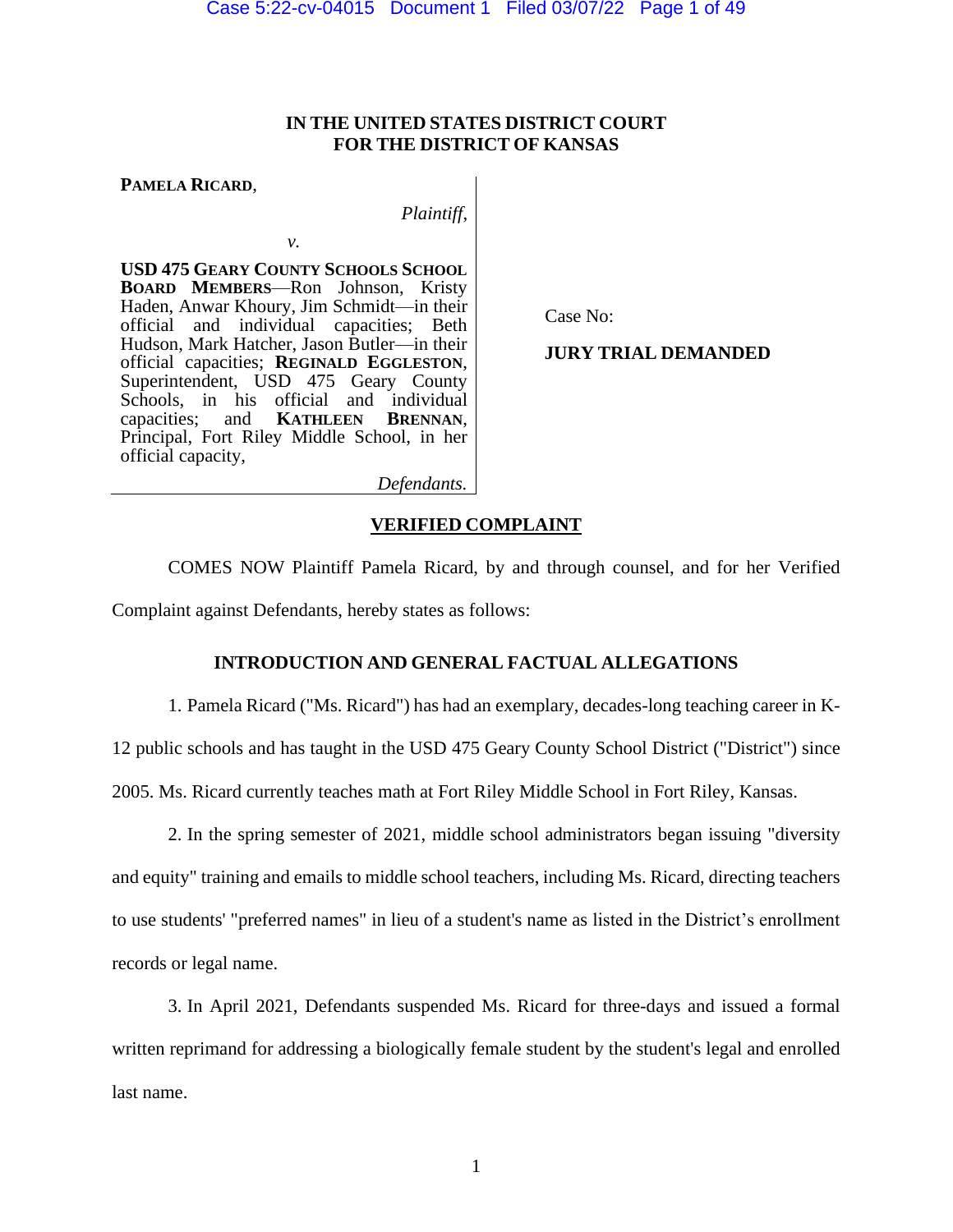#### Case 5:22-cv-04015 Document 1 Filed 03/07/22 Page 2 of 49

4. Prior to addressing the student by the student's last name, Ricard had been informed by email by the school counselor the student preferred to be called by an alternate first name different from the student's legal and enrolled first name.

5. Although the school counselor, when notifying Ms. Ricard of the student's new preferred first name in his email to Ricard, had referred to the student as "she" (consistent with the student's biological sex), Ms. Ricard was later told by the student's classmate that the student's preferred pronouns were "he/him."

6. At no point has the student in question directly asked Ms. Ricard to call the student by an alternate preferred first name, last name, or pronouns different from the information contained in the student's enrollment records.

7. Neither the District nor the school had a formal policy regarding student preferred name and pronoun use at the time Ms. Ricard was suspended and reprimanded. Instead, Ms. Ricard was suspended and reprimanded under generic school district policies related to Bullying by Staff; Diversity and Inclusion; and Staff-Student Relations prohibiting "harassment" and "bullying" of students by staff.

8. A week after Ms. Ricard returned from her suspension, the middle school principal sent the teaching staff training documents on Diversity Training on Gender Identity and Gender Expression as well as a protocol document regarding the Use of Preferred Names and Pronouns. The new training materials and protocol mandated that teachers use students' preferred names and pronouns when requested and that failure to do so would constitute a discriminatory act subject to employee discipline. The materials stated in part:

Society has historically utilized "he/him" when identifying biological males and "she/her" when identifying biological females. If it is a group of individuals "they/them" is traditionally used. Individuals prefer to utilize pronouns that they identify with. This does not have to agree with their biological assignment. The use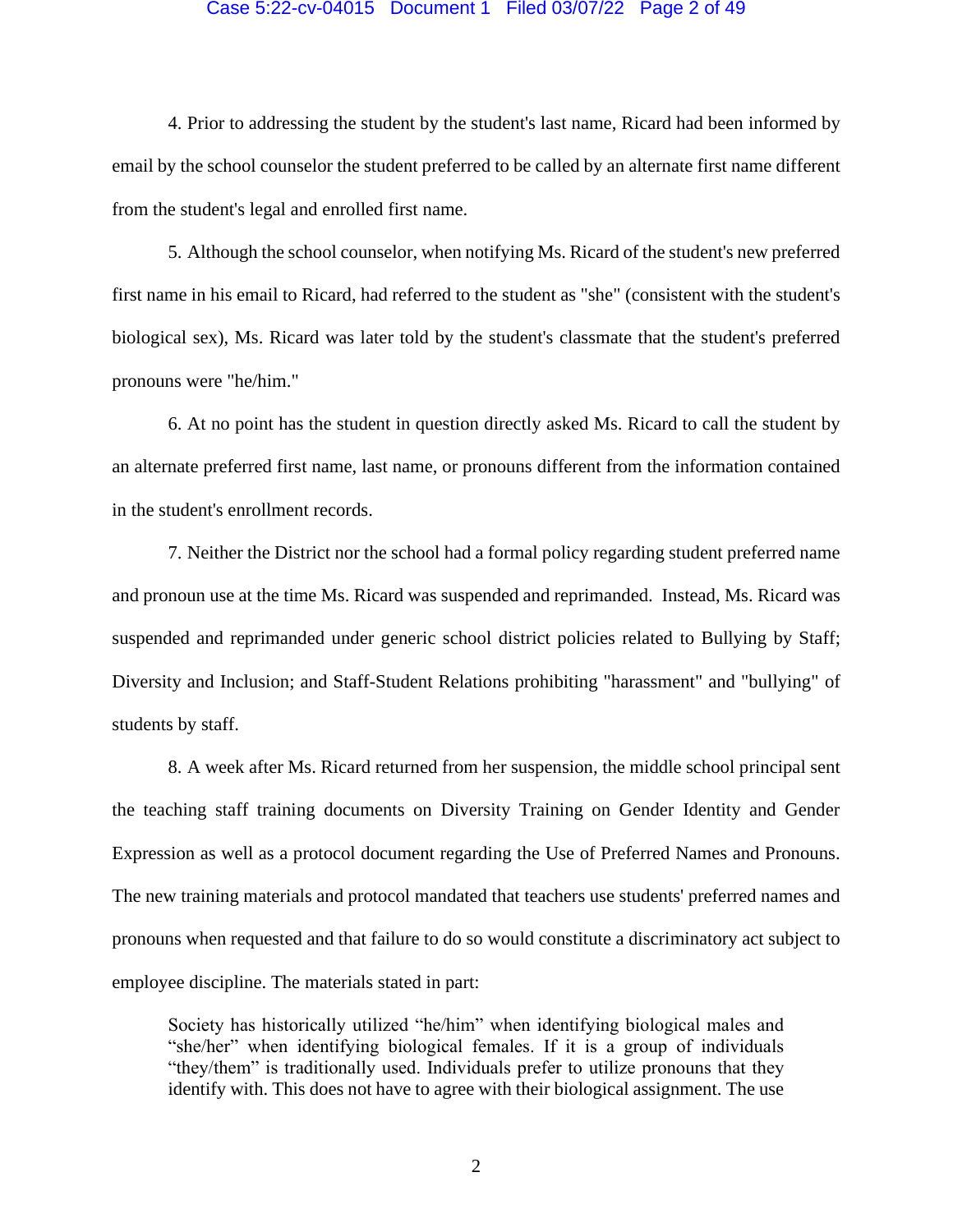of "they/them" is a gender-neutral use of pronouns.

Employees should be aware and make an effort to utilize the pronouns an individual requests to be identified by. This will assist in the prevention of discrimination and harassment. This appropriate usage of pronouns also contributes to a culture of unity and inclusivity. . . .

Discrimination due to gender identify [sic] or genetic information is in violation of Civil Rights Act of 1964 also known as Title VII. Discrimination can be obvious, example, refusing to hire someone because of their gender identity. Other discrimination may not be so obvious. Example, refusing to call someone by their preferred name or pronoun.

9. The "Use of Preferred Names and Pronouns" guidance document sent on April 21, 2021

and apparently backdated to April 14, 2021 states in part:

When a student shares with a staff member that the student wants to go by a preferred name and pronouns, the staff member will:

- Share the student's request with the building administrator(s) and grade level or school counselor.

The building administration or counselor will speak with the student to confirm the request and provide awareness of the request. The building administration or counselor will advise the student that their preferred name and pronouns will be utilized by staff in the building. *The building administration will explain to the student that every effort will be made to remember their preferred name and pronouns; however, patience and understanding will be required.*

*The building administration will contact the parents/guardians of the student to Inform* [sic] *them that the school will honor the request of the student.*

The building administration or counselor will then notify the student's teachers of the preferred name and pronouns. The building administration will notify any additional staff that may have contact with the student (instructional coaches, nurse, front office staff, support staff.)

(emphasis added).

10. Ms. Ricard appealed her previous discipline to the superintendent and the Board of

Education of Geary County Schools USD 475 ("Board") pursuant to the District's grievance

procedure. On July 8, 2021, and at two other times during the appeal and mediation process, Ms.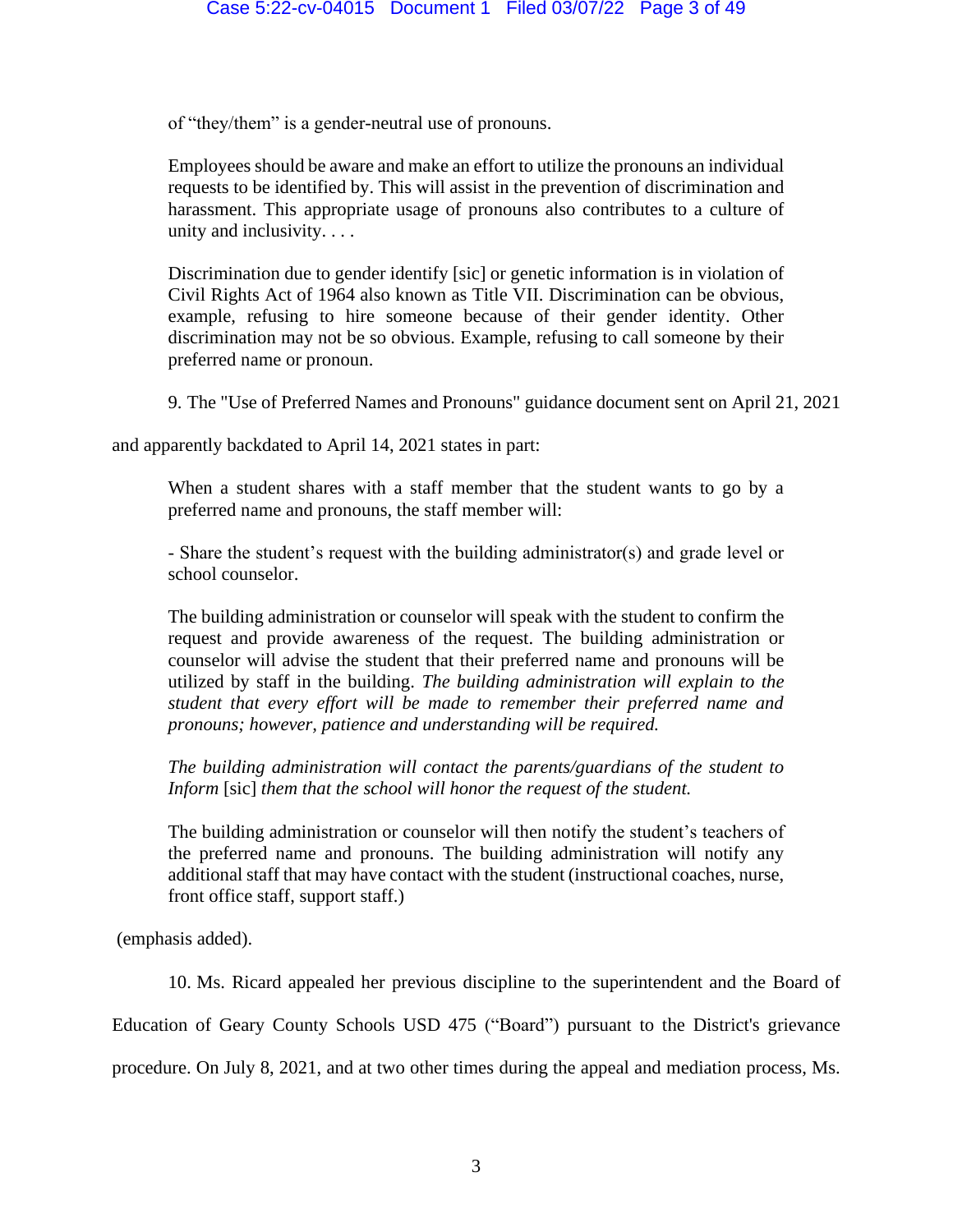#### Case 5:22-cv-04015 Document 1 Filed 03/07/22 Page 4 of 49

Ricard requested a religious accommodation "regarding any school policy that requires a teacher or school employee to actively state or otherwise use a student's or any other person's preferred pronouns or other gendered language when different from the student's or person's biological sex."

11. Ms. Ricard is a Christian and holds sincere religious beliefs consistent with the traditional Christian and biblical understanding of the human person and biological sex. Ms. Ricard believes that God created human beings as either male or female, that this sex is fixed in each person from the moment of conception, and that it cannot be changed, regardless of an individual person's feelings, desires, or preferences. Any policy that requires Ms. Ricard to refer to a student by a gendered, non-binary, or plural pronoun (*e.g.*, he/him, she/her, they/them, zhe/zher, etc.) or salutation (Mr., Miss, Ms.) or other gendered language that is different from the student's biological sex actively violates Ms. Ricard's religious beliefs.

12. On August 4, 2021, Ms. Ricard participated in a closed Board hearing regarding her employee discipline. In the hearing, Ms. Ricard explained that her decision to use "Miss [Student 1 Legal/Enrolled Last Name"] instead of using the student's new preferred first name was intended to be respectful to the student without compromising Ms. Ricard's own conscience and religious beliefs. Ms. Ricard also explained that this approach was consistent with her past practice over the course of her career of using a student's formal salutation and last name when the circumstances required.

13. During the Board hearing, Ms. Ricard proposed a specific accommodation and policy that would allow her to continue to address students by their names but refrain from using preferred pronouns or other gender-specific language for a student when such pronouns or language were different than the student's biological sex.

14. At the conclusion of the hearing, the Board removed all persons from the meeting room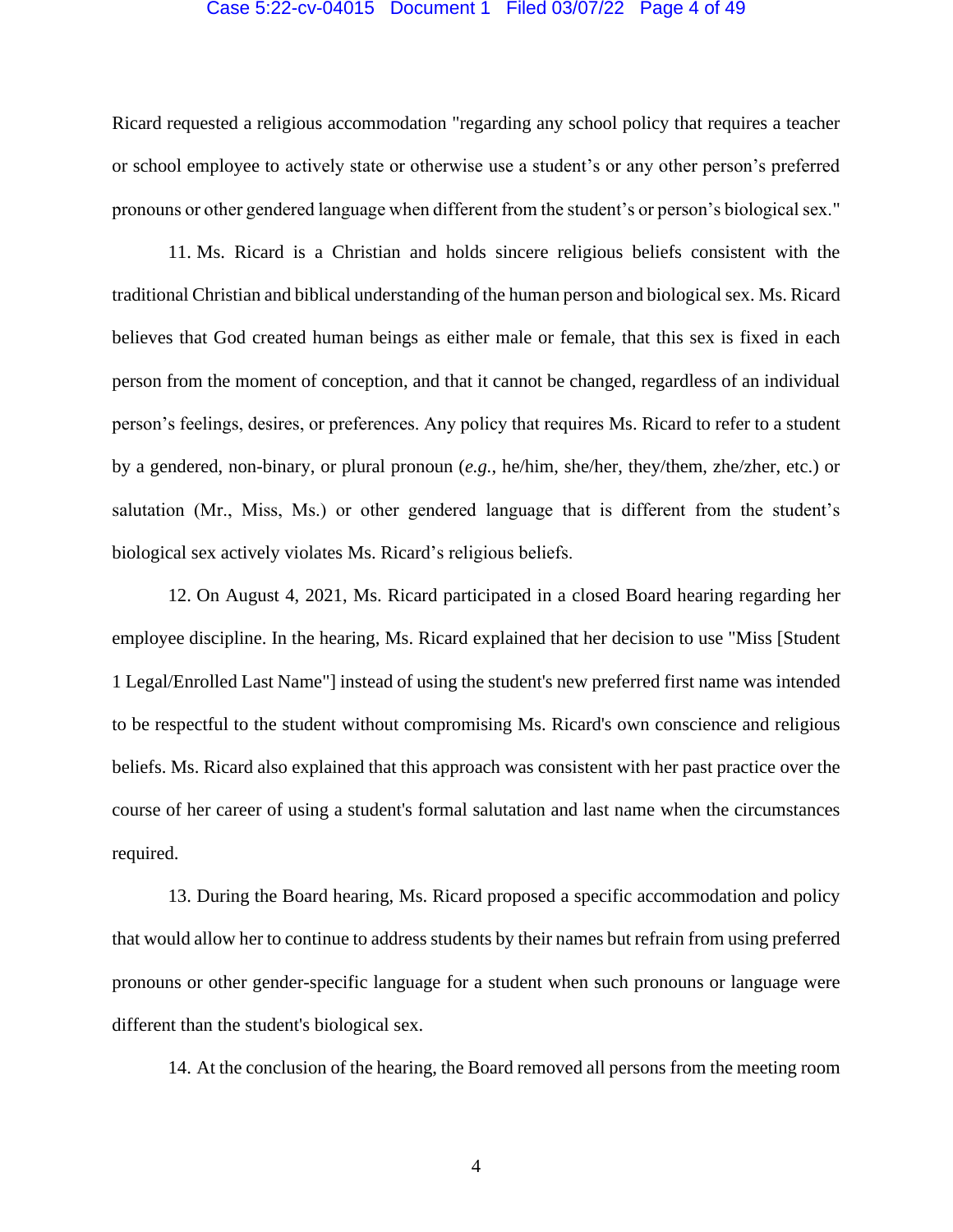#### Case 5:22-cv-04015 Document 1 Filed 03/07/22 Page 5 of 49

in order for the Board to deliberate.

15. Before inviting Ms. Ricard and her legal counsel back into the room, the Board invited Mark Edwards, appearing at the hearing as legal counsel for an adverse party including Defendant Eggleston and school administration, into the closed deliberations to engage in *ex parte* communications for several minutes.

16. The Board eventually went out of executive session and reconvened the public meeting, inviting Ms. Ricard and her legal counsel as well as other members of the public back into the meeting. Once the meeting was resumed, the Board immediately adjourned the meeting apparently without taking any public binding action.

17. On August 13, 2021, District staff sent parties a letter "deny[ing] the requested remedy sought by the grievant."

18. After the Kansas Attorney General's Office informed the Board that the decision denying Ms. Ricard's appeal had violated the Kansas Open Meetings Act because the Board had not conducted a public vote, the Board rescheduled the matter for public consideration at its September 7, 2021 board meeting.

19. On September 7, 2021, the Board voted to unanimously in open session to deny Ms. Ricard's disciplinary appeal, thus affirming the suspension and written reprimand.

20. At the same meeting, the Board voted unanimously to summarily deny Ms. Ricard's request for a religious accommodation.

21. At no point prior to or after the Board's action summarily denying Ms. Ricard's religious accommodation request did the Board or any District representative attempt to discuss a potential accommodation or neutral policy with Ms. Ricard or her representative.

22. At the same meeting, the Board adopted a new district-wide policy expressly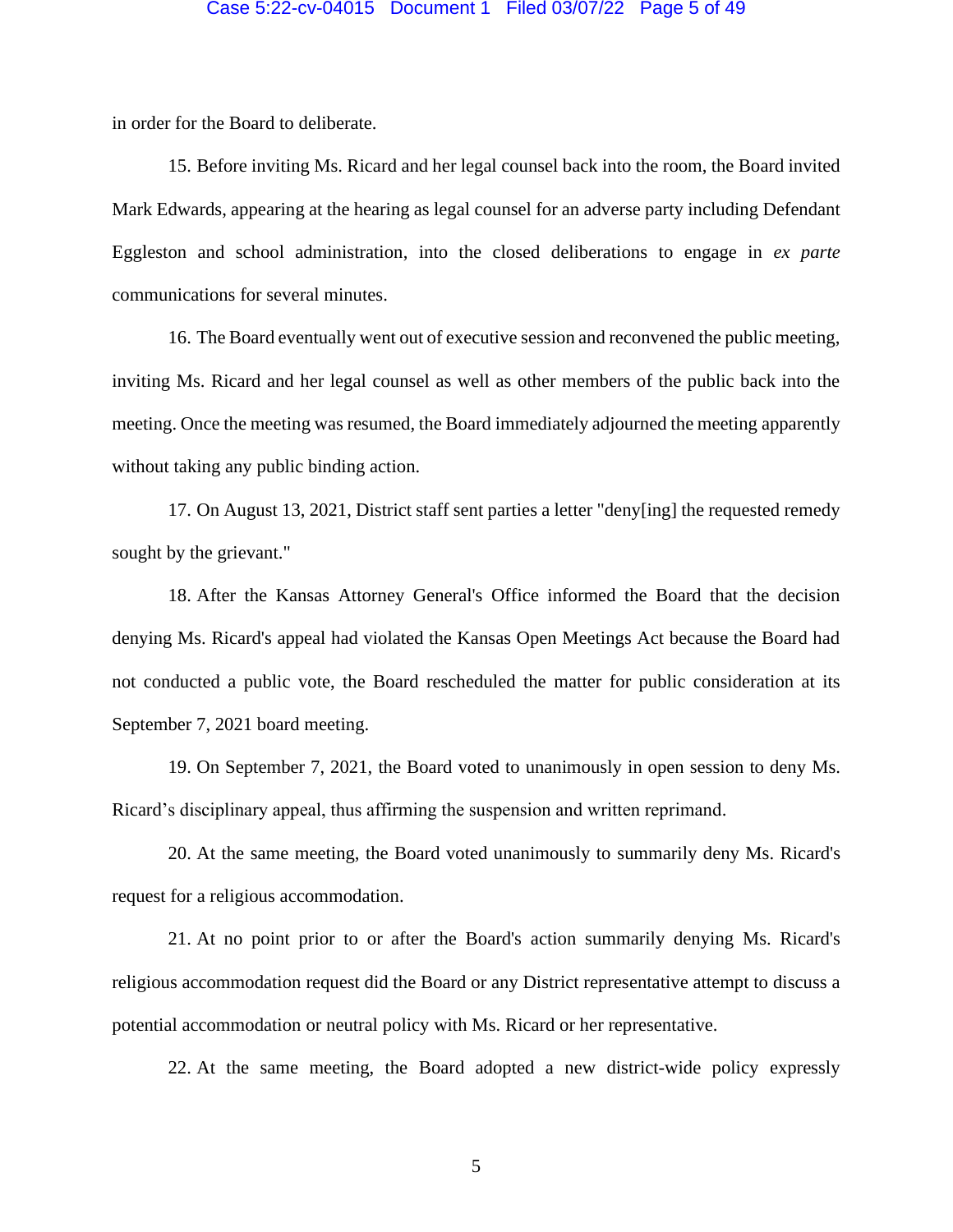mandating the use of students' preferred names and pronouns.

23. In October 2021, the District administration sent notice to Ms. Ricard and other teachers that pursuant to this new district-wide policy:

Students will be called by their preferred name and pronoun. *This means if a student*  makes a request of a staff member to call them by a name other than their legal *name as noted in the student information system- Skyward, the staff member(s) will respect the student's wishes and refer to them with the indicated preferred name. USD 475 will not communicate this information to parents unless the student requests the administration or counselor to do so*, per Federal FERPA Guidance.

(emphasis added).

24. Since the District's initial imposition of employee discipline against Ms. Ricard in April 2021, the District has adopted several versions of evolving, and at times contradictory, policies and informal directives expressly related to preferred name and pronoun use.

25. During the 2021-2022 school year, Defendants and District staff have since become aware of other instances in the District and at Fort Riley Middle School wherein teachers or staff have failed or forgotten to use a student's preferred pronouns, yet no disciplinary action under the generic board policies or the new preferred name and pronoun policy has been taken against such teachers.

26. The District and the Defendants now threaten to punish Ms. Ricard again if she continues to refrain from using a student's preferred pronouns, express her views through silence or neutral language, or even engage in a neutral policy of referring to students by their enrolled last names or with other gender-neutral language. Under District policies, all teachers must now refer to each student—both in and out of class—using whatever names or pronouns the student claims reflect his or her particular gender identity on any given day.

27. The District now demands this of Ms. Ricard even though the concept of gender identity is entirely subjective and fluid, even though the number of potential gender identities is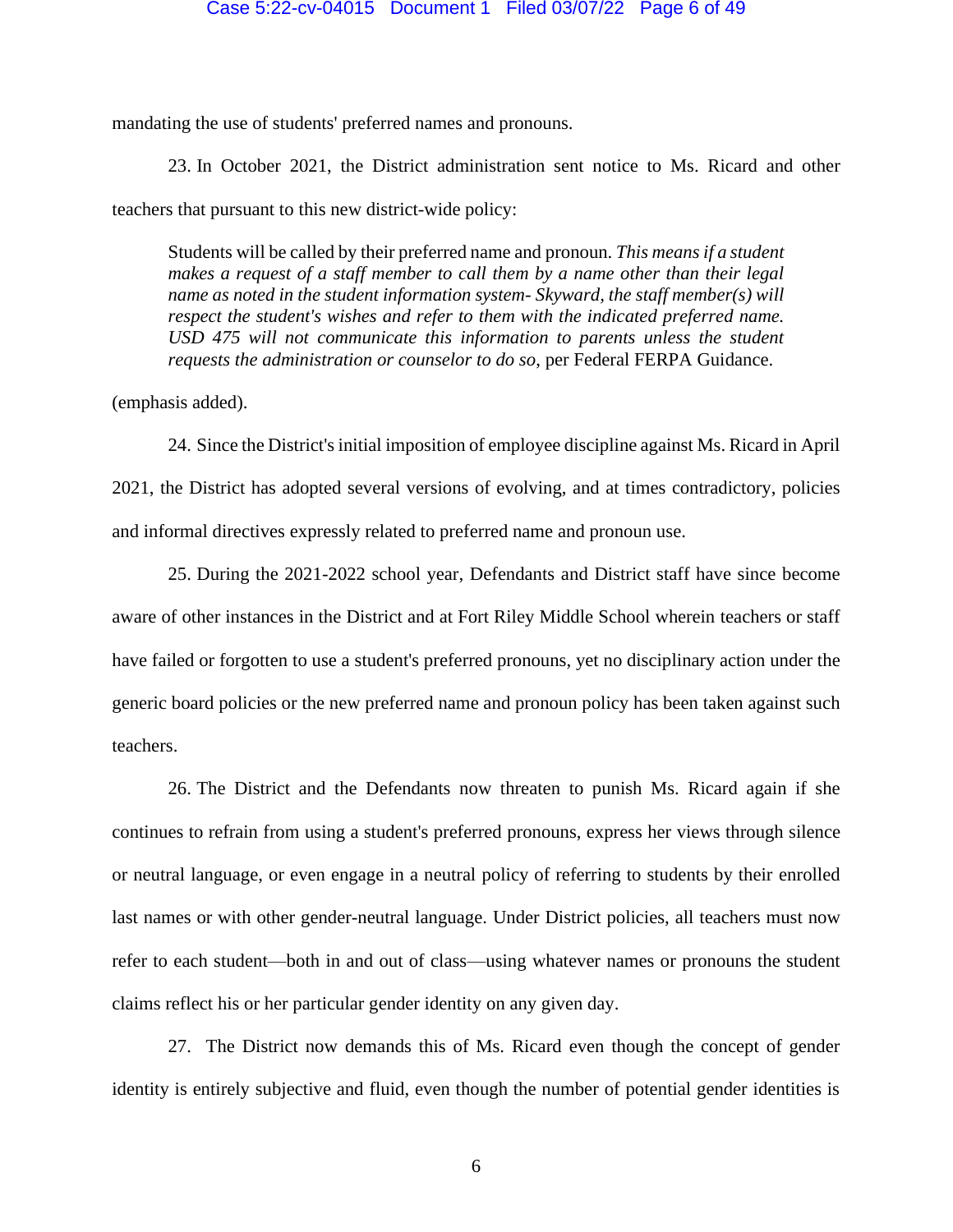#### Case 5:22-cv-04015 Document 1 Filed 03/07/22 Page 7 of 49

infinite (with ever expanding options currently available), and even though the number of potential pronouns has likewise exponentially multiplied in recent years—all for the purpose of lending credence to cultural ideas Ms. Ricard does not share or wish to advance that are contrary to her core religious beliefs.

28. Defendants have retaliated against Ms. Ricard for exercising her First Amendment rights, including her right not be compelled to engage in particular speech or expression, have violated her First Amendment rights to free speech and free exercise of religion, have violated the unconstitutional conditions doctrine, have deprived her of due process and equal protection of law, and have breached their contract with her. Thus, this action concerns the denial of Ms. Ricard's fundamental and clearly established rights under the Free Speech and Free Exercise Clauses of the First Amendment, the unconstitutional conditions doctrine, and the Due Process and Equal Protection Clauses of the Fourteenth Amendment.

## **JURISDICTION & VENUE**

29. This civil rights action raises federal questions under the United States Constitution, particularly the First and Fourteenth Amendments, and the Civil Rights Act of 1871, 42 U.S.C. § 1983.

30. This Court has original jurisdiction over these federal claims pursuant to 28 U.S.C. §§ 1331 and 1343.

31. This Court has authority to award the requested damages pursuant to 28 U.S.C. § 1343; declaratory relief pursuant to 28 U.S.C. §§ 2201–02; the requested injunctive relief pursuant to 28 U.S.C. § 1343 and FED. R. CIV. P. 65; and costs and attorneys' fees under 42 U.S.C. § 1988.

32. This Court has supplemental jurisdiction over the state law claims made herein pursuant to 28 U.S.C. § 1367.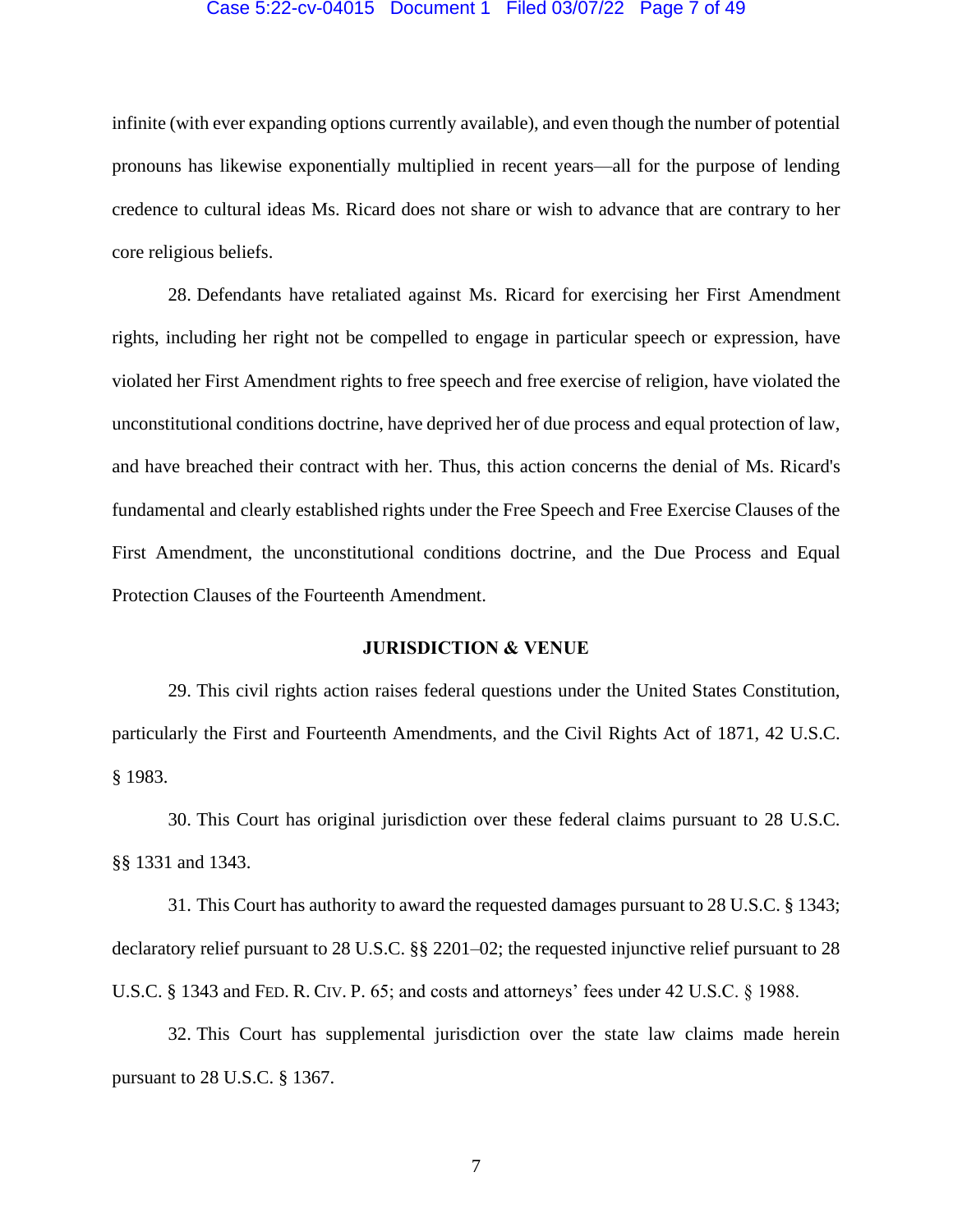33. Venue is proper in this district pursuant to 28 U.S.C. § 1391(b) because Defendants reside in this district and all of the acts described in this Verified Complaint occurred in this district.

#### **PLAINTIFF**

34. Pamela Ricard is a resident of Kansas and a teacher in the District.

## **DEFENDANTS**

35. Defendants Ron Johnson, Kristy Haden, Anwar Khoury, Jim Schmidt, Beth Hudson, Mark Hatcher, Jason Butler (hereinafter "Board Defendants") are members of the Board of Education of USD 475 Geary County Schools, which constitutes the governing body of the District. Through its members the Board of Education is responsible for, among other things, the adoption and authorization of policies that govern teacher conduct and expression in the District, including the policies challenged herein.

36. Board Defendants Ron Johnson, Kristy Haden, and Jim Schmidt previously voted to uphold and impose employee discipline against Plaintiff for facts state herein, after being provided with notice of the unconstitutional nature of the discipline and the policies at issue as enforced.

37. Board Defendants Ron Johnson, Kristy Haden, Jim Schmidt, and Anwar Khoury previously voted to deny Ricard's request for a religious accommodation to the Board policies and District informal directives at issue, after being provided with notice of the unconstitutional nature of the policies and their enforcement.

38. As members of the School Board, the Board Defendants exercise final policymaking authority for policies that govern the District, including the policies governing faculty members.

39. The Board Defendants are responsible for the enactment, amendment, and repeal of District policies, including those challenged herein.

40. As elected members of the School Board, the Board Defendants possess the authority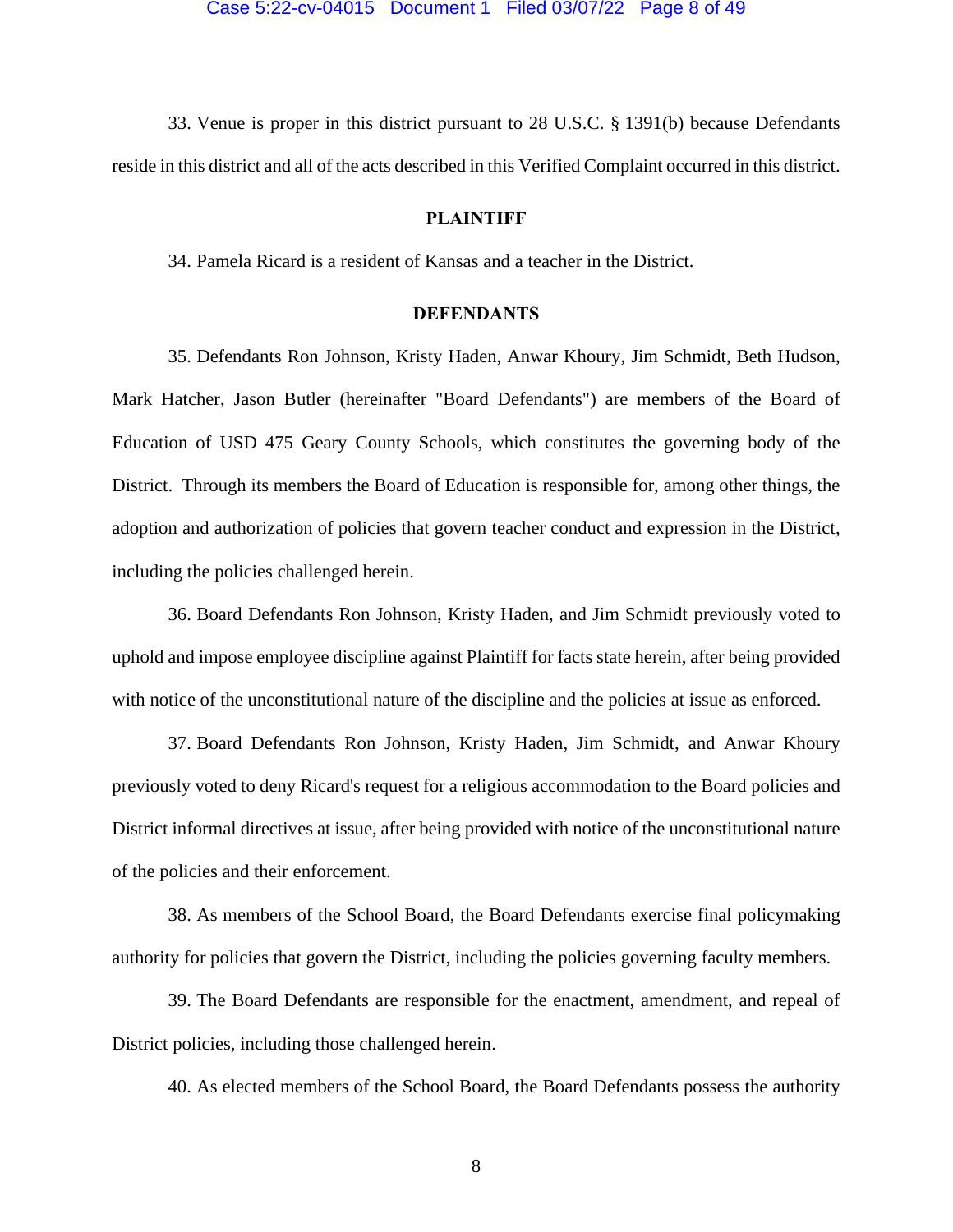#### Case 5:22-cv-04015 Document 1 Filed 03/07/22 Page 9 of 49

to change and enforce the policies challenged herein.

41. The Board Defendants have not modified the policies governing teachers challenged herein to comply with constitutional mandates.

42. Each of the Board Defendants acquiesces in, sanctions, approves, and supports the actions of the other Defendants in enforcing the policies and procedures governing faculty members, including the policies challenged herein, against Ms. Ricard.

43. None of the Board Defendants have instructed District personnel, including the other Defendants, to change or alter the policies and practices challenged herein to comply with constitutional mandates or to change the way those policies are applied to faculty members, including Ms. Ricard.

44. Board Defendants are aware of the retaliatory and unconstitutional actions authorized by and occurring under the challenged policies and have not instructed District personnel, including the other Defendants, to change or alter either the policies or the actions taken pursuant to those policies to comply with constitutional mandates.

45. Defendant Reginald Eggleston is the Superintendent of the District, and served in that role at all times relevant to this Complaint

46. As Superintendent, Defendant Eggleston is the chief executive, educational, and administrative officer of the District.

47. Defendant Eggleston's authority and powers include oversight and control of the District.

48. Defendant Eggleston's duties include, among others, authorizing, executing, enforcing, and implementing the policies governing faculty members in the District and overseeing the operation and management of the District.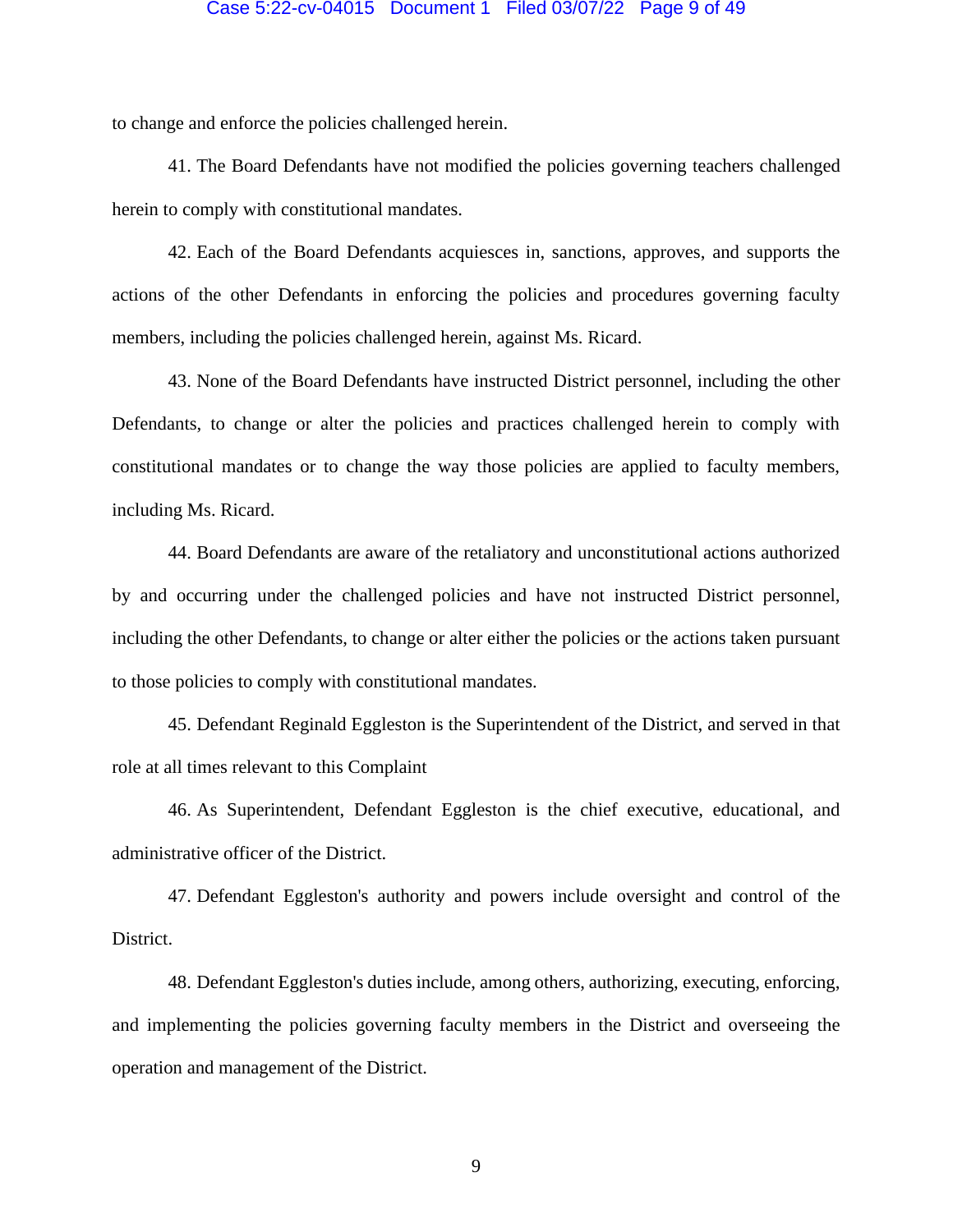## Case 5:22-cv-04015 Document 1 Filed 03/07/22 Page 10 of 49

49. As Superintendent, Defendant Eggleston directly oversees Defendant Brennan.

50. As Superintendent, Defendant Eggleston has the responsibility implementing final policymaking authority concerning faculty members in the District.

51. As Superintendent, Defendant Eggleston possesses the authority and responsibility for governing, overseeing, and disciplining faculty members in the District.

52. As Superintendent, Defendant Eggleston is and was aware of the retaliatory and unconstitutional actions authorized by and occurring under the challenged policies and has not instructed District personnel, including the other Defendants, to change or alter either the policies or the actions taken pursuant to those policies to comply with constitutional mandates.

53. As Superintendent, Defendant Eggleston has the authority to review, approve, or reject the decisions of other District officials, including the other Defendants, regarding the policies challenged herein.

54. Defendant Eggleston has authorized, approved, and implemented the policies that are challenged herein and that are being used to restrict Ms. Ricard's protected expression.

55. Defendant Eggleston has confirmed, sanctioned, approved, and ratified District officials' application of the policies challenged herein to Ms. Ricard in a discriminatory and retaliatory fashion.

56. Defendant Eggleston materially participated in the August 4, 2021 school board in which he asked the Board to uphold the employee discipline he had previously imposed against Ms. Ricard.

57. Defendant Kathleen Brennan is the Principal of Fort Riley Middle School, having started that position in Fall 2021.

58. Defendant Brennan possesses the authority and responsibility for governing and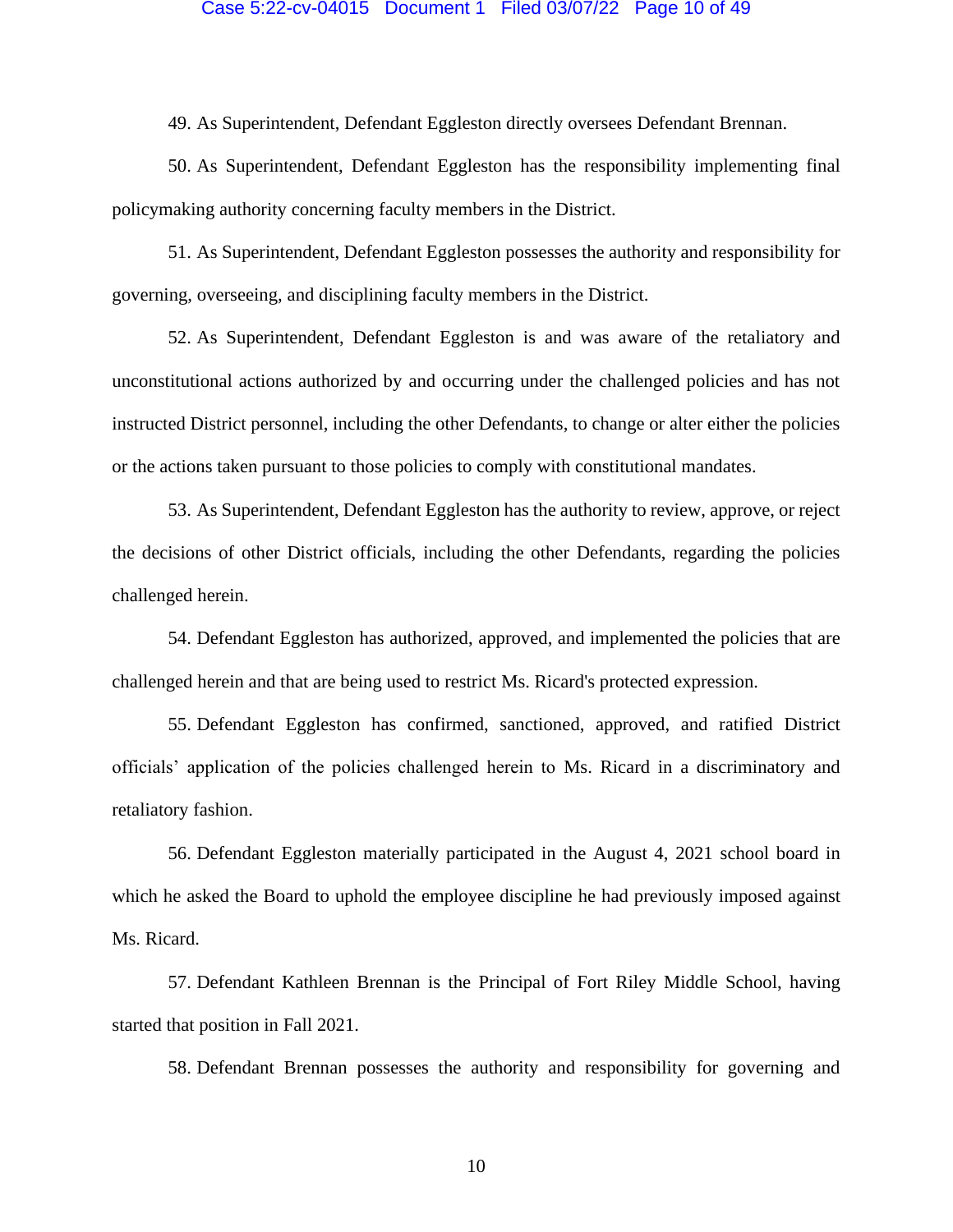#### Case 5:22-cv-04015 Document 1 Filed 03/07/22 Page 11 of 49

regulating faculty at Fort Riley Middle School.

59. Defendant Brennan's duties include overseeing the various departments at Fort Riley Middle School, including the middle school math department.

60. Defendant Brennan's duties include supervising Ms. Ricard.

61. Defendant Brennan was the Assistant Principal at Fort Riley Middle School during the 2020-2021 school year and was Ms. Ricard's supervisor at the time the District imposed employee discipline against Ms. Ricard.

62. Defendant Brennan materially participated in the August 4, 2021 school board hearing on behalf of Defendant Eggleston, the previous school principal, and the school administration at which school administration asked the Board to uphold employee discipline against Ms. Ricard.

63. Defendants Eggleston and Brennan each possesses the authority to enforce the District policies challenged herein and to recommend changes to them.

64. In executing their respective responsibilities, Defendant Eggleston independently and in consultation with other Defendants, enforced the policies challenged herein against Ms. Ricard.

65. Defendants Eggleston and Brennan each have the authority under the policies challenged herein to investigate, recommend disciplinary actions, and impose disciplinary actions on faculty in the District.

66. Defendants Eggleston and Brennan, independently and in consultation with each other, are responsible for enforcing the policies challenged herein and applying them to Ms. Ricard.

67. Defendants Eggleston and Brennan have failed to recommend any changes to the policies challenged herein or to how those policies are enforced to comply with constitutional mandates.

68. Defendant Eggleston has failed to stop District officials, including the other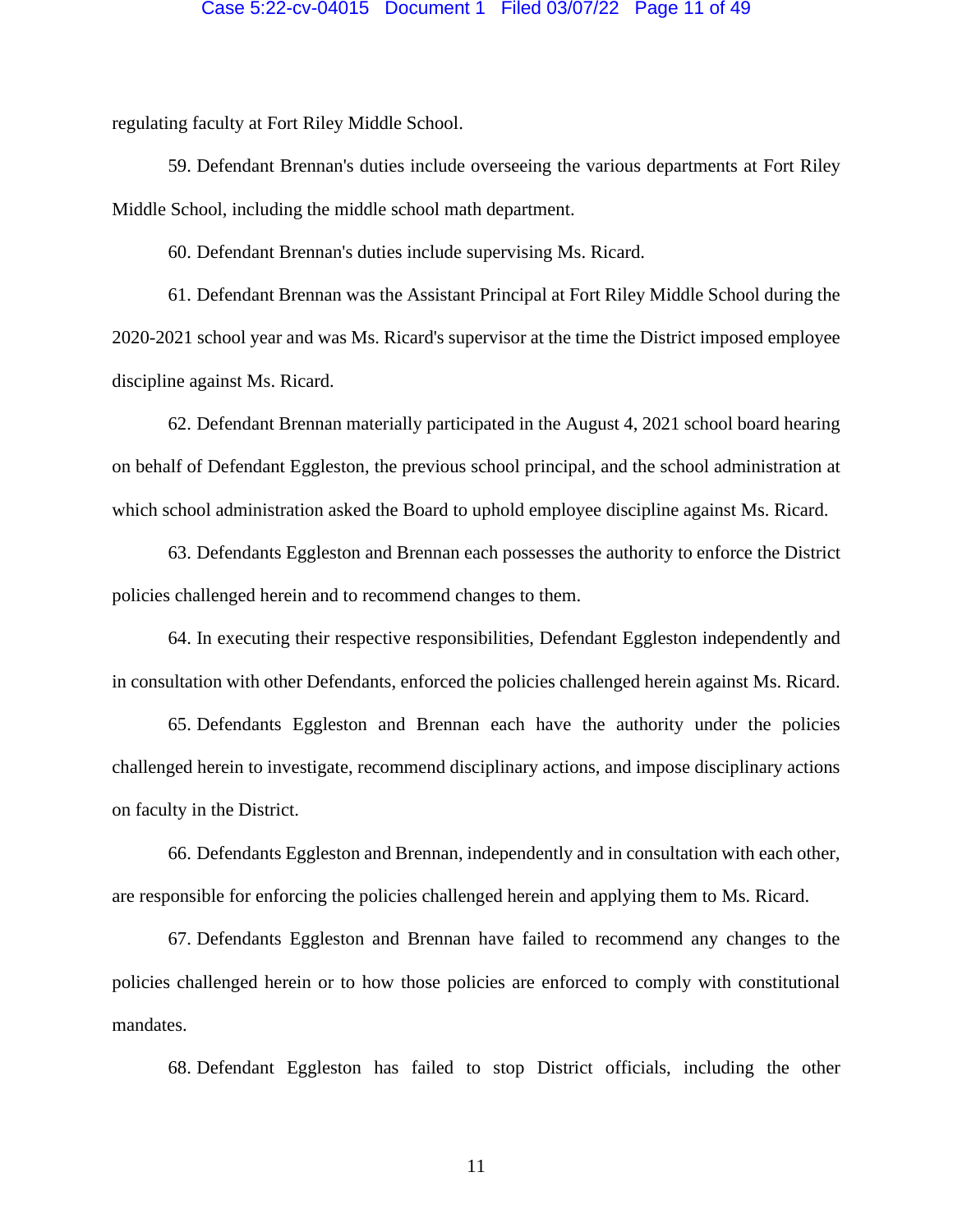Defendants, from applying the policies challenged herein to faculty, including Ms. Ricard.

69. Each and every Defendant is sued in his or her official capacity. Defendants Ron Johnson, Kristy Haden, Anwar Khoury, Jim Schmidt, and Reginald Eggleston are sued in their individual capacities as well.

## **SPECIFIC FACTUAL ALLEGATIONS**

## **Plaintiff's Religious Beliefs**

70. Ms. Ricard believes based on scientific evidence, that children do not have a fully developed capacity to understand the long-term consequences of their decisions.

71. Ms. Ricard wants to protect children from making potentially irreversible and lifechanging decisions that they may later regret. Ms. Ricard believes that, because of the difficulty of assessing matters of gender identity and the long-term irreversible consequences of certain treatments for transgender-identifying people, including puberty blockers, hormone replacement therapy, and sex-reassignment surgery, children should not be encouraged to undertake social or medical transition because of their inability to assess long-term consequences.

72. Ms. Ricard believes that parents must help children understand the many and complex factors surrounding gender identity.

73. Ms. Ricard believes that educators can assist parents in this effort.

74. Ms. Ricard believes that parents have a fundamental right to control the upbringing and education of their children.

75. Ms. Ricard believes that any gender-identity education policy must account for this fundamental right.

76. Ms. Ricard believes that any gender-identity education policy that does not account for parents' fundamental right to control the upbringing and education of their children is deceptive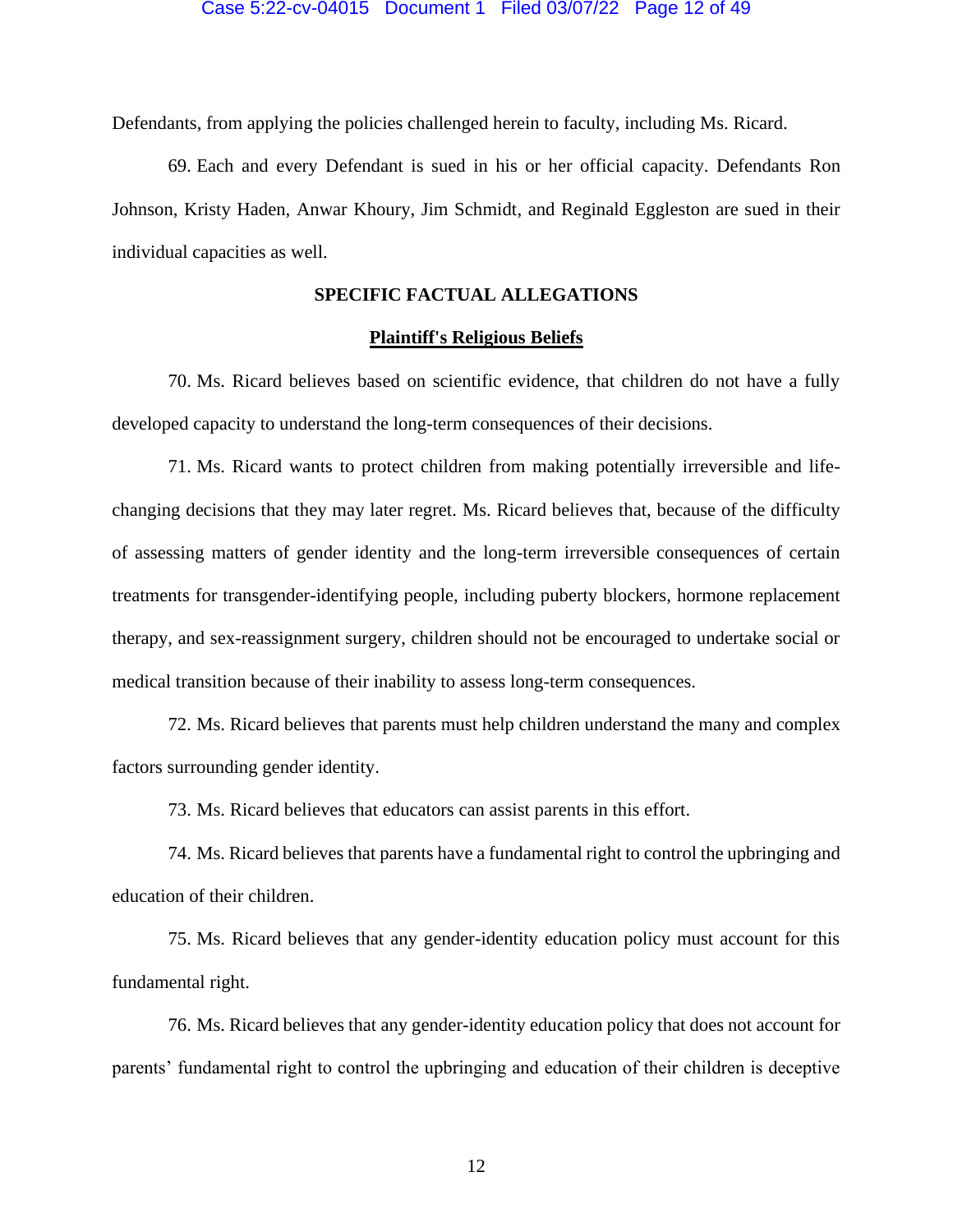## Case 5:22-cv-04015 Document 1 Filed 03/07/22 Page 13 of 49

and disserves both children and their parents.

77. Ms. Ricard believes educators have free speech and religious freedoms that may be impacted by gender-identity education policy.

78. Ms. Ricard believes that all education policy must protect educators' fundamental freedoms.

79. Ms. Ricard believes, based on scientific evidence, that there are only two anatomical sex presentations (except in very rare scientifically demonstrable medical circumstances), which are male and female.

80. Ms. Ricard also believes, based on scientific evidence, that scientifically demonstrable and anatomically-correct designations of sex should control access to shared public-school restrooms and locker rooms for minors.

81. For those students who are not comfortable using facilities associated with their anatomical sex, Ms. Ricard supports those students having access to and using a private restroom or locker space.

82. To accommodate the interests of students, parents, and teachers, Ms. Ricard believes that teachers and student peers can—but should not be required to—call a student, who has obtained parental permission, by a derivative of his or her legal name.

83. To accommodate the interests of students, parents, and teachers, Ms. Ricard believes that teachers and student peers can—but should not be required to—refer to a student, who has obtained parental permission, by pronouns that do not correspond to the student's biological sex.

84. Ms. Ricard is a professing Christian who strives to live out her faith daily.

85. Because of her Christian faith, Ms. Ricard has sincerely held religious beliefs that govern her views about human nature, marriage, gender, sexuality, morality, politics, and social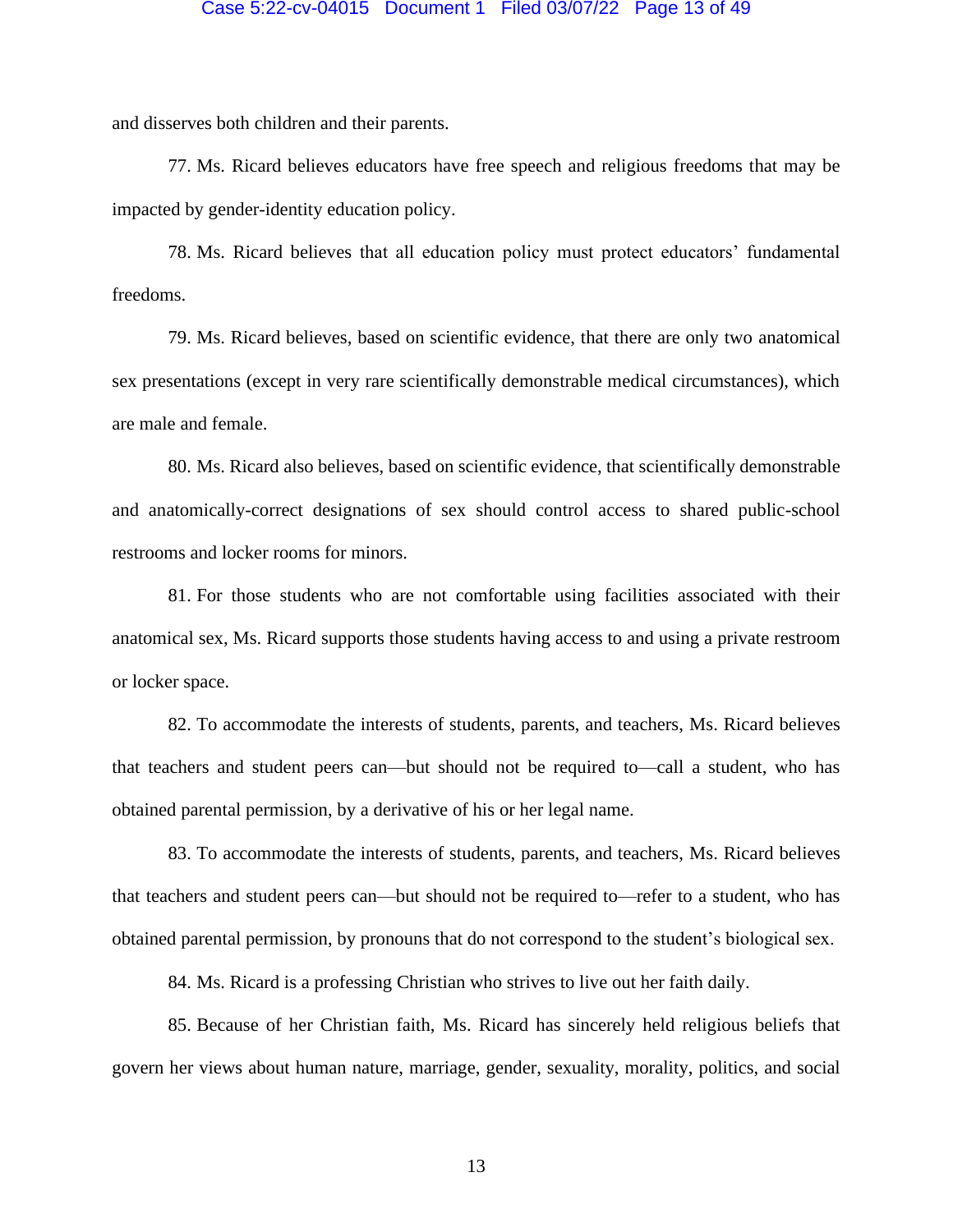#### Case 5:22-cv-04015 Document 1 Filed 03/07/22 Page 14 of 49

issues.

86. Ms. Ricard's Christian faith informs her convictions concerning human nature, the purpose and meaning of life, and ethical and moral standards that should govern human conduct.

87. Ms. Ricard's faith teaches her that God immutably creates each person as male or female; these two distinct, complementary sexes reflect the image of God; and rejection of one's biological sex is a rejection of the image of God within that person.

88. Ms. Ricard also believes she cannot affirm as true those ideas and concepts that she believes are not true. Doing so, she believes, would violate biblical commands against dishonesty and lying.

89. Ms. Ricard believes that referring to a child using pronouns inconsistent with the child's biological sex is harmful to the child because it is untrue.

90. Ms. Ricard also endeavors to treat every person with dignity, love, and care, because she believes all people are created in the image of God.

91. Ms. Ricard objects to Defendants' regulation, suppression, and censorship of her sincerely held religious beliefs.

## **Plaintiff Disciplined for Using Student's Legal/Enrolled Last Name Instead Student's Apparent Preferred Alternative First Name**

92. All exhibits are true and accurate copies of correspondence or documentation regarding the facts at issue in this case and are incorporated herein.

93. Generic pseudonyms (ex. "Student 1," "Student 2," and "Student 3") have been used for individual minor children in this Complaint to preserve child privacy and anonymity.

94. Ms. Ricard is a middle school teacher in the District and has been employed as a teacher in the district since 2005.

95. During the 2020-2021 school year, as part of her teaching duties at Fort Riley Middle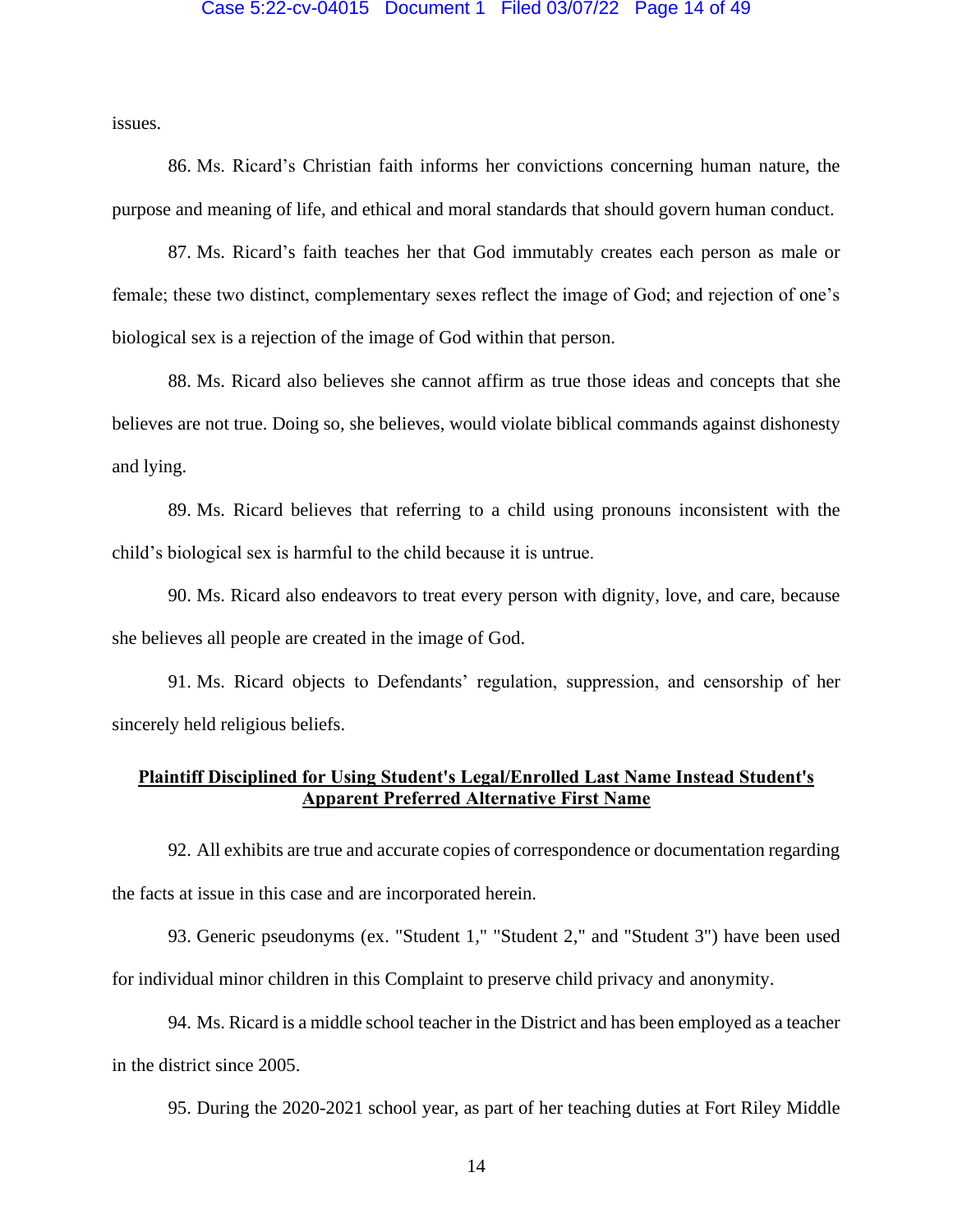#### Case 5:22-cv-04015 Document 1 Filed 03/07/22 Page 15 of 49

School (FRMS), Ms. Ricard taught the sixth, seventh, and eighth grade Math Strategies class.

96. Student 1 and Student 2 were students in Ms. Ricard's Math Strategies class during the 2020-2021 year.

97. Student 1 and Student 2 are both biological females, and at all times relevant to this, Complaint have been enrolled in the District's Skyward enrollment record system under each student's respective legal first and last names and biological sex.

98. During the week of March 8, 2021, Ms. Ricard and Student 2 had a conversation and discussed Student 2's plans for Spring Break.

99. During the conversation, Student 2 told Ms. Ricard that she hoped her father would buy new jeans for her during Spring Break since the only pair of jeans she owned were getting ripped up.

100. On March 12, 2021, Ms. Ricard approached fellow teacher Paige Miller ("Miller") after school to ask if "[Student 2 Legal First Name]" was still at the school because Ms. Ricard had sought to give Student 2 an extra pair of jeans and some extra shirts after Spring Break.

101. During this conversation with Ms. Ricard, Miller repeatedly asked Ms. Ricard if Ms. Ricard meant "[Student 2 Preferred Alternative First Name]."

102. Ms. Ricard continued to state to Miller she was looking for "[Student 2 Legal First Name]."

103. Miller eventually told Ms. Ricard that "[Student 2 Legal First Name]" now "goes by" "[Student 2 Preferred Alternative First Name]."

104. Ms. Ricard stated, "don't go there" and then moved on from the conversation to look for Student 2.

105. On March 31, 2021, Principal Shannon Molt ("Molt") sent an email to all FRMS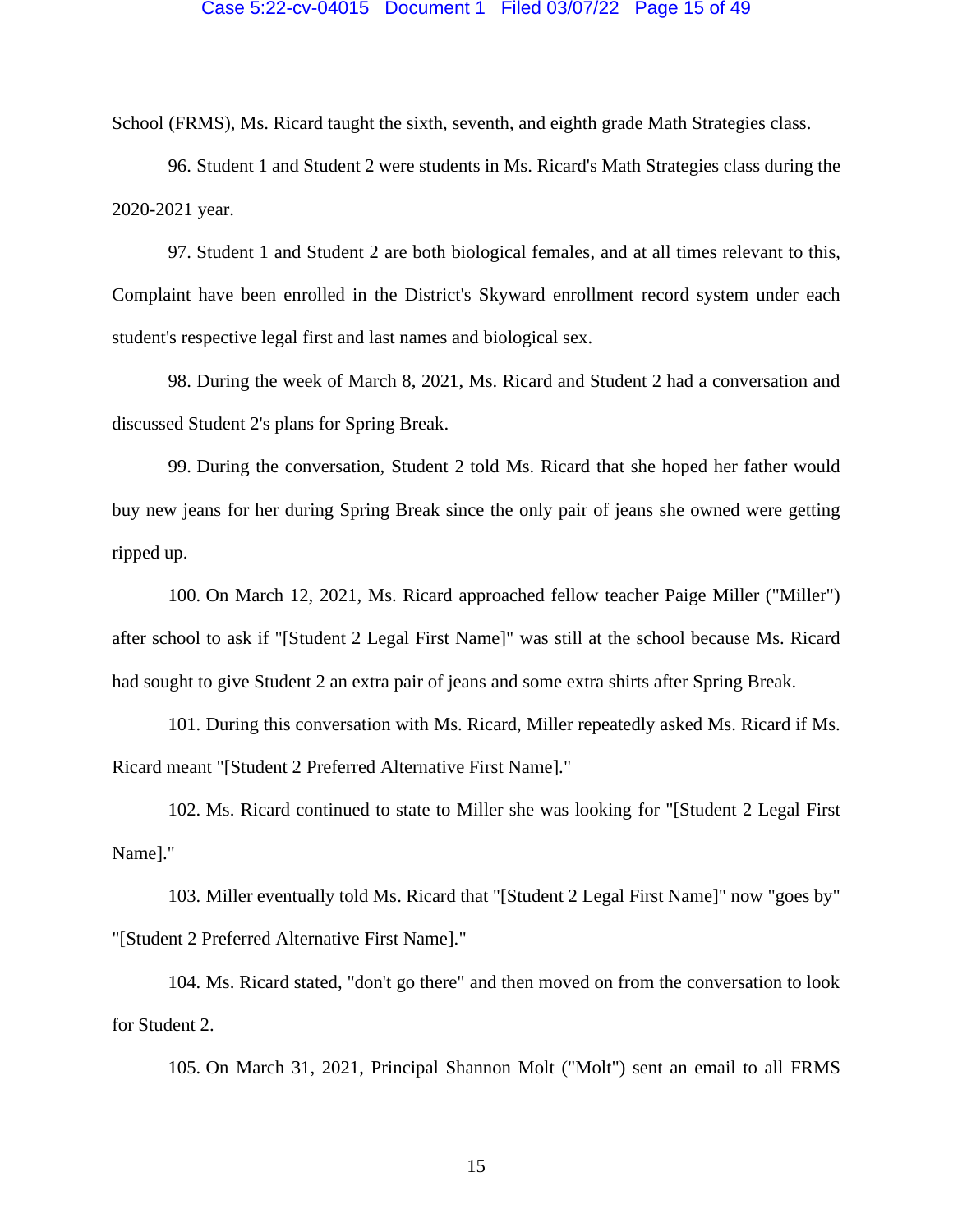## Case 5:22-cv-04015 Document 1 Filed 03/07/22 Page 16 of 49

teachers stating: "When we have a student that requests to go by a preferred name that is different than their given name, our district honors the request. Once you are aware of a preferred name, use that name for the student." A copy of the March 31, 2021 Shannon Molt email is attached as **EXHIBIT A**.

106. As of April 7, 2021, no official district or school policy existed regarding use of student's preferred names or preferred pronouns when different from student's enrolled name or biological sex, nor did any policy provide a definition of "preferred names or pronouns" or in what manner teachers or staff would be provided with official notice of a change in a student's preferred name or pronouns.

107. On April 7, 2021, School Counselor Jason Lubbers ("Lubbers") sent an email to Ms. Ricard stating that "[Student 1 Enrolled First Name]" asked him to tell Ms. Ricard that "she would like to be called [Student 1 Preferred Alternative First Name]." A redacted copy of the April 7, 2021 Lubbers email attached as **EXHIBIT B** (hereinafter referred to as "April 7 Lubbers email").

108. The April 7 Lubbers email did not specify anything about Student 1's last name or that Ms. Ricard was prohibited from using Student 1's last name due to Student 1's preferred alternative first name.

109. The April 7 Lubbers email did not indicate that Student 1 preferred to be called *only* by her preferred first name and not her last name.

110. As of April 7, 2021, Student 1 was enrolled in the Skyward district enrollment record's system as "[Student 1 Legal/Enrolled First and Last Name]" with a gender/sex listed as "female."

111. After receiving the April 7 Lubbers email, Ms. Ricard sent a text to Assistant Principal Terry Heina ("Heina") to ask for advice on how to address Student 1 as a result of the email when Student 1's enrolled name had not been changed in the Skyward system.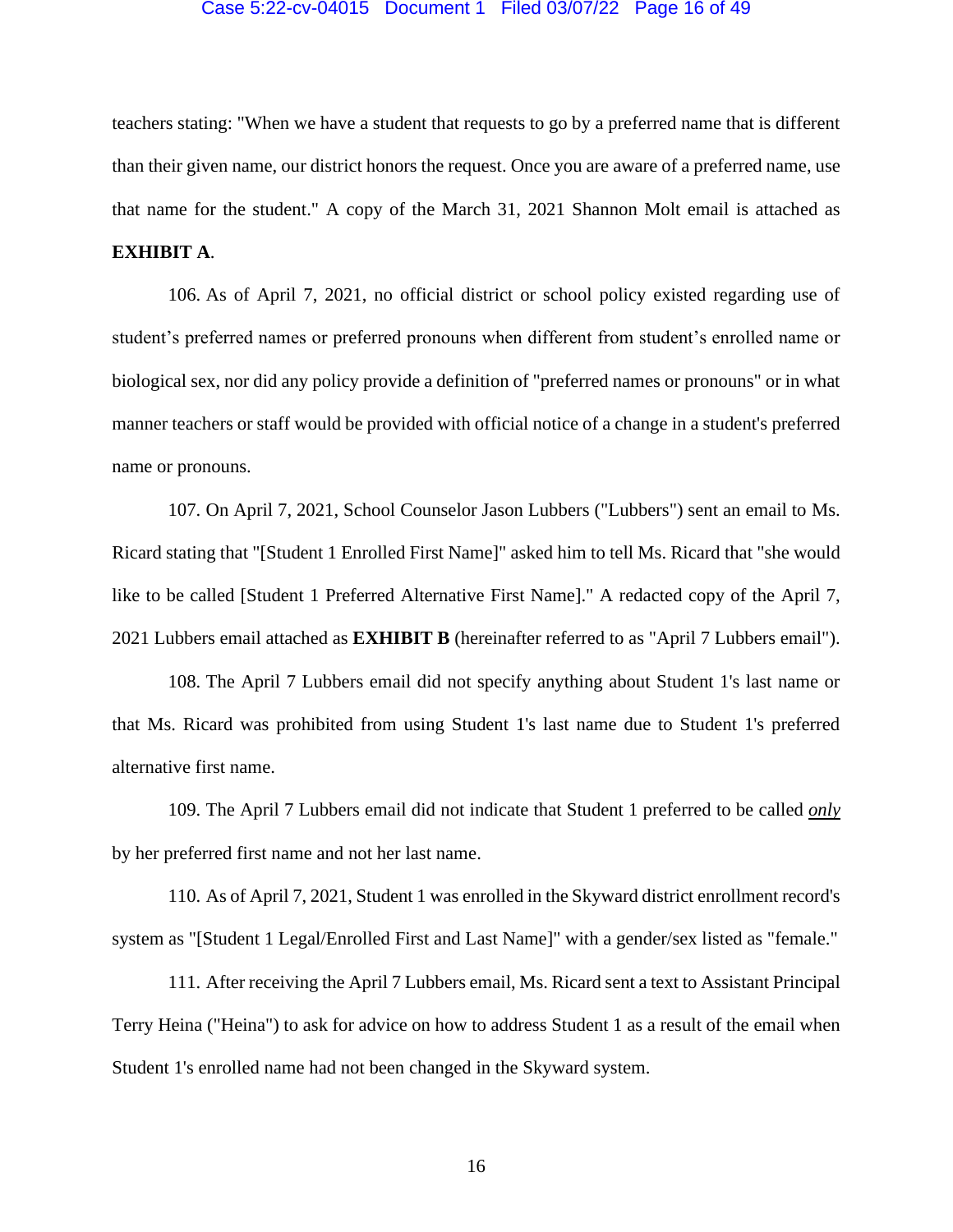## Case 5:22-cv-04015 Document 1 Filed 03/07/22 Page 17 of 49

112. Throughout her teaching career, including in her Math Strategies class, Ms. Ricard has regularly used students' last names instead of first names as a more formal way of addressing students or getting students' attention, as circumstances may require.

113. Ms. Ricard determined after contacting Heina that the best and most neutral course of action would be to address Student 1 by her last name.

114. Shortly thereafter, during the 5<sup>th</sup> and 6<sup>th</sup> class period Math Strategies class from 12:50

to 1:30p on the same day, Ms. Ricard addressed Student 1 as "Miss [Student 1 Legal/Enrolled Last

Name]" when Ms. Ricard needed to get Student 1's attention at the end of class.

115. Directly after class, at 1:33pm, Ms. Ricard received an email from Student 2 stating:

I don't know if Mr. lubbers has emailed you about [Student 1's Alternative First Name]'s ([Student 1 Legal First Name]) preferred name and pronouns and im assuming since you said "miss [Student 1 Legal Last Name]" to him in class he has yet to do so, unless he has and youre purposely misgendering/deadnaming him on purpose, which I don't think you would do that purposely but there's always a possibility. Anyways, His preferred name is [Student 1 Preferred Alternative First Name] and his pronouns are He/Him.

116. At no point has Student 1 directly asked Ms. Ricard to call Student 1 by an alternate

preferred first name, last name, or pronouns different from the information contained in Student

1's enrollment records in the Skyward system.

117. The next day, on April 8, 2021, during her Math Strategies class period, Ms. Ricard addressed Student 1 as "[Student 1 Legal Last Name]" at one point during the class when Ms. Ricard needed to get Student 1's attention.

118. During the same class period, Ms. Ricard issued a Level 2 student discipline form to Student 2 for emailing with friends during class when Student 2 was supposed to be working on math assignments.

119. Ms. Ricard issued the Level 2 student discipline form after providing an initial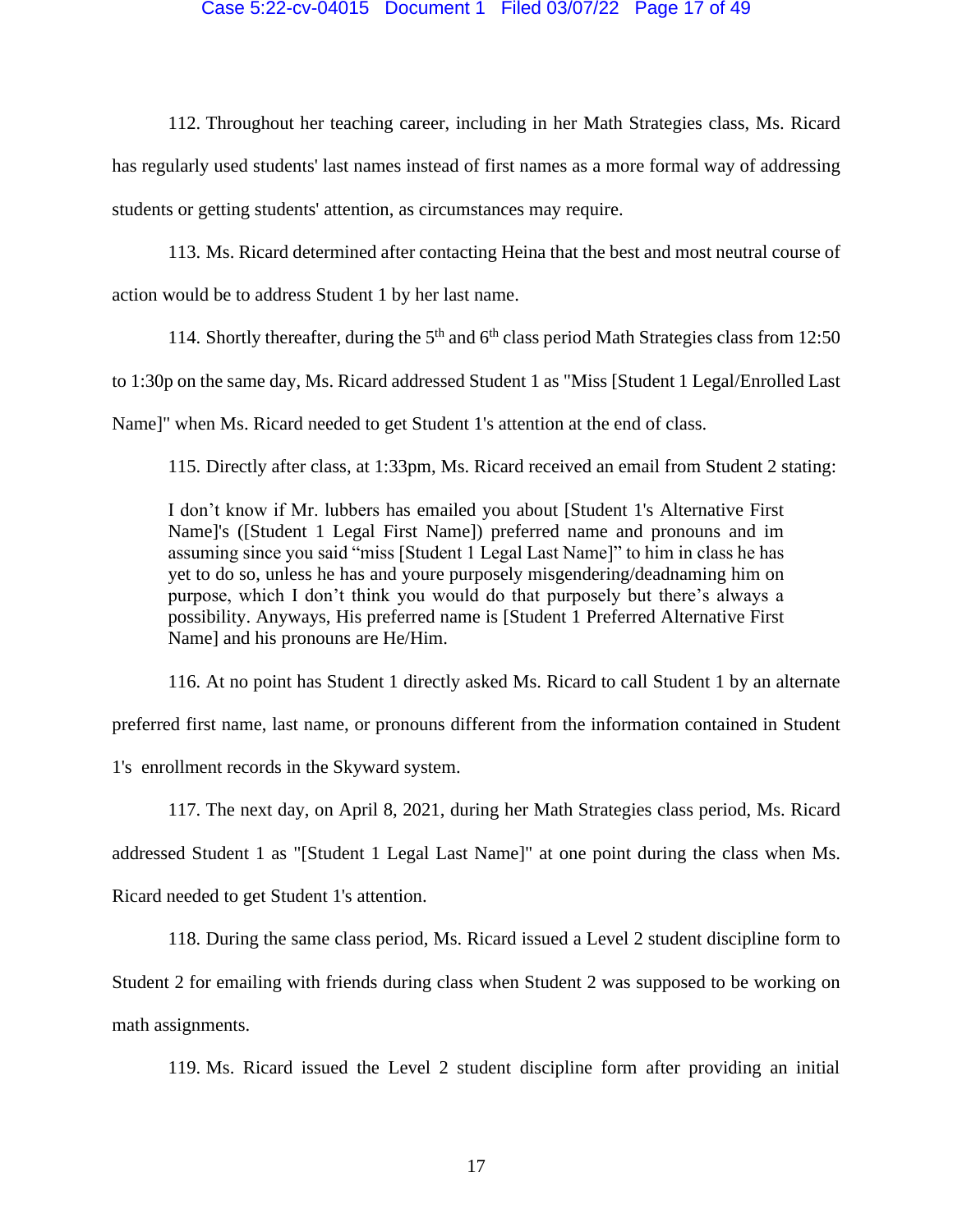#### Case 5:22-cv-04015 Document 1 Filed 03/07/22 Page 18 of 49

warning earlier in the class period to Student 2 regarding Student 2's unauthorized email use in class.

120. After receiving the student discipline form and being asked by Ms. Ricard to fill out the portion for the required student's response, Student 2 began making several alterations to the form, including altering the student name and other words in the document, before ultimately throwing the form in the trash.

121. Ms. Ricard informed Student 2 that the student was to wait in the classroom until a hall monitor could escort the student to the office.

122. Student 2 then walked to Ms. Ricard's desk and left a note on Ms. Ricard's desk before exiting the room without permission.

123. The note Student 2 left on Ms. Ricard's desk read:

"[Student 1 Last Name]"'s name is [Student 1 Preferred Alternative First Name] btw, his pronouns are He/Him & if you cant act like an Adult [sic] & respect him & his pronouns then prepare yourself to deal with his mother since you cant be a decent human being and respect him. All youre doing right now is showing that youre [sic] transphobic  $\&$  don't care that youre [sic] being visibly transphobic.  $-$ [Student 2 Preferred Alternative First Name] [Student 2 Legal Last Name] (my pronouns are he/they btw)

[sic]

124. After receiving the note, Ms. Ricard emailed Molt, Heina, and Defendant Brennan to bring the note and student disciplinary action to the administrators' attention and to request a conversation about how to address the student's accusation.

125. Then-Principal Shannon Molt responded to Ms. Ricard's email by stating, "Yes I will handle this situation. I would like to speak with you and [Student 2 Preferred Alternative First Name] privately prior to visiting together as a group."

126. After school on April 8, 2021, Lubbers forwarded the April 7 Lubbers email to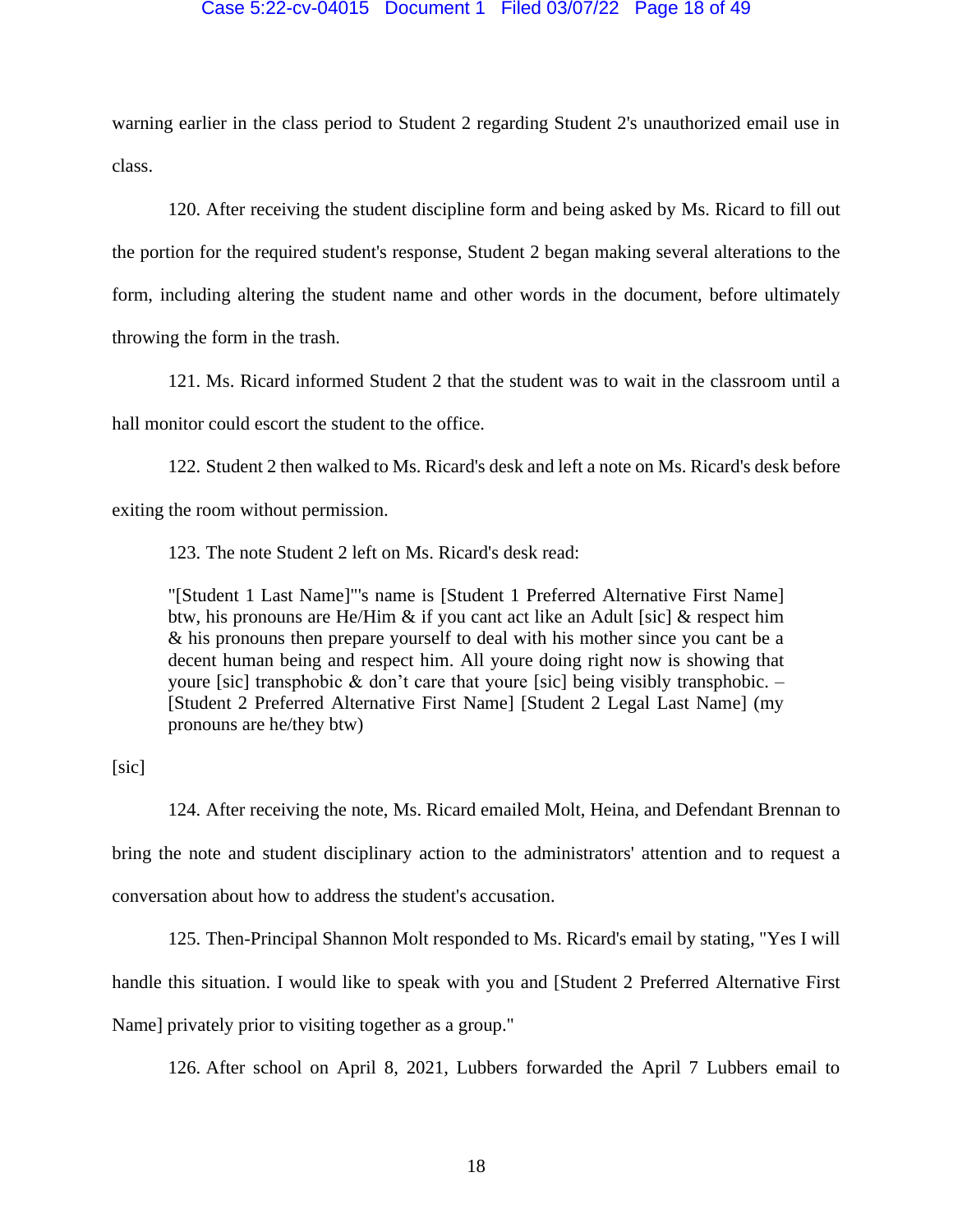## Case 5:22-cv-04015 Document 1 Filed 03/07/22 Page 19 of 49

Principal Shannon Molt.

127. On April 9, 2021, Ms. Ricard replied to Molt's email response by stating: "I would like to have the conversation today if at all possible. It is really bothering me and I don't want to have to worry about it over the weekend!"

128. On April 9, 2021, at 10:30am, Molt called Ms. Ricard and told her to meet her in the conference room with Dawn Toomey, then-District HR Officer ("Toomey"), and told Ms. Ricard that she could bring a personal representative with her to the meeting.

129. At Ms. Ricard's request, Catherine Coughlin accompanied Ms. Ricard to the meeting with Molt and Toomey as Ms. Ricard's Junction City Educators Association ("JCEA") representative in the event Ms. Ricard was being subjected to employee discipline.

130. At the meeting, Ms. Ricard and Toomey discussed the circumstances surrounding the April 7 and 8 classroom incidents with Student 2, including Ms. Ricard's use of Student 1's legal last name.

131. Ms. Ricard told Toomey and Molt that she "didn't think we should be calling students different names without parental consent" but that she would follow the administration's directives against her personal beliefs.

132. After the meeting, Toomey emailed Ms. Ricard a Notice of Suspension of Teacher placing Ms. Ricard on 3-day suspension with pay until the investigation was completed. The April 9, 2021 Notice of Suspension of Teacher email is attached as **EXHIBIT C** (hereinafter referred to as "Notice of Suspension").

133. The Notice of Suspension stated that "this suspension is in connection to violations of [eleven distinct] board policies," including:

Board Policy GAAA – Equal Opportunity Non-Discrimination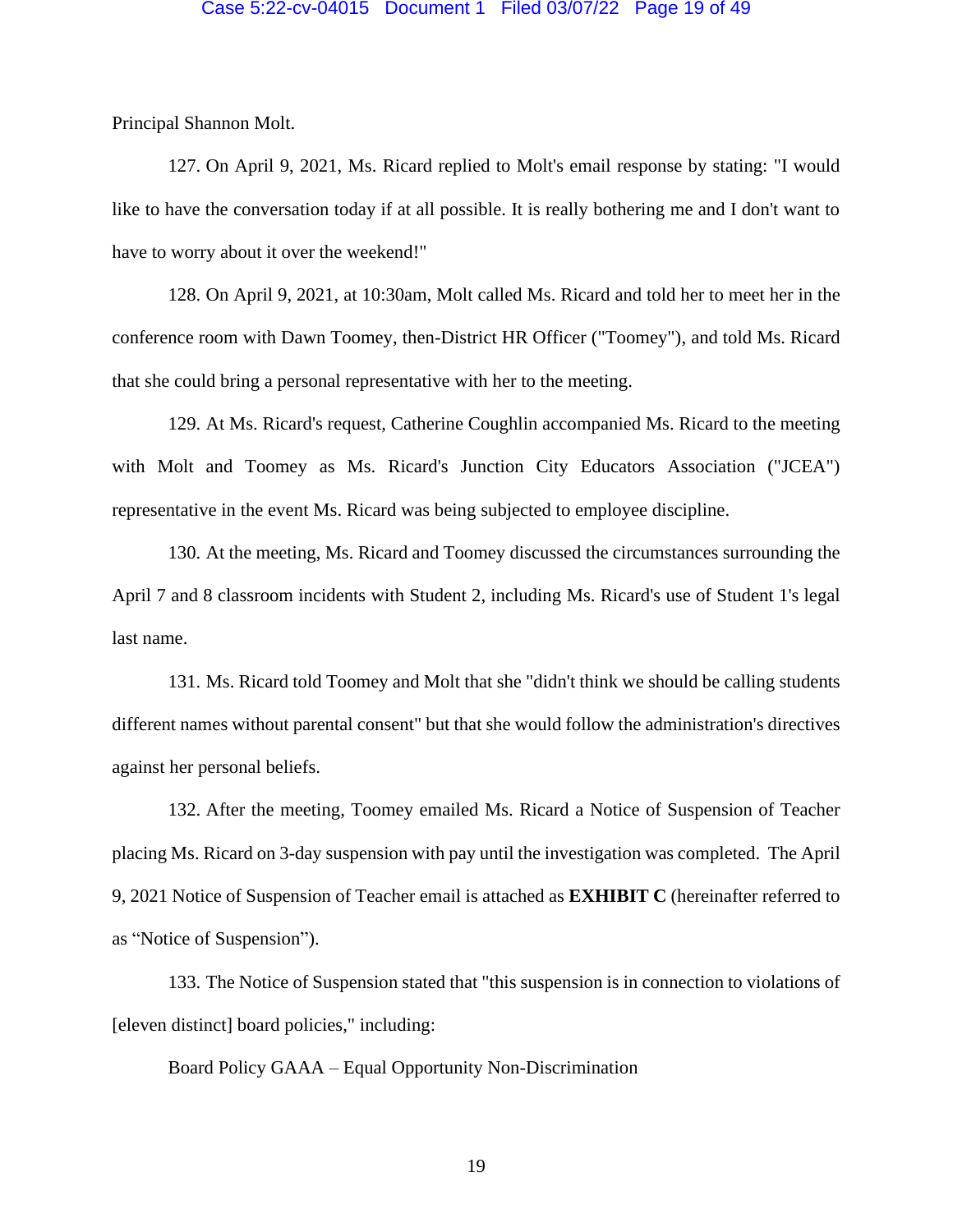Board Policy GAAB – Complaints of Discrimination

Board Policy GAACA – Diversity and Inclusion

Board Policy GAAE – Bullying by Staff

Board Policy GAE – Complaints

Board Policy GAF – Staff-Student Relations

Board Policy GBU – Ethics

Board Policy JCCD – Bullying

Board Policy JCE – Complaints

Board Policy JGECB – Student Diversity and Inclusion

Title VII – Civil Rights Act of 1694 [sic]

134. On April 15, 2021, when Ms. Ricard returned from her 3-day suspension, at a meeting

that included District and JCEA representatives, Molt gave Ms. Ricard copy of a formal Written

Reprimand dated April 15, 2021 that stated that Ms. Ricard had violated three (3) board policies,

including:

## Board Policy GAACB-Diversity and Inclusion

All employees, students and the Board of Education of Geary County USO 475 have a responsibility to treat others with dignity and respect. All employees, students and the Board of Education are expected to exhibit conduct that reflects dignity, respect and inclusion at all times during the instructional day and at all other district-sponsored programs and events.

The student preferred name was not used by Ms. Ricard.

## Board Policy GAAE- Bullying by Staff

Section 1. K.S.A. 2007 Supp. 72-8256 is hereby amended to read as follows: 72- 8256. (a) As used in this section: (1) "Bullying" means: (A) Any intentional gesture or any intentional written, verbal, electronic or physical act or threat that is sufficiently severe, persistent or pervasive that creates an intimidating, threatening or abusive educational environment for a student or staff member that a reasonable person, under the circumstances, knows or should know will have the effect of: i. Harming a student or staff member, whether physically or mentally; ii. Damaging a student's or staff member's property: iii. Placing a student or staff member in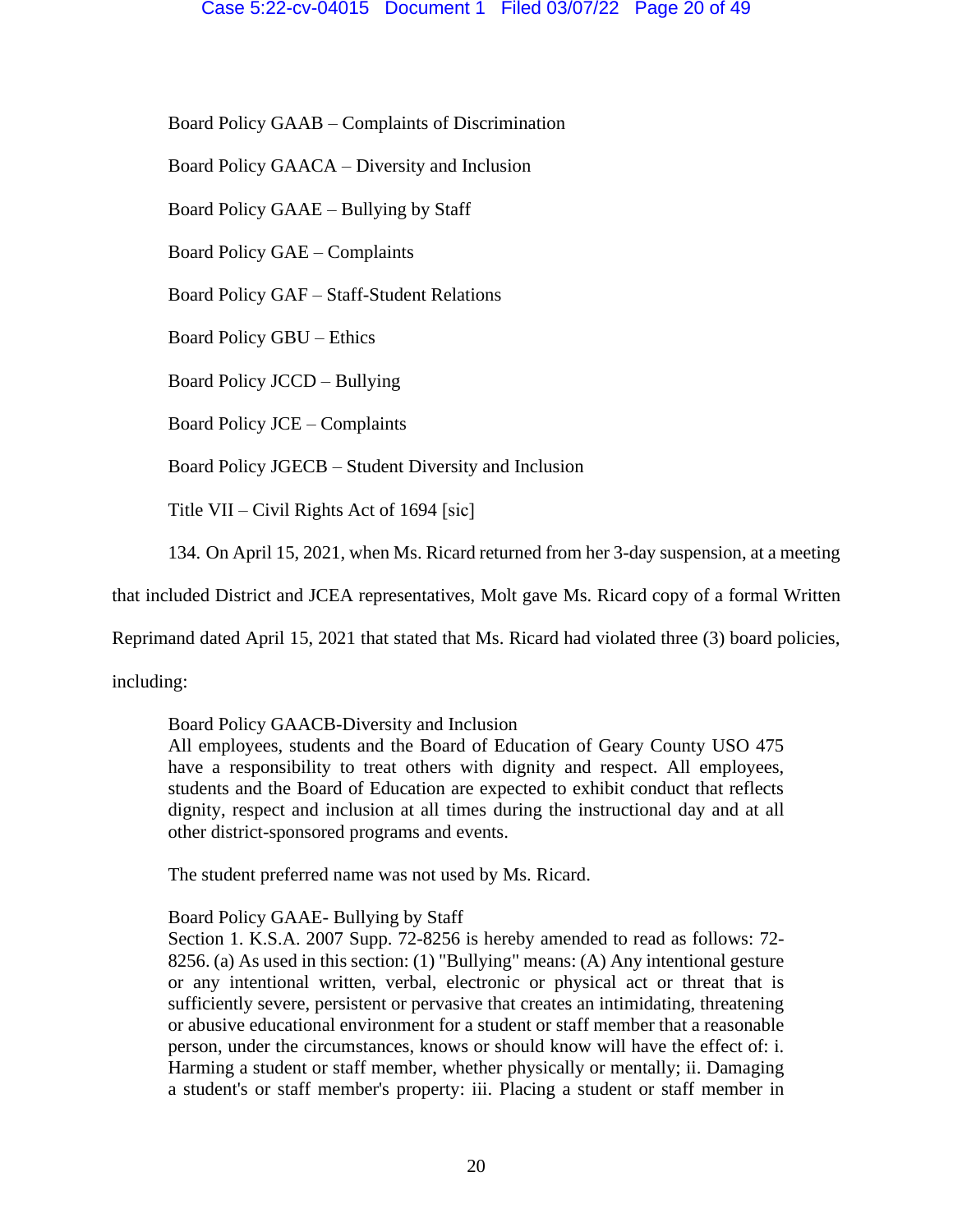#### Case 5:22-cv-04015 Document 1 Filed 03/07/22 Page 21 of 49

reasonable fear of harm to the student or staff member; or iv. Placing a student or staff member in reasonable fear of damage to the student's or staff member's property;

Students felt discriminated against based on the teacher not using the preferred names.

Board Policy GAF-Staff-Student Relations

Staff members shall maintain professional relationships with students which are conducive to an effective educational environment. Staff members shall not submit students to bullying, harassment, or discrimination prohibited by board policy. Staff members shall not have any interaction of an inappropriate and/or sexual nature with any student at any time regardless of the student's age or consent.

[Student 1] was not called by his preferred name after Ms. Ricard received notification emails from a student and the counselor.

The April 15 Written Reprimand is attached as **EXHIBIT D (**(hereinafter "April 15 Written

Reprimand").

135. The board policies quoted in the April 15 Written Reprimand, including GAACB-

Diversity and Inclusion, GAAE-Bullying by Staff, and GAF-Staff-Student Relations, are

hereinafter collectively referred to as "Generic Board Policies."

136. The April 15 Written Reprimand also contained future performance expectations for

Ms. Ricard, including: (a) "Preferred names and pronouns will be utilized;" and (b) "A standard operating procedure for notification of preferred names and pronouns will be share [sic] with staff by the district."

137. Ms. Ricard signed and initialed the April 15 Written Reprimand but handwrote on the reprimand "I do not agree with this!"

## **Plaintiff Unsuccessfully Appeals Discipline Decision to Superintendent**

138. On April 20, 2021, Ms. Ricard sent a written rebuttal to the April 15 Written Reprimand to Assistant Superintendent Lacee Sell.

139. On April 21, 2021, Molt sent an email (attached as **EXHIBIT E**) to all Fort Riley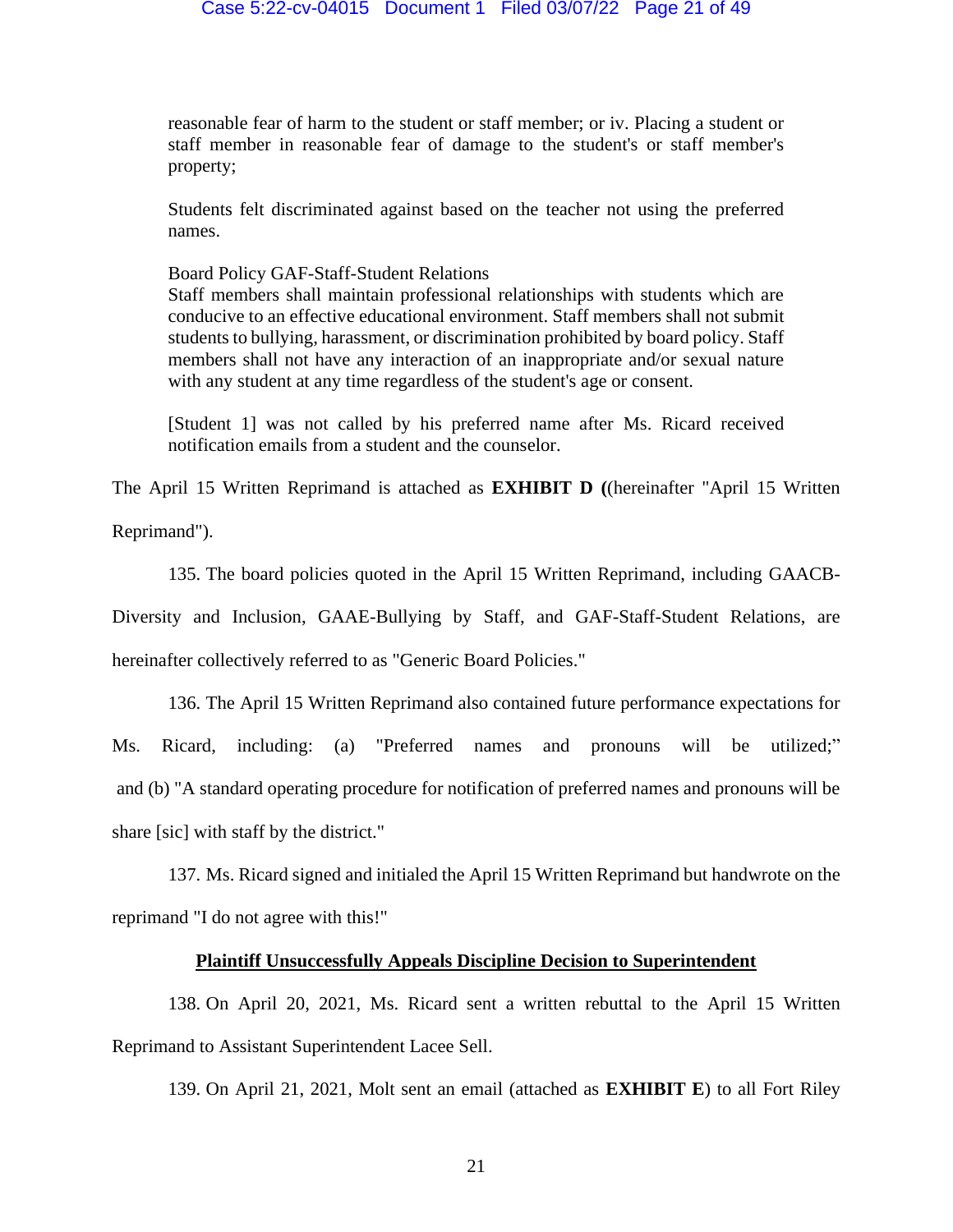## Case 5:22-cv-04015 Document 1 Filed 03/07/22 Page 22 of 49

Middle School staff attaching two documents, including: 1) USD475 Diversity Training on Gender Identity and Gender Expression, dated April 7, 2021 (attached as **EXHIBIT F**); and 2) Use of Preferred Names and Pronouns, dated April 14, 2021 (attached as **EXHIBIT G**). (Exhibits F and G hereinafter are together referred to as "April 2021 Training Materials.")

140. Despite the April 2021 Training Materials being dated or backdated to April 14, 2021 and April 7, 2021 respectively, Ms. Ricard does not know the date the April 2021 Training Materials were created or if they were distributed to any teachers before April 21, 2021.

141. On April 28, 2021, Ms. Ricard filed a Level 1 & 2 Grievance under the 2020-2021 Negotiated Agreement between the District and JCEA challenging the April 15 Written Reprimand. The Negotiated Agreement is attached as **EXHIBIT H** (hereinafter "Negotiated Agreement").

142. On May 3, 2021, Ms. Ricard met with Defendant Brennan (then Assistant Principal), Dana Wiegand (President of the JCEA), and Molt to discuss Ms. Ricard's Level 1 and Level 2 Grievance.

143. After the meeting, Molt sent an email to Ms. Ricard denying the Level 1 and Level 2 Grievance and keeping the April 15 Written Reprimand in place.

144. On May 12, 2021, Ms. Ricard filed a Level 3 Grievance seeking superintendent review of the discipline decision pursuant to the Negotiated Agreement.

145. Art. X, § A-C of the Negotiated Agreement states in relevant part:

A. It is agreed informal disciplinary actions are the first steps taken in constructive discipline and are to be taken by administrators in situations of a minor nature involving the teacher's conduct or job performance. Disciplinary actions will be administered in a fair and equitable manner, and, where practical, in a private manner with an appropriate substantive investigation of the key individuals involved.

B. The information regarding proposed and implemented discipline of teachers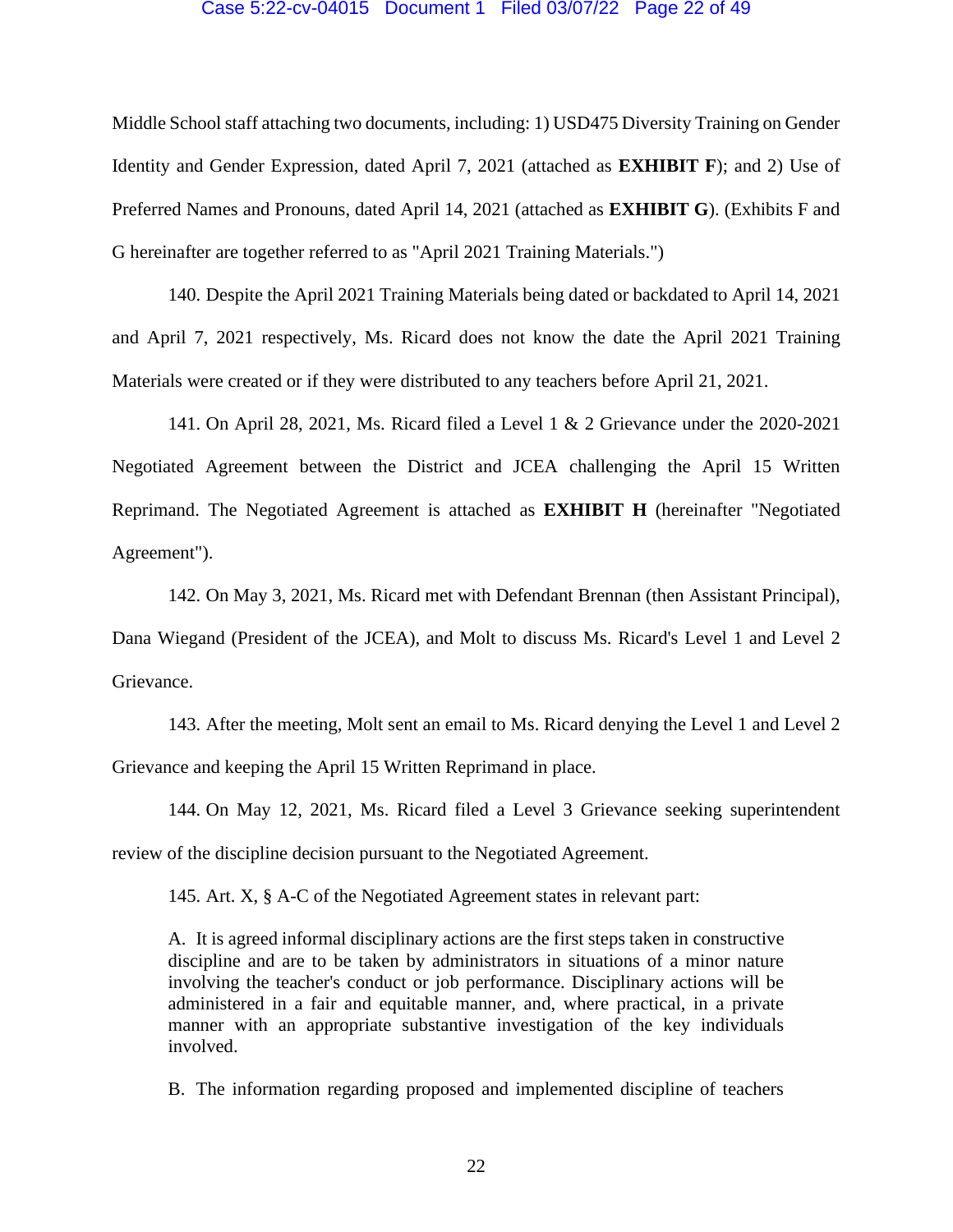shall be considered confidential, privileged information, only to be released to administrators who work with the teacher, the superintendent, and, if appropriate, to the Board of Education. The teacher may release information regarding the discipline to any appropriate party.

C. Discipline of a teacher will be progressive and/or sequential, and appropriate to the severity of the infraction, except in those situations that constitute a breach of board policy that could impair the effective operation of the school, or a potential criminal violation.

146. On May 19, 2021, Ms. Ricard received a Level 3 Grievance response from Defendant

Eggleston dated the same date. Defendant Eggleston's May 19, 2021 Level 3 Grievance Response

attached as **EXHIBIT I** (hereinafter "May 19 Level 3 Response").

147. In his May 19 Level 3 Response, Defendant Eggleston states, in part:

Due to the nature of the board policies in violation, the incident was not of a minor nature. This district has an obligation as educators to ensure that our students are provided with a safe and secure environment. When someone engages in conduct that is deemed to be in a discriminatory nature, action must be taken and cannot be limited to a counseling or an oral reprimand. The counseling in this incident had already occurred when the building leadership provided the email notification to staff on March 31, 2021 and through the Trooper Newsletter on April 4, 2021.

148. The "counseling" events regarding Ms. Ricard's employee discipline that Eggleston

in his response alleged to have occurred were in the days *before* the incidents that led to the employee discipline.

149. On May 21, 2021, Dana Wiegand emailed Defendant Eggleston a request for mediation on Ms. Ricard's behalf pursuant to Level 4 of the grievance process under the Negotiated

Agreement.

## **Plaintiff Expressly Requests Religious Accommodation to Preferred Pronoun Policy**

150. On July 8, 2021, before the commencement of mediation, legal counsel for Ms. Ricard emailed Eggleston a letter requesting "a religious accommodation regarding any school policy that requires a teacher or school employee to actively state or otherwise use a student's or any other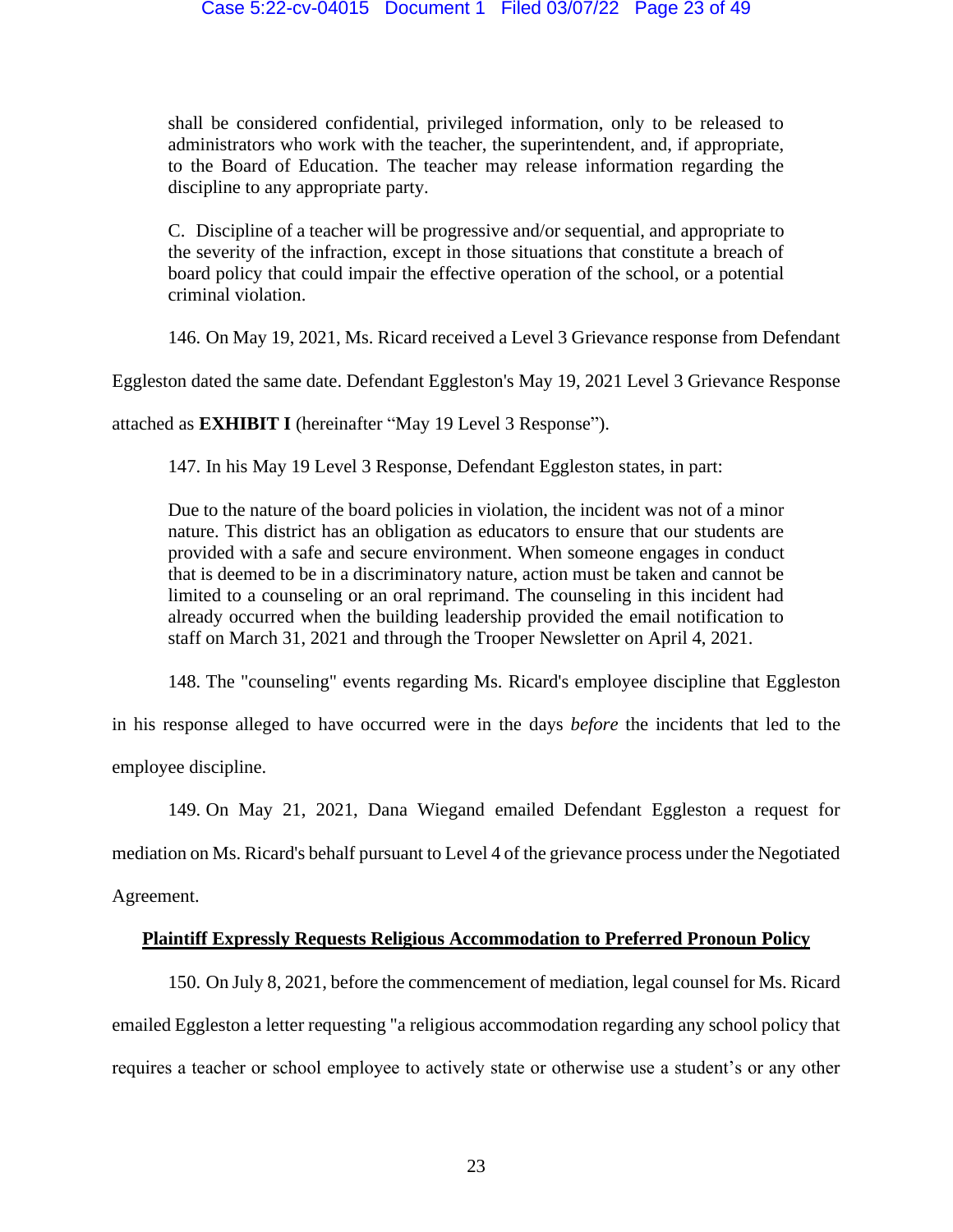person's preferred pronouns or other gendered language when different from the student's or

person's biological sex." A copy of the July 8, 2021 Letter is attached as **EXHIBIT J**.

151. The letter stated in part:

Ms. Ricard is a Christian and holds sincere religious beliefs consistent with the traditional Christian and biblical understanding of the human person and biological sex. Ms. Ricard believes that God created human beings as either male or female, that this sex is fixed in each person from the moment of conception, and that it cannot be changed, regardless of an individual person's feelings, desires, or preferences. Any policy that requires Ms. Ricard to refer to a student by a gendered, non-binary, or plural pronoun (e.g. he/him, she/her, they/them, zhe/zher, etc.) or salutation (Mr., Miss, Ms.) or other gendered language that is different from the student's biological sex actively violates Ms. Ricard's religious beliefs.

Ms. Ricard's basis for a religious accommodation is grounded in her constitutional and statutory rights under the First Amendment of the United States Constitution, Title VII of the federal Civil Rights Act of 1964, Section 7 of the Kansas Bill of Rights, the Kansas Acts Against Discrimination (K.S.A. 44-1001 et seq.), the Kansas Preservation of Religious Freedom Act (K.S.A. 60-5302 et seq.), and other applicable federal and state laws and regulations.

The school's suspension and disciplinary action against Ms. Ricard was based on an ad hoc and still-evolving gender preference school directive for which very little training, notice, or even consistent application was provided. No option for informal counseling or even clarification regarding the manner in which religious, philosophical, educational, or other objections to the policy could be raised by teachers or other employees was provided to Ms. Ricard prior to the school taking disciplinary action.

152. The letter also included several requests that Eggleston resolve the constitutional

issues raised by the District's enforcement of the General Board Policies*,* including that he:

- remove from Ms. Ricard's permanent employee file all documents and references to the three-day suspension and other adverse employee disciplinary actions imposed by the school against Ms. Ricard regarding the April 2021 student gender preference issue;
- request that the elected school board review any current, ongoing, permanent, or proposed gender identity and gender expression policy(ies) ("Gender Expression Policy"), with public input, during upcoming open meeting(s);
- request that as part of the board's review, the board incorporate within any Gender Expression Policy a process for reasonable accommodations to be made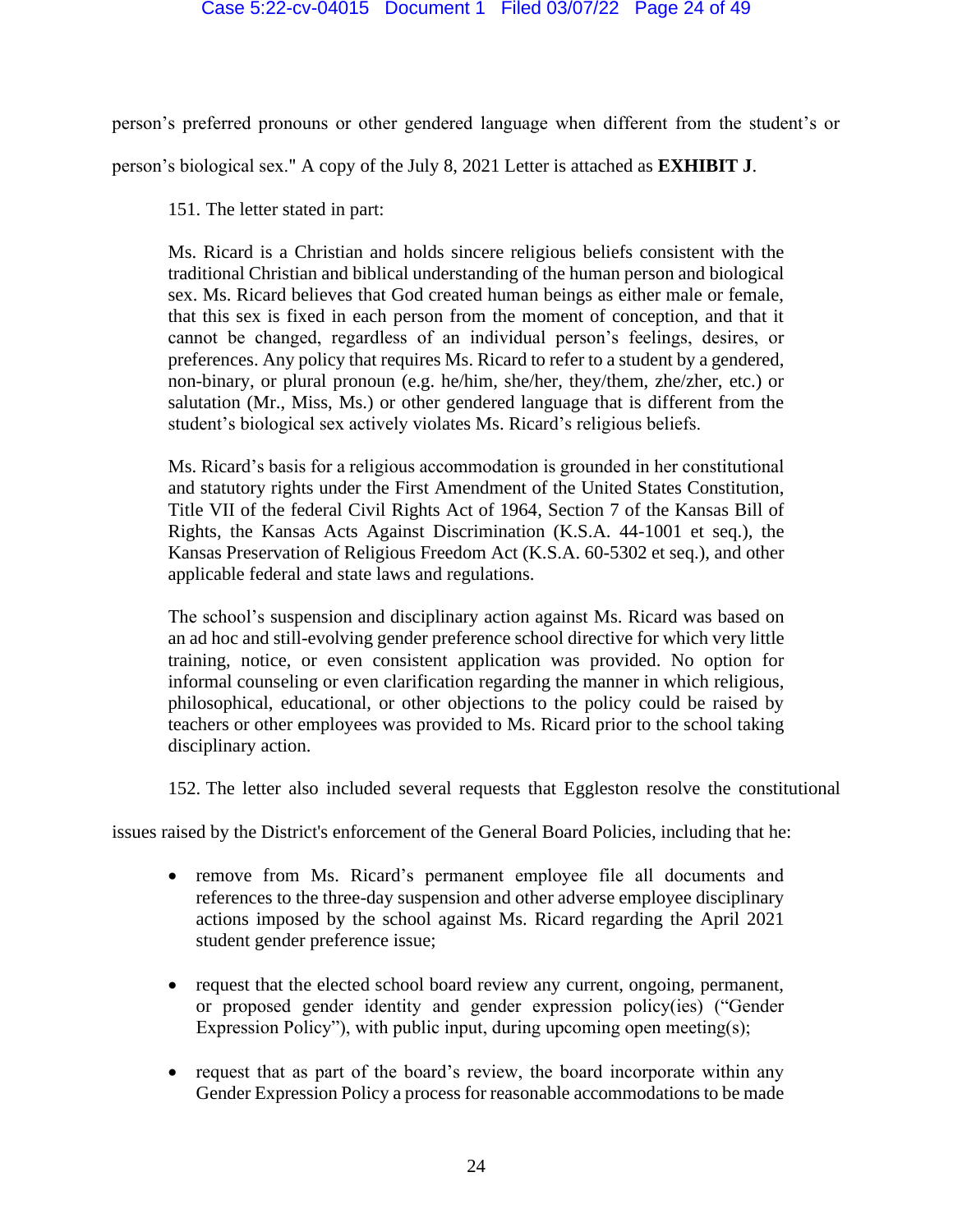for employees with religious, philosophical, pedagogical, or other objections to the mandated use of gendered language inconsistent with a person's biological sex;

- provide opportunity for Ms. Ricard and other school employees to provide input regarding any Gender Expression Policy prior to adoption by the school board;
- due to the now widespread public knowledge of Ms. Ricard's suspension and the long-term immutable damage to her reputation, issue an apology letter to Ms. Ricard acknowledging the rescission of all employee disciplinary action regarding this matter.

153. That same day, the parties engaged in mediation with the Federal Mediation and Conciliation Service but were unable to achieve a resolution.

## **Plaintiff Appeals Discipline and Requests Religious Accommodation to School Board**

154. On July 14, 2021, legal counsel for Ms. Ricard emailed Defendant Eggleston a request for hearing appealing his decision upholding the discipline to the District School Board pursuant to Level 4 of the grievance process under the Negotiated Agreement.

155. On August 2, 2021, legal counsel for the District emailed legal counsel for Ms. Ricard a packet of information that was submitted to the Board in defense of the Defendant Eggleston's decision to uphold the discipline imposed on Ms. Ricard.

156. On August 4, 2021, legal counsel for Ms. Ricard emailed legal counsel for the District and the clerk of the Board a letter with accompanying documentation in support of Ms. Ricard's request that the Board rescind Defendant Eggleston's decision with respect to the discipline imposed on Ms. Ricard (hereinafter "Ricard Packet"). A copy of the letter, without the accompanying documentation, is attached hereto as **EXHIBIT K**.

157. In addition to other points, the Ricard Packet noted the arbitrary nature of the April 2021 Training Materials and the practical implications for teachers in attempting to follow such a vague and unpredictable procedure while being subject to the whims and machinations of their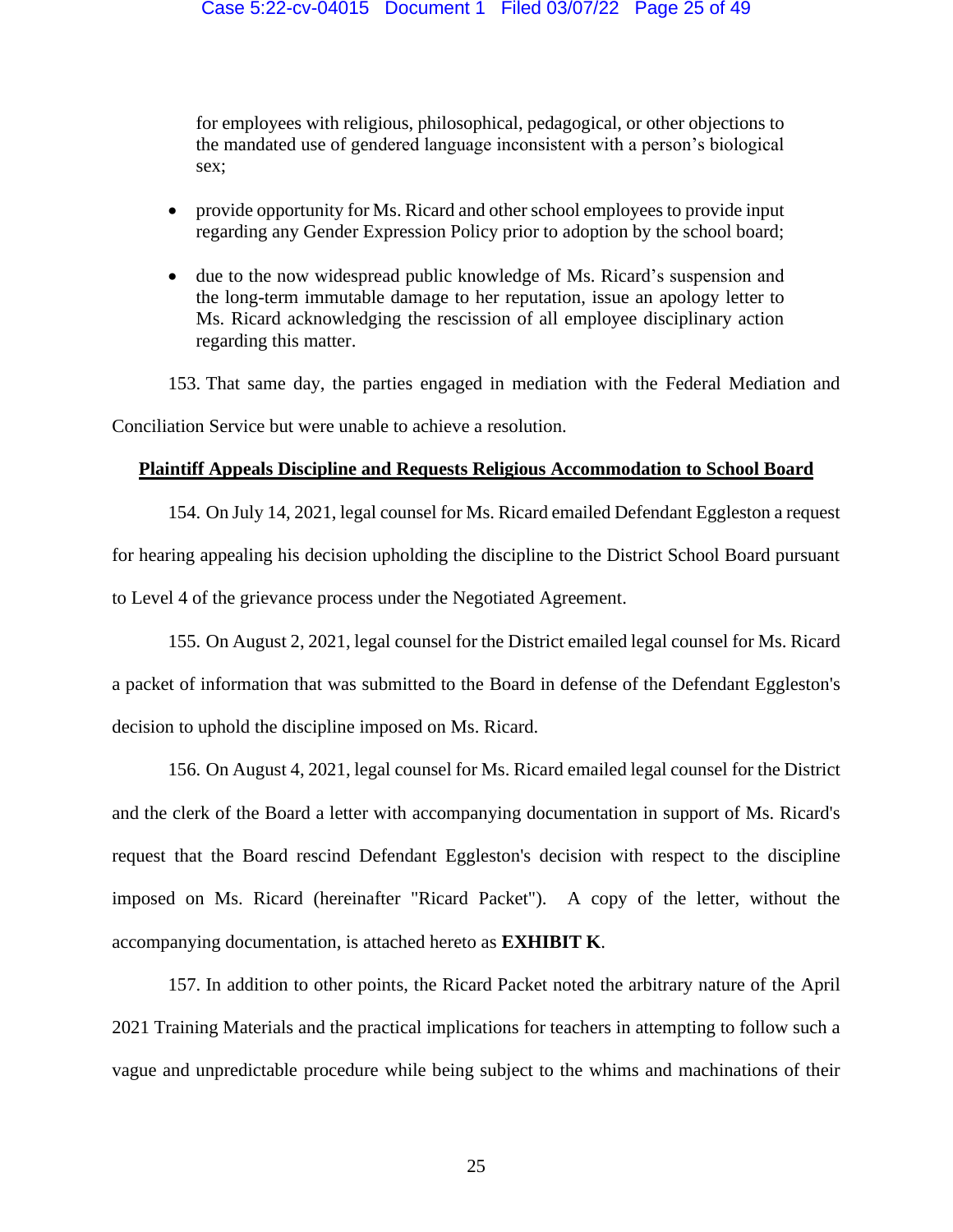students' daily preferences.

158. Such practical implications, as stated in the Ricard Packet include:

-loss of teacher classroom control;

-potential for parental consent issues regarding minor child's preferred names and genders;

-increased potential possibility of student and teacher harassment of colleagues seeking to "set up" a disliked teacher for a violation;

-the potential for bad faith ad hoc changes in student names (e.g. daily name changes, obscene names, new names without parental consent);

-the potential for student-to-student bullying by deceitfully "informing" a teacher of another student's "new" preferred name or gender.

159. The Ricard Packet further stated:

This is not an academic exercise. Mrs. Ricard is aware of situations in her school during the 2020-2021 school year wherein a student changed his name several times without any formal enrollment update. More to the point, the student at issue in this matter, [Student 1] was issued a Level 1 discipline in September 2020 for logging into a classroom zoom under the name "Cumsock."

In addition, the limitless number of preferred gendered pronouns and salutations being incorporated into everyday parlance creates a potentially uncontrolled school environment. Examples of the variety of "preferred pronouns" available to students are attached [exhibits omitted] for reference. If the district is going to acknowledge a student's gendered language preferences without limitation, the district must provide a formal re-enrollment process that provides teachers with notice[.]

160. Based on the April 2021 Training Materials, students may select any gender identity

they choose because the selection is based entirely on an individual student's subjective feelings.

161. Without any limitation, the April 2021 Training Materials indicate that there are an

infinite variety of gender identities based on the use of any "preferred name and pronoun."

162. The April 2021 Training Materials establish a procedure making gender identity completely subjective, allowing students can choose their gender identity without any substantiating evidence but by the student merely "shar[ing] with a staff member that the student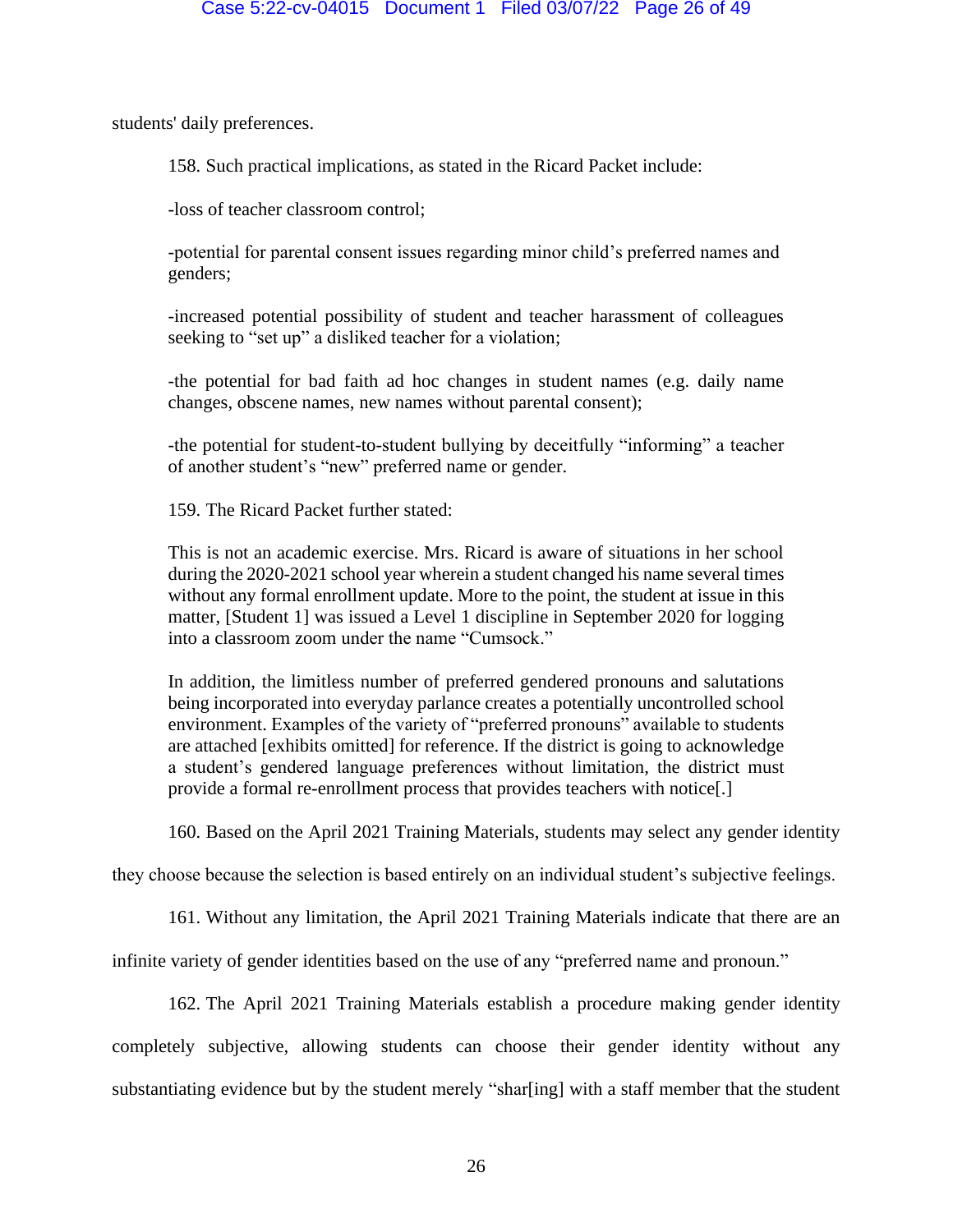#### Case 5:22-cv-04015 Document 1 Filed 03/07/22 Page 27 of 49

wants to go by a preferred name and pronouns."

163. Some sources say that there are currently 112 different options for one's gender identity, including genders that "refuse[] to be categorized," that are "influenced by your surroundings," are "affected by mood swings," that "change<sup>[]</sup> depending on which friend you're with," and those that "outright refus[e] to accept or identify in, on, or around the gender spectrum."<sup>1</sup>

164. These sources say "this list is non-exhaustive" because one should "[f]eel free to mix and match your own prefixes and suffixes to create the orientation that best describes you."<sup>2</sup>

165. Other sources note that the number of possible gender identities is infinite.<sup>3</sup>

166. Based on the April 2021 Training Materials procedure, gender-expansive or transgender students could demand that staff, including Ms. Ricard, and all students refer to them by any pronoun they choose, from the standard English pronouns (e.g., "he" or "she"), to the standard pronouns applied in a nonstandard way (e.g., "they" used to refer to one person), to those invented within the last few years (e.g., "ze," "zie," "sie," "hir," "hirs," "zie," "xe," "xem," "xyr," "xyrs," "per," "ve," "ver," "vis," "fae," "faer," "ae," "aer," "e," "ey," "em," "eir," "eirs," "tey," "ter," "tem," "ters"),<sup>4</sup> to any others a student idiosyncratically requests.

167. According to some sources, the number of possible pronouns is infinite because "[a]ny combination is possible." <sup>5</sup>

<sup>1</sup> *See, e.g., Dude Asks: How Many Genders Are There In 2021?, available at* [https://dudeasks.com/how-many](https://dudeasks.com/how-many-genders-are-there-in-2021/)genders-are-there-in- $\frac{2021}{}$  (last visited March 1, 2022).

*Id.*

<sup>3</sup> *See, e.g.*, Marco A. Hildalgo, Diane Ehrensaft, *et al.*, *The Gender Affirmative Model: What We Know and What We Aim to Learn*, 56 HUM. DEV. 285, 288 (2013) (advocating for "self-acceptance within an infinite variety of authentic gender selves").

<sup>4</sup> *See, e.g.*, Univ. of Wis., Milwaukee, Lesbian, Gay, Bisexual, Transgender Res. Ctr., *Gender Pronouns*, *available at* <https://uwm.edu/lgbtrc/support/gender-pronouns/> (last visited Aug. 5, 2021).

<sup>5</sup> *See, e.g.*, Univ. of Cal., Davis, LGBTQIA Res. Ctr., *Pronouns*, *available at*  <https://lgbtqia.ucdavis.edu/educated/pronouns> (last visited March 1, 2022).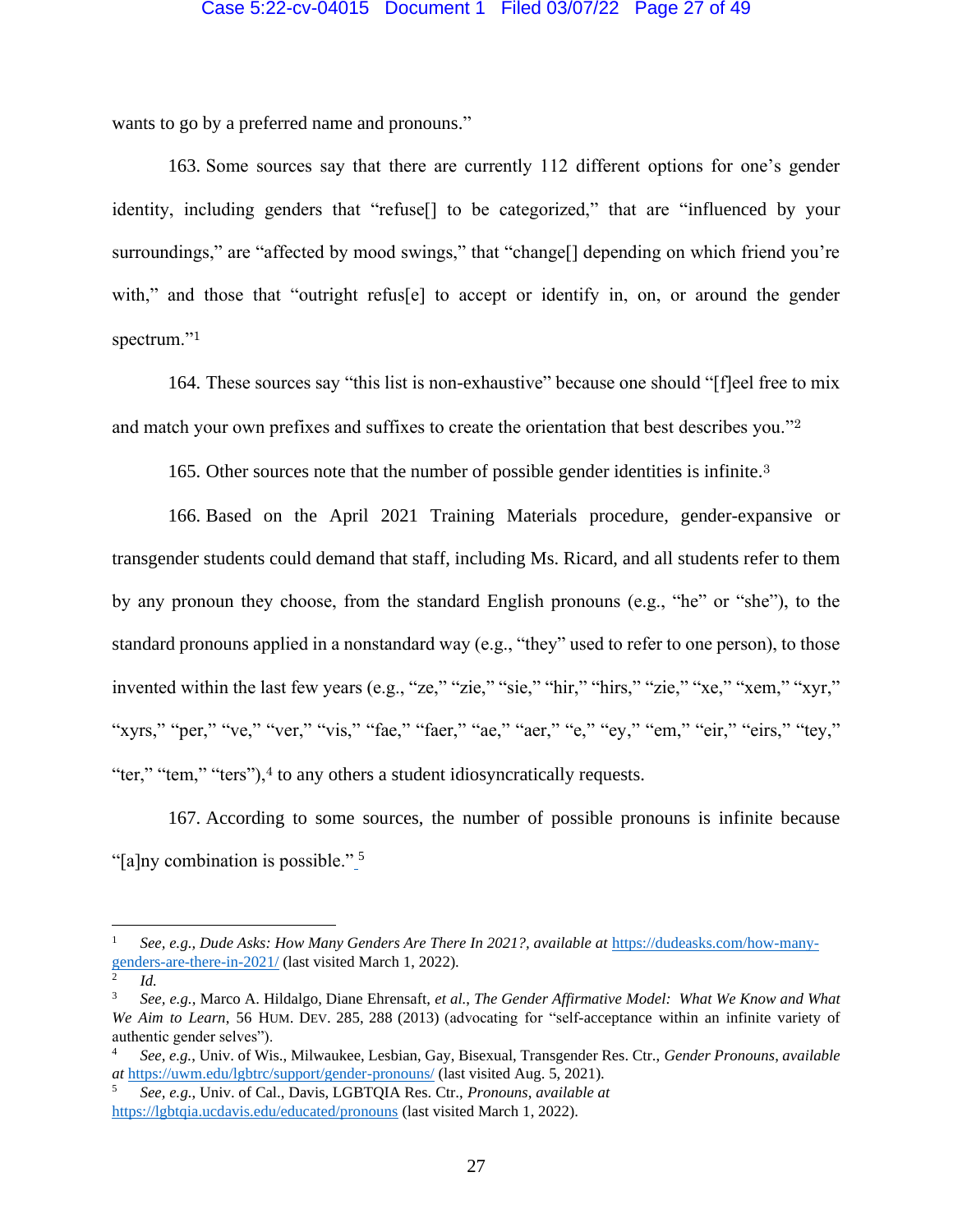#### Case 5:22-cv-04015 Document 1 Filed 03/07/22 Page 28 of 49

168. Because of these practical implications, included within the Ms. Ricard Packet was a draft of a neutrally applicable policy and procedure document which Ms. Ricard proposed the Board adopt to accommodate her religious beliefs and free speech rights. (hereinafter "Ricard Proposed Neutral Policy," attached as **EXHIBIT L**).

169. The specific language of the Ricard Proposed Neutral Policy stated:

Employees may refer to a student by only their first and/or last name and refrain from using a student's preferred gendered pronouns or salutations. For purposes of this section, the teacher shall refer to a student only by preferred first and/or last name(s) as listed in the official enrollment records of the district and maintained in the Skyward system.

170. At the August 4, 2021 board hearing, legal counsel for Ms. Ricard discussed the Ricard Proposed Neutral Policy and requested the school board adopt the policy.

171. After receiving presentations from respective legal counsel on behalf of Ms. Ricard and Defendant Eggleston, and taking statements from Ms. Ricard, another teacher, Defendant Eggleston, and Defendant Brennan, the School Board went into executive session with just the Board members present to discuss the matter.

172. After initial deliberations, the Board later invited Mark Edwards, who had appeared at the hearing as legal counsel and advocate for an adverse party including Defendant Eggleston and other school administrators, into their closed deliberations in order to engage in *ex parte*  communications with the Board while the other party, Ms. Ricard and her legal counsel, were excluded from the meeting.

173. Art. IV, § C.5 of the Negotiated Agreement states in part:

An appeal hearing before the Board of Education will be in executive session between the individual teacher or teachers and the Board of Education. The Board of Education shall consider the teacher's complaint, the written decision of the principal or immediate supervisor and the Superintendent and any relevant evidence or oral arguments that either party desires to present, as well as the advisory process that was implemented through FMCS. *The parties will then be*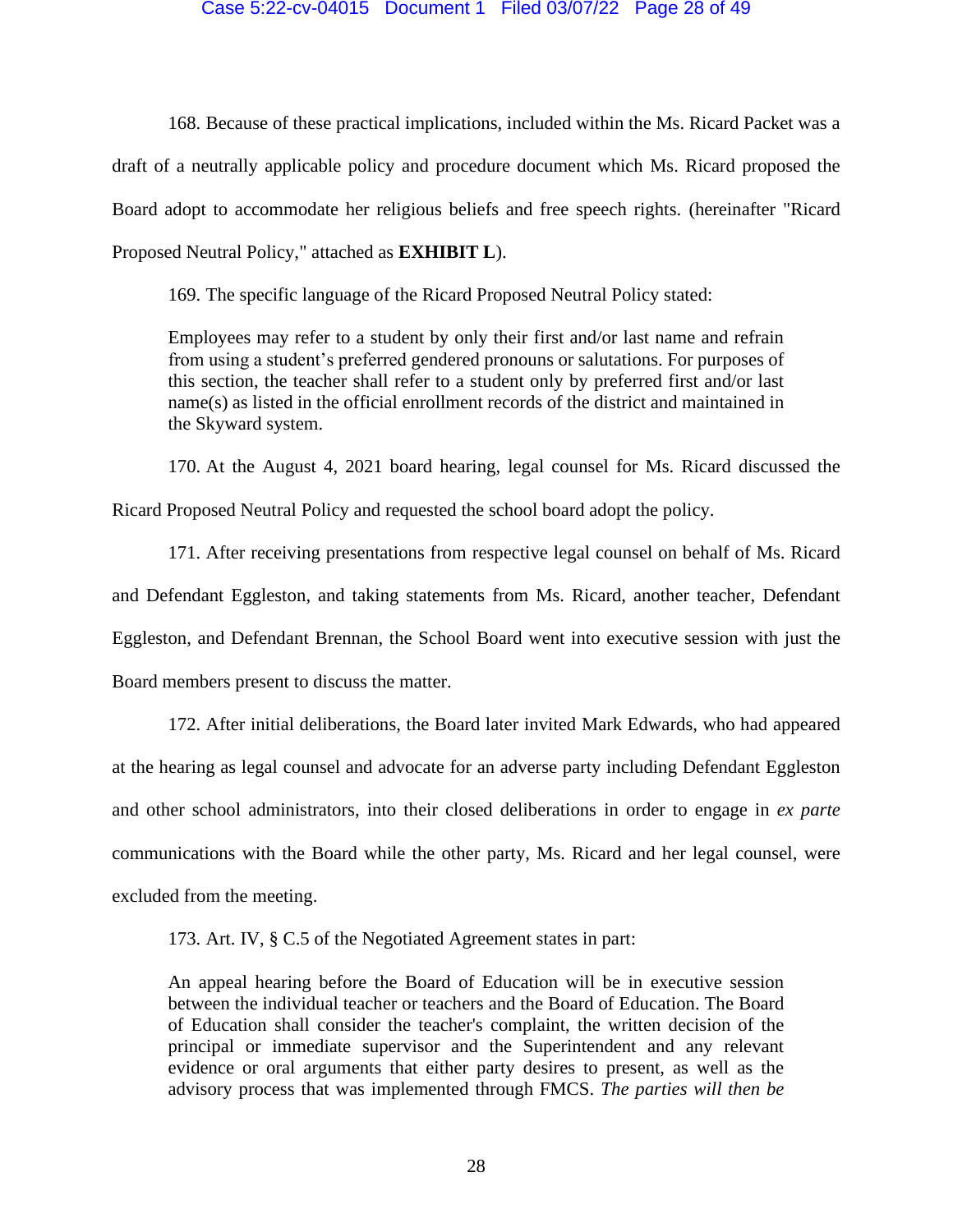*excused, including the Superintendent when the Board considers the matter, unless all of the parties are recalled to elicit additional information.* The grievant, however, may not present any allegation or complaint that was not presented in the preceding steps. Neither party shall withhold information, which is pertinent to the grievance. Proposed motions for Board action shall not be submitted to the Board by the administration unless they are submitted in the alternative.

(emphasis added).

174. After coming out of executive session, the Board adjourned the meeting with no public action.

## **Plaintiff Repeatedly Renews Request for Religious Accommodation**

175. On August 12, 2021, legal counsel for Ms. Ricard emailed District legal counsel and Defendant Eggleston requesting an update on the Board decision and renewing Ms. Ricard's religious accommodation request pending since July 8, 2021. A copy of the August 12, 2021 email is attached as **EXHIBIT M**.

176. On August 13, 2021, District staff sent parties a letter "deny[ing] the requested remedy sought by the grievant" (hereinafter, "Board Decision Letter," attached as **EXHIBIT N**).

177. The Board Decision Letter was dated August 11, 2021 and signed by Defendant Jim Schmidt, then-Vice President of the Board.

178. After receiving a copy of the letter, JCEA representatives submitted a Kansas Open Meetings Act complaint to the Office of the Attorney General of Kansas, alleging that the Board had improperly taken binding action to approve the decision communicated in the Board Decision Letter during executive session.

179. After review, the Office of the Attorney General of Kansas issued a preliminary violation letter to the Board informing it of the violation and instructing the Board to consider and vote on the matter in open meeting at its next scheduled meeting (attached as **EXHIBIT O**).

180. On August 19, 2021, Defendant Brennan emailed Ms. Ricard stating: "As of today I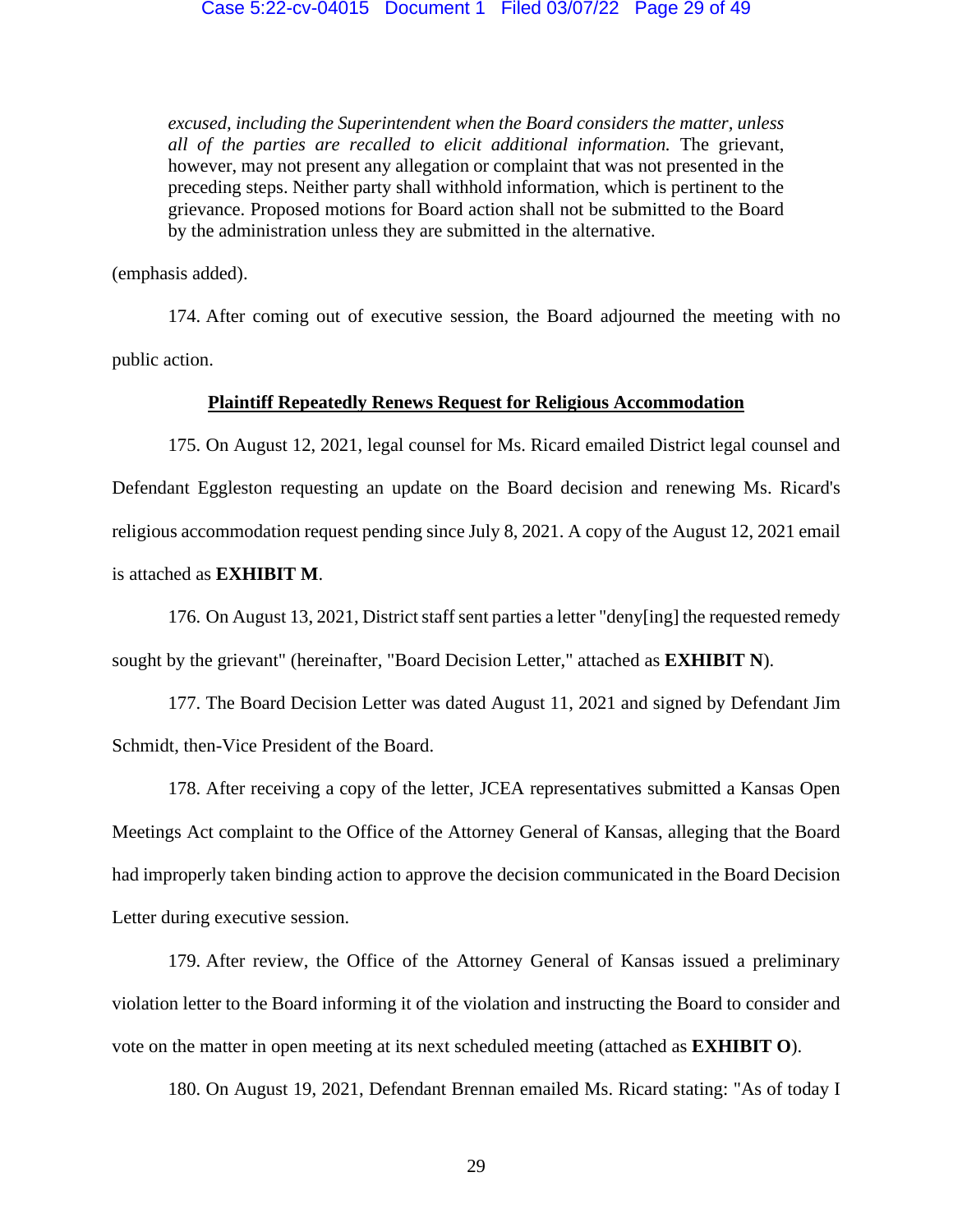#### Case 5:22-cv-04015 Document 1 Filed 03/07/22 Page 30 of 49

have not received your signed sheet of paper stating you read the students guidebook, staff guidebook and diversity training. This was due on August 11th. Please get this done and the paper to Amy ASAP."

181. On August 20, 2021, legal counsel for Ms. Ricard again emailed District legal counsel, Defendant Eggleston, and Defendant Brennan reminding them of Ms. Ricard's religious accommodation request pending since July 8, 2021 and previously renewed in writing on both August 4, 2021 and August 12, 2021.

182. On August 21, 2021, District legal counsel informed Ms. Ricard legal counsel that "[t]he administration and the School Board is planning to address your client's accommodation request at the September 7, 2021 meeting. We will notify you following the meeting of the outcome of your client's request."

## **After KOMA Violation, Board Takes Official Action Denying Plaintiff's Appeal of Discipline, Denying Religious Accommodation, and Adopting New District-Wide Preferred Pronoun Policy**

183. On September 7, 2021, at the regularly scheduled Board meeting, the Board voted 4- 0 to uphold the discipline decision against Ms. Ricard.

184. At the same meeting, the Board voted unanimously to deny Ms. Ricard's request for a religious accommodation to any school policies requiring teachers to use a student's preferred gendered pronouns when different from those of the student's biological sex.

185. At no point prior to or after the Board's action summarily denying Ms. Ricard's accommodation request did the Board or any District representative attempt to discuss a potential accommodation or neutral policy with Ms. Ricard or her representative.

186. At the same meeting, the Board adopted amendments to Board policies GAACB-Diversity and Inclusion and JGECB-Student Diversity and Inclusion, adding to each, respectively: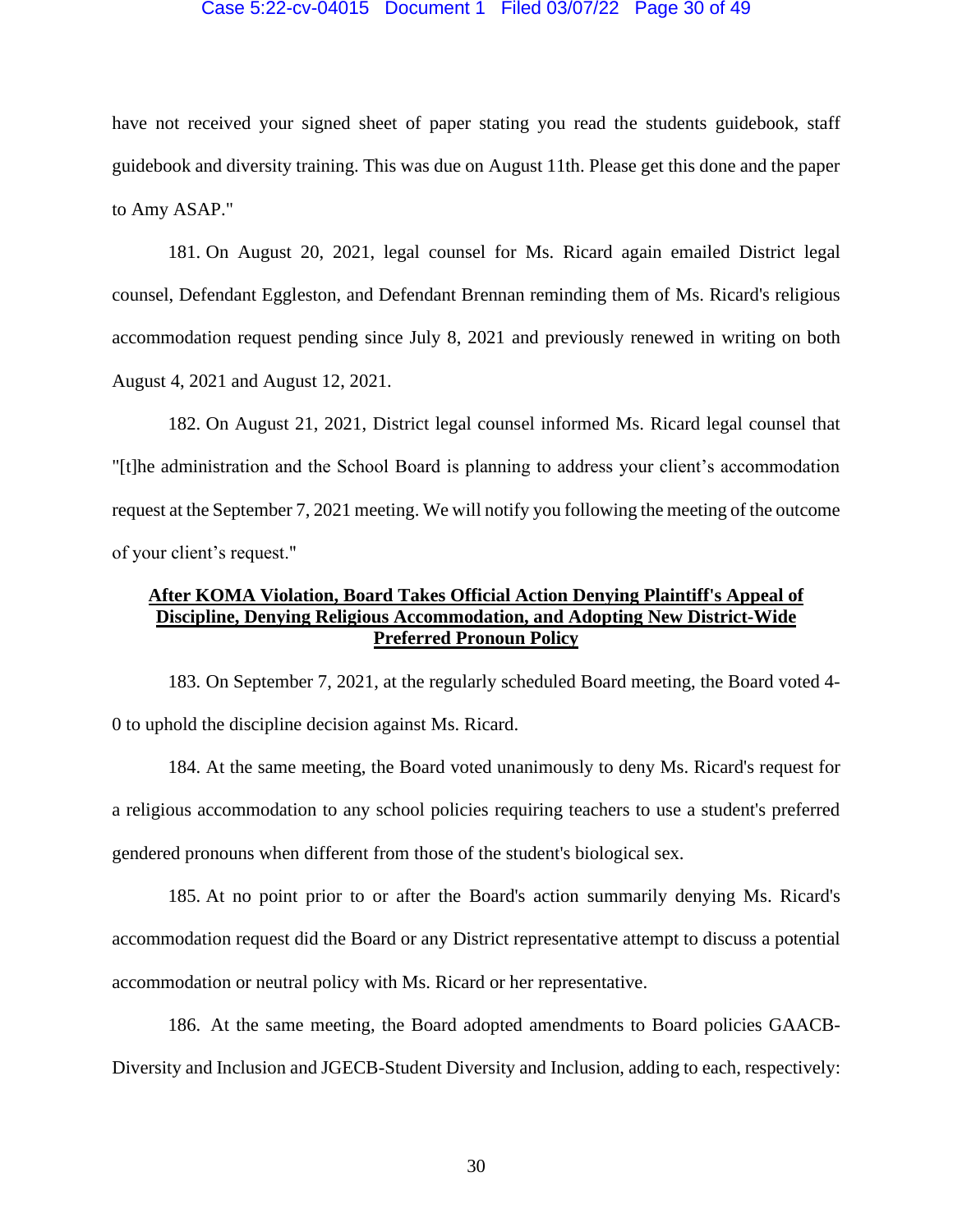Employees will be called by their preferred name and pronouns.

Students will be called by their preferred name and pronouns.

187. At the meeting, the Board also adopted an amended version of the GAF—Staff-Student Relations policy, and the Board reissued an unamended version of the GAAE—Bullying by Staff policy as part of its annual policy review.

## **2021-2022 School Year: Inconsistent Treatment of Teachers, "Equity" Training, and Change of Policy Regarding Parental Notification of Preferred Names or Pronouns**

188. On October 8, 2021, Defendant Brennan sent an email to all USD 475 Parents and

Guardians from Defendant Eggleston notifying them of the new Diversity and Inclusion policies,

as well as the school district's intended practice to not inform parents of a student's preferred name

or pronoun request unless the student asks the District to share the information with the student's

parents.

189. The October 8, 2021 email from Defendant Eggleston reads in part:

On September 7, 2021, the USD 475 Board of Education adopted an addition to the district Diversity and Inclusion Policy. USD 475 is committed to creating an educational environment that embraces diversity, equity, empathy, and inclusion for all students. This policy includes, "Respectful communication, inclusion, and cooperation between and among all students and staff". The addition to this policy is the statement: Students will be called by their preferred name and pronoun. This means if a student makes a request of a staff member to call them by a name other than their legal name as noted in the student information system- Skyward, the staff member(s) will respect the student's wishes and refer to them with the indicated preferred name. USD 475 will not communicate this information to parents unless the student requests the administration or counselor to do so, per Federal FERPA Guidance.

(October 8, 2021 email from Defendant Eggleston, as forward by Defendant Brennan,

## attached as **EXHIBIT P**).

190. On October 27, 2021, Ms. Ricard was directed by Defendant Brennan, now Principal

of Fort Riley Middle School, to complete training on District's 2021 policies, including its new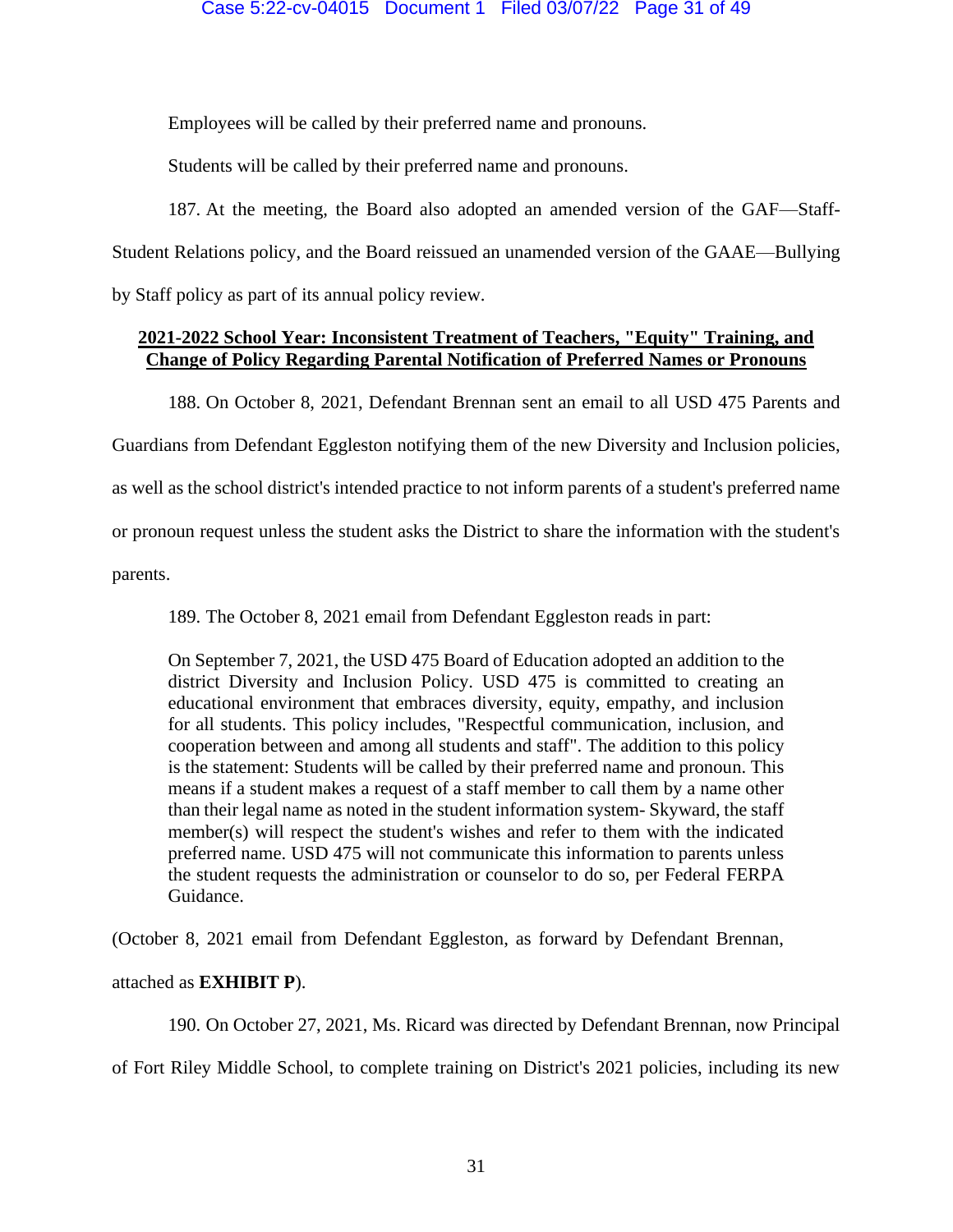Diversity and Inclusion policies.

191. On October 28, 2021, Ms. Ricard completed the training after District personnel confirmed that "an acknowledgement directly from Ms. Ricard that she has completed the training and acknowledge<sup>[ing]</sup> her duty as an employee to comply with all school employee policies" would constitute successful completion of the training in lieu of acknowledging that Ms. Ricard "ha[d] reviewed and accepted the terms of Equity Policy."

192. On January 28, 2022, Ms. Ricard received an email from Counselor Lubbers sent to several teachers regarding a student's request to be addressed by preferred pronouns of "they/them." The email stated:

[Student 3 Preferred Alternative First Name] stated that staff does not always call them by preferred pronoun. . . . I told them they all might not be aware or just need to be reminded which is the purpose of this statement.

(redacted January 28, 2022 Lubbers email attached as **EXHIBIT P**).

193. As of March 3, 2022, Ms. Ricard has at least two students in her classes with stated preferred pronouns different than each respective student's biological sex.

194. District policies GAACB (Diversity and Inclusion), GAAE (Bullying by Staff), GAF (Staff-Student Relations), and JGECB (Student Diversity and Inclusion), as well as the continuously evolving training materials and formal and informal email directives interpreting those policies, currently apply to Ms. Ricard as a teacher in the District. (GAACB, GAAE, GAF, and JGECB policies attached as **EXHIBIT R**; previous versions of such policies, the *April 21 Training Materials* (EXHIBITS F and G), other aforementioned training materials, and aforementioned formal and informal email directives, including Exhibit A and E, are collectively referred hereinafter as "District Policies").

195. Ms. Ricard faces the imminent possibility of subsequent disciplinary action, up to and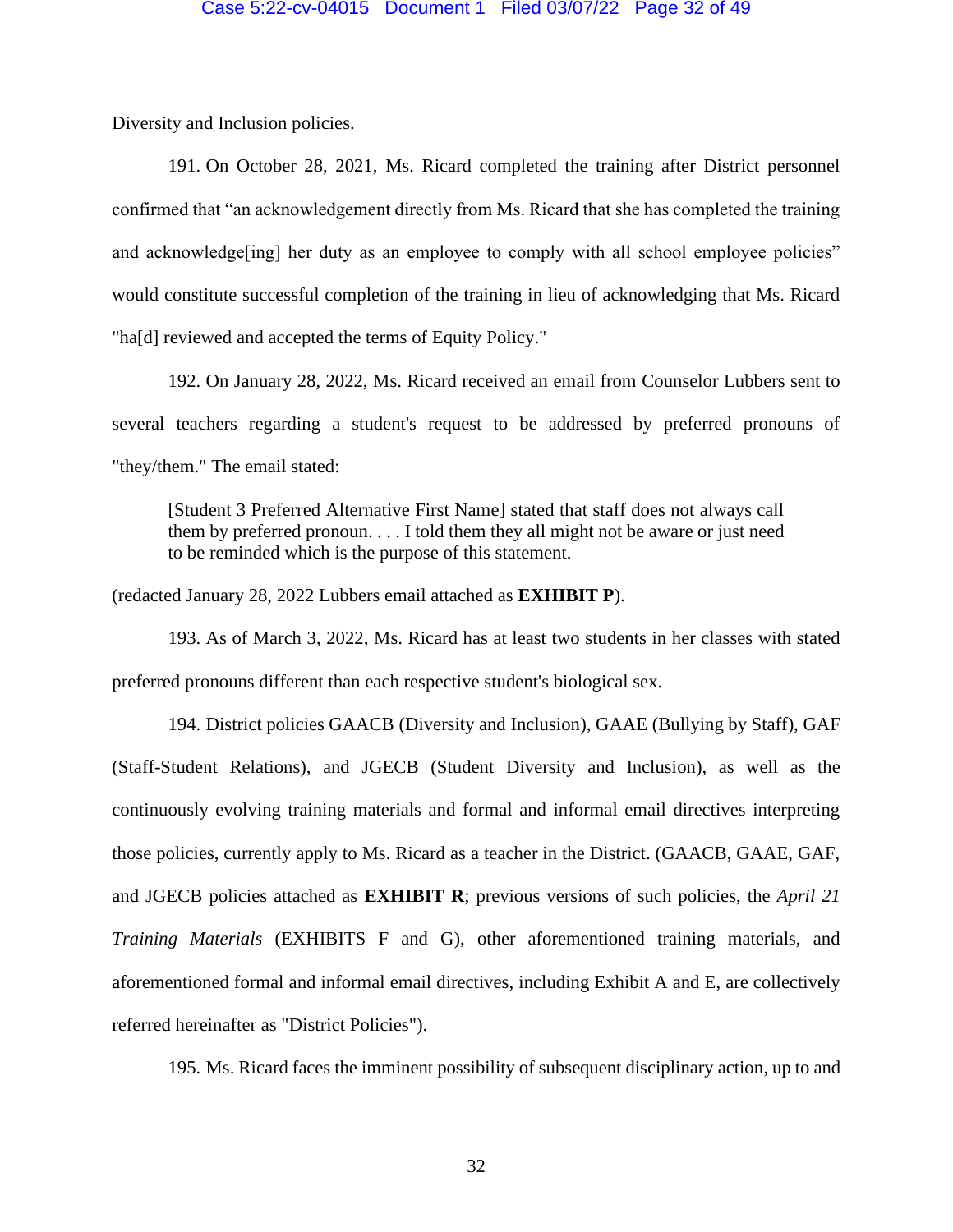including termination, should she violate the District Policies by seeking, consistent with her conscience and religious beliefs, to avoid the use of preferred pronouns of students or employees that are different from the student's or employee's biological sex.

## **STATEMENTS OF LAW**

196. At all times relevant to this Complaint, each and all of the acts and policies alleged herein were attributed to Defendants who acted under color of a statute, regulation, or custom of the State of Kansas (*i.e.*, under color of state law and authority).

197. Defendants knew or should have known that they were violating Ms. Ricard's constitutional and contractual rights by:

- a. Subjecting Ms. Ricard to disciplinary action because she spoke in a way that communicated her beliefs regarding gender identity;
- b. Disciplining Ms. Ricard by placing a written reprimand in her personnel file that implicitly threatens further disciplinary action if she engages in similar conduct in the future;
- c. Compelling Ms. Ricard to speak in a way that affirms and recognizes as true the idea that a person can change his or her gender or identify differently than his or her sex;
- d. Prohibiting Ms. Ricard from living and speaking in a way that is consistent with her religious beliefs and punishing her when she tried to do so;
- e. Refusing to grant Ms. Ricard a religious accommodation;
- f. Disciplining Ms. Ricard in violation of the Negotiated Agreement;
- g. Allowing other staff to, whether intentionally or accidentally, address certain students by the student's legal name or biological sex pronoun, or refrain from addressing certain students preferred name or pronoun, without imposing employee discipline on such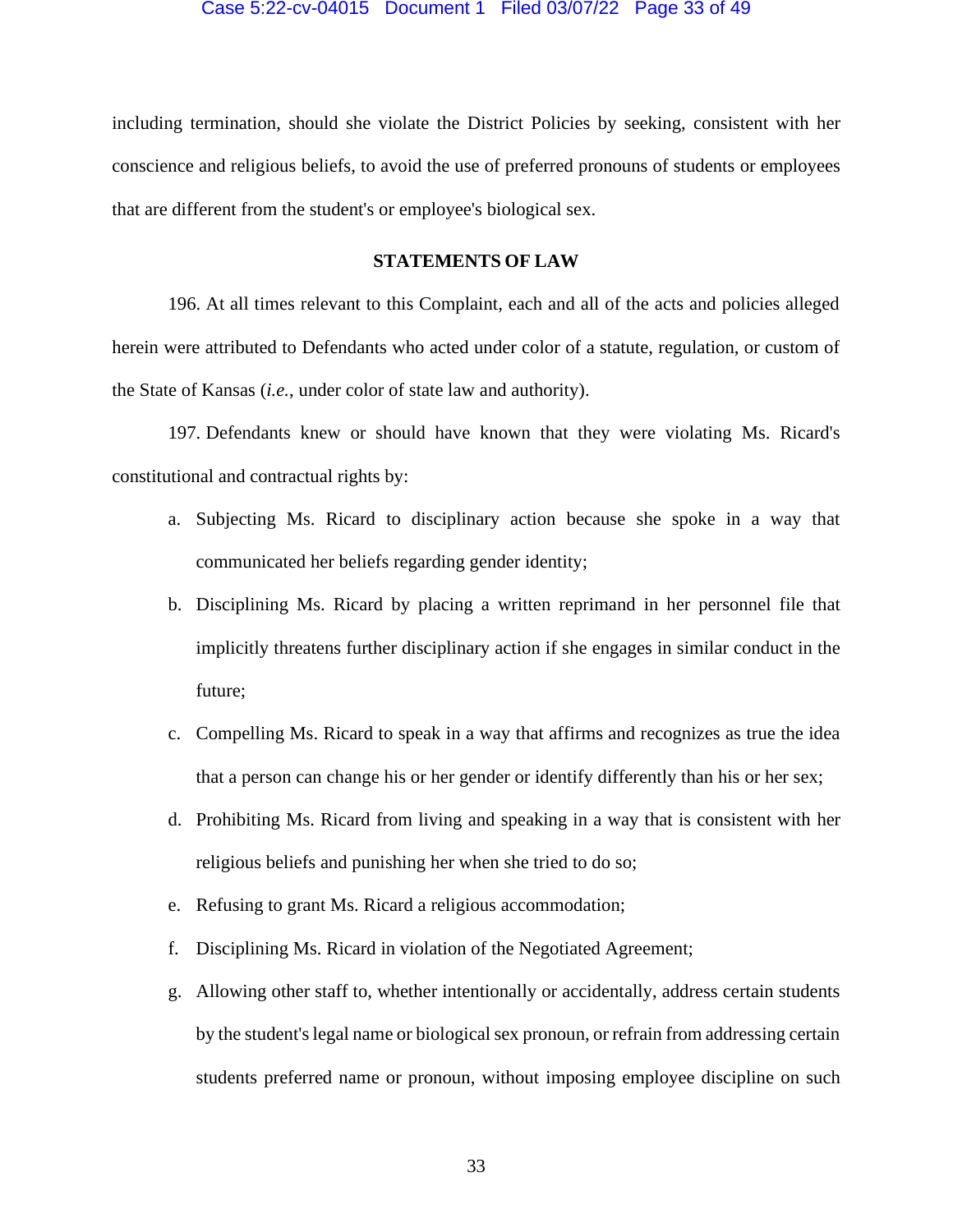## Case 5:22-cv-04015 Document 1 Filed 03/07/22 Page 34 of 49

staff in the same manner Ms. Ricard was disciplined.

198. The policies and practices that have led to the violation of Ms. Ricard's constitutional and contractual rights remain in full force and effect.

199. Ms. Ricard is suffering irreparable harm from Defendants' continued policies and the way those policies have been enforced.

200. Ms. Ricard has no adequate or speedy remedy at law to correct the deprivation of her rights by Defendants.

201. Defendants' actions and policies, as set forth above, do not serve any legitimate or compelling state interest, and are not narrowly tailored to serve any such interests.

202. Defendants' policies and related practices are not narrowly tailored as applied to Ms. Ricard because Ms. Ricard's expression does not implicate any of the legitimate interests Defendants might have.

203. Using a pronoun when referring to a student expresses a message about that student's sex.

204. How to respond to individuals with gender dysphoria, or individuals who identify as transgender, is a matter of national and local public debate and concern, including whether it is appropriate to treat males as if they are females and vice versa in matters of personal privacy, pronouns, K-12 classroom environments, parental notice and consent, and athletic competitions.

205. Compelling Ms. Ricard to express that a female is a male by using male pronouns, or vice versa, forces her to express a message on that matter of public concern and debate.

206. If students heard Ms. Ricard use a male pronoun to refer to a female student, or vice versa, they would reasonably understand that Ms. Ricard was endorsing the idea that a person can change their sex, or that it is appropriate to refer to a female as a male, or vice versa.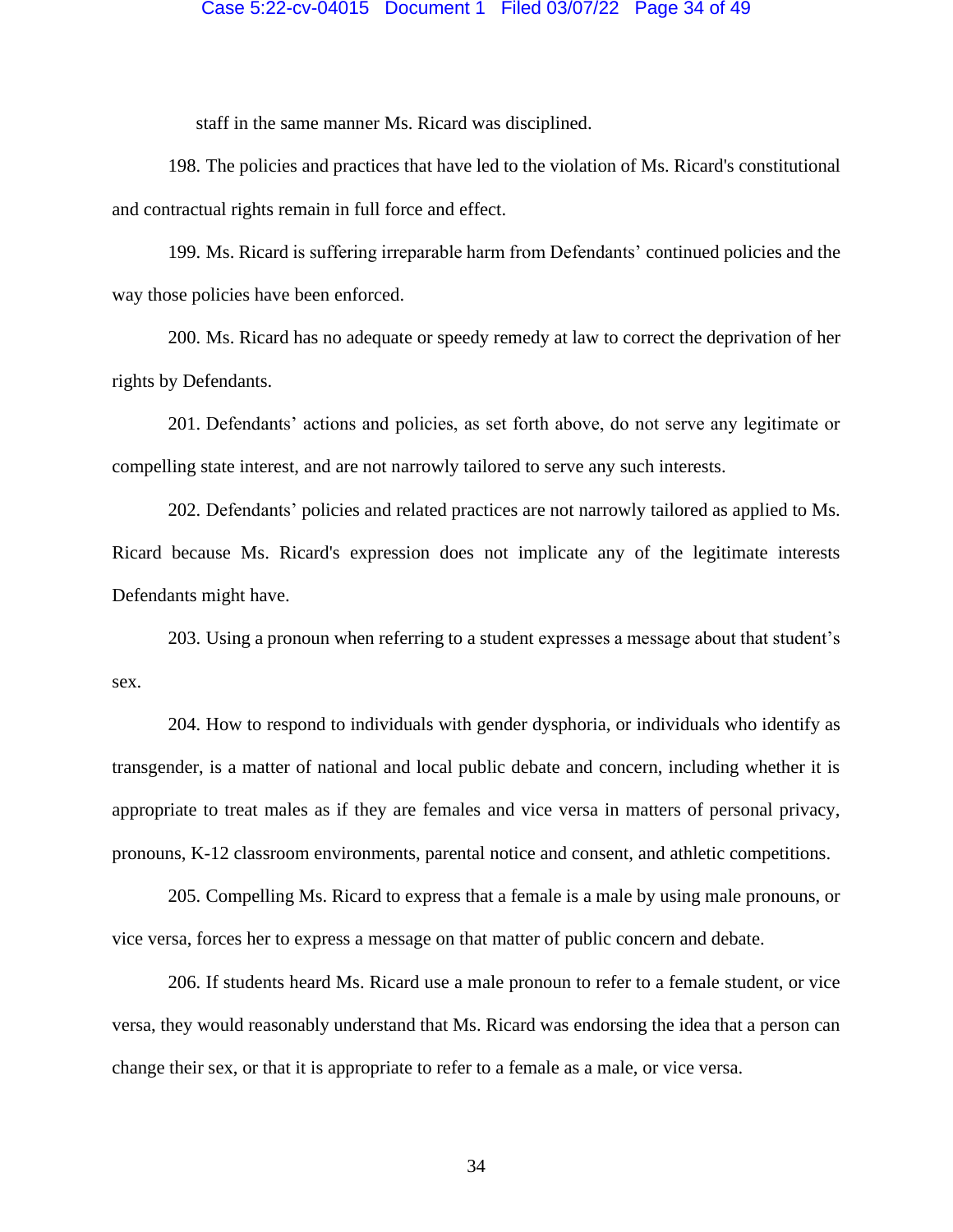#### Case 5:22-cv-04015 Document 1 Filed 03/07/22 Page 35 of 49

207. The use or non-use of a pronoun does not interfere with the efficient functioning of a school.

208. The use or non-use of a pronoun does not constitute prohibited discrimination or harassment because it does not objectively and substantially impair access to education.

209. Using a person's preferred name rather than a pronoun to refer to them does not create a hostile learning environment.

210. Using a person's preferred name rather than a pronoun to refer to the person is not discriminatory.

211. Defendants do not have a compelling interest in mandating that Plaintiff use a male pronoun to refer to a female student or vice versa.

212. Ms. Ricard's speech on matters of public concern, including her use or non-use of pronouns, have not prevented, and will not prevent, Defendants from efficiently providing services to the public (or even threaten to do so).

213. Unless the policies and conduct of Defendants are enjoined, Ms. Ricard will continue to suffer irreparable injury.

214. Under 42 U.S.C. §§ 1983 and 1988, Ms. Ricard is entitled to appropriate relief invalidating Defendants' challenged policies and related conduct.

## **FIRST CAUSE OF ACTION**

### **Violation of Plaintiff's First Amendment Right to Freedom of Speech**

## **Retaliation**

## **(42 U.S.C. § 1983)**

215. Plaintiff repeats and realleges each of the allegations contained in the foregoing paragraphs of this Complaint as if fully set forth herein.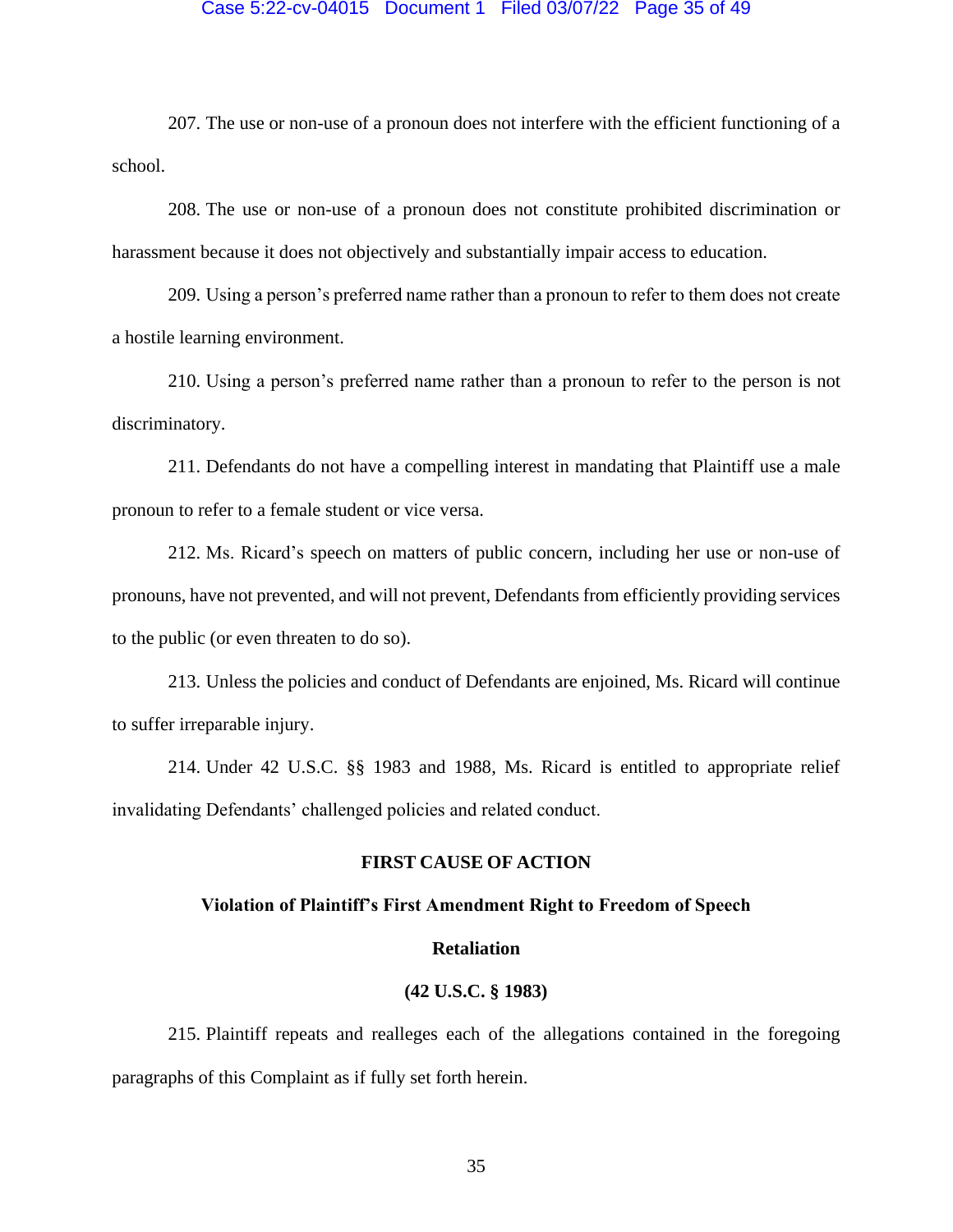#### Case 5:22-cv-04015 Document 1 Filed 03/07/22 Page 36 of 49

216. By punishing and threatening to punish Ms. Ricard for expressing her views regarding gender identity both in and out of the classroom, Defendants have retaliated and are retaliating against Ms. Ricard for exercising her First Amendment rights.

217. When Ms. Ricard communicated her views regarding transgenderism through her use of a student's legal/enrolled of salutation and name in her interactions with the students and in her classroom, she was speaking on a matter of public concern, engaging in speech related to teaching and scholarship, and engaging in expression the First Amendment protects.

218. Ms. Ricard's interest, as a teacher at a public District, in discussing matters of public concern in the context of teaching and scholarship outweighs Defendants' interest in the efficient provision of services.

219. Ms. Ricard's speech on matters of public concern in the context of teaching and scholarship never prevented Defendants from efficiently providing services to the public (or even threatened to do so).

220. Defendants' District Policies, their enforcement of those policies, and their threatened future enforcement of those policies would deter a person of ordinary firmness from exercising her right to free speech in the future.

221. Defendants have enforced the District Policies against Ms. Ricard at least in part because of the views she has expressed on matters of public concern in the context of teaching and scholarship, expression that the First Amendment protects.

222. Defendants subjected Ms. Ricard to discipline and threaten to do so again in the future due to the content and viewpoint of Ms. Ricard's speech.

223. Defendants' District Policies and their enforcement of those policies violate Ms. Ricard's right to free speech as guaranteed by the First Amendment to the United States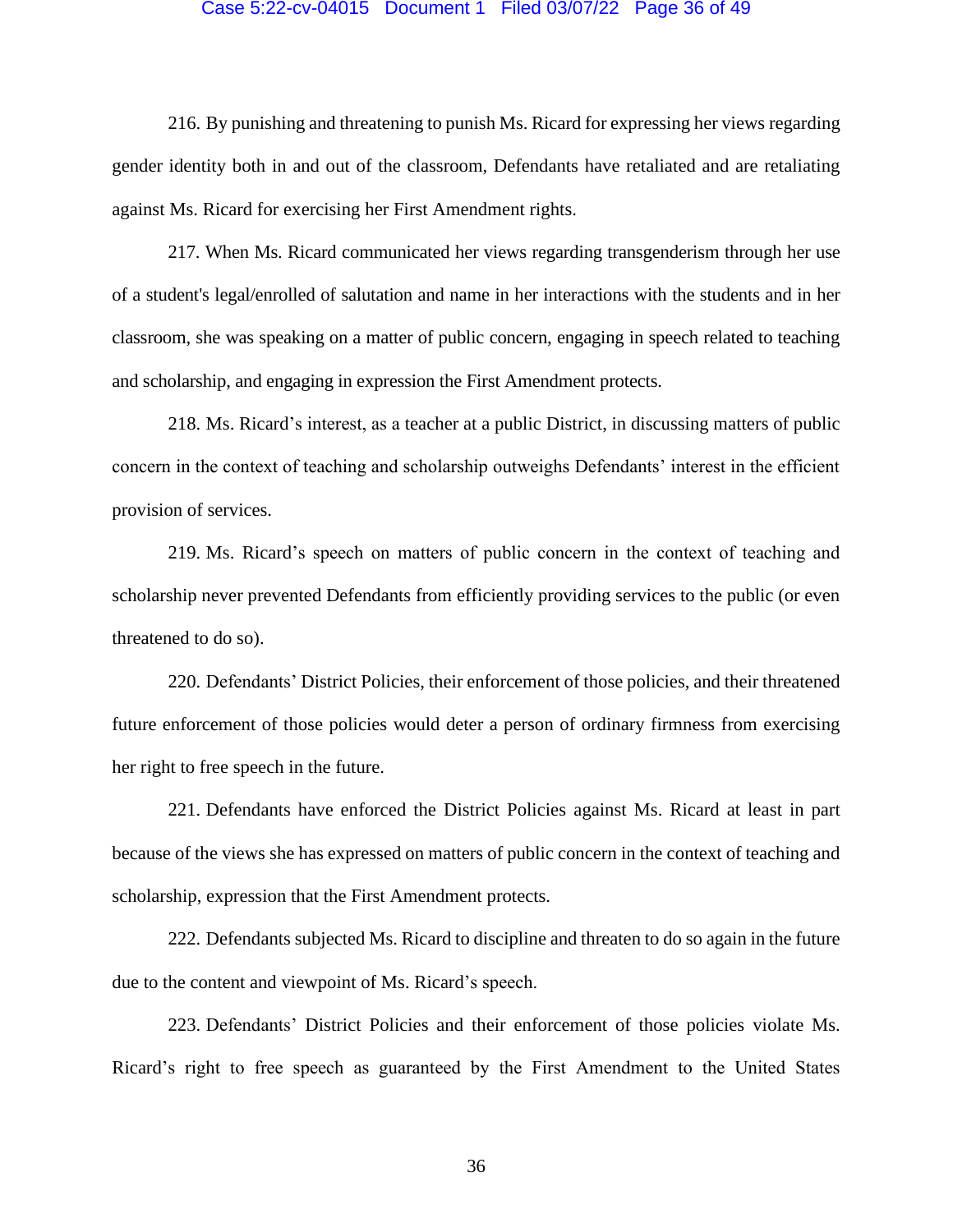Constitution.

## **SECOND CAUSE OF ACTION**

# **Violation of Plaintiff's First Amendment Right to Freedom of Speech Content & Viewpoint Discrimination**

#### **(42 U.S.C. § 1983)**

224. Plaintiff repeats and realleges each of the allegations contained in the foregoing paragraphs of this Complaint as if fully set forth herein.

225. By punishing and threatening to punish Ms. Ricard for expressing her views regarding gender identity both in and out of the classroom, Defendants have engaged in content and/or viewpoint discrimination in violation of the First Amendment.

226. Defendants' District Policies require officials to evaluate the content and viewpoint of faculty expression to determine whether it constitutes discrimination or harassment and whether it creates a hostile environment.

227. Defendants considered the content and viewpoint of Ms. Ricard's expression when they decided to enforce their District Policies against her and they threaten to do so again if she continues to express her views.

228. Defendants' District Policies confer unbridled discretion upon District officials to discriminate based on content or viewpoint.

229. Defendants exercised this unbridled discretion when they punished Ms. Ricard for expressing her views regarding gender identity.

230. Defendants' District Policies and their enforcement of those policies are unconstitutionally overbroad because they restrict a significant amount of constitutionally protected speech.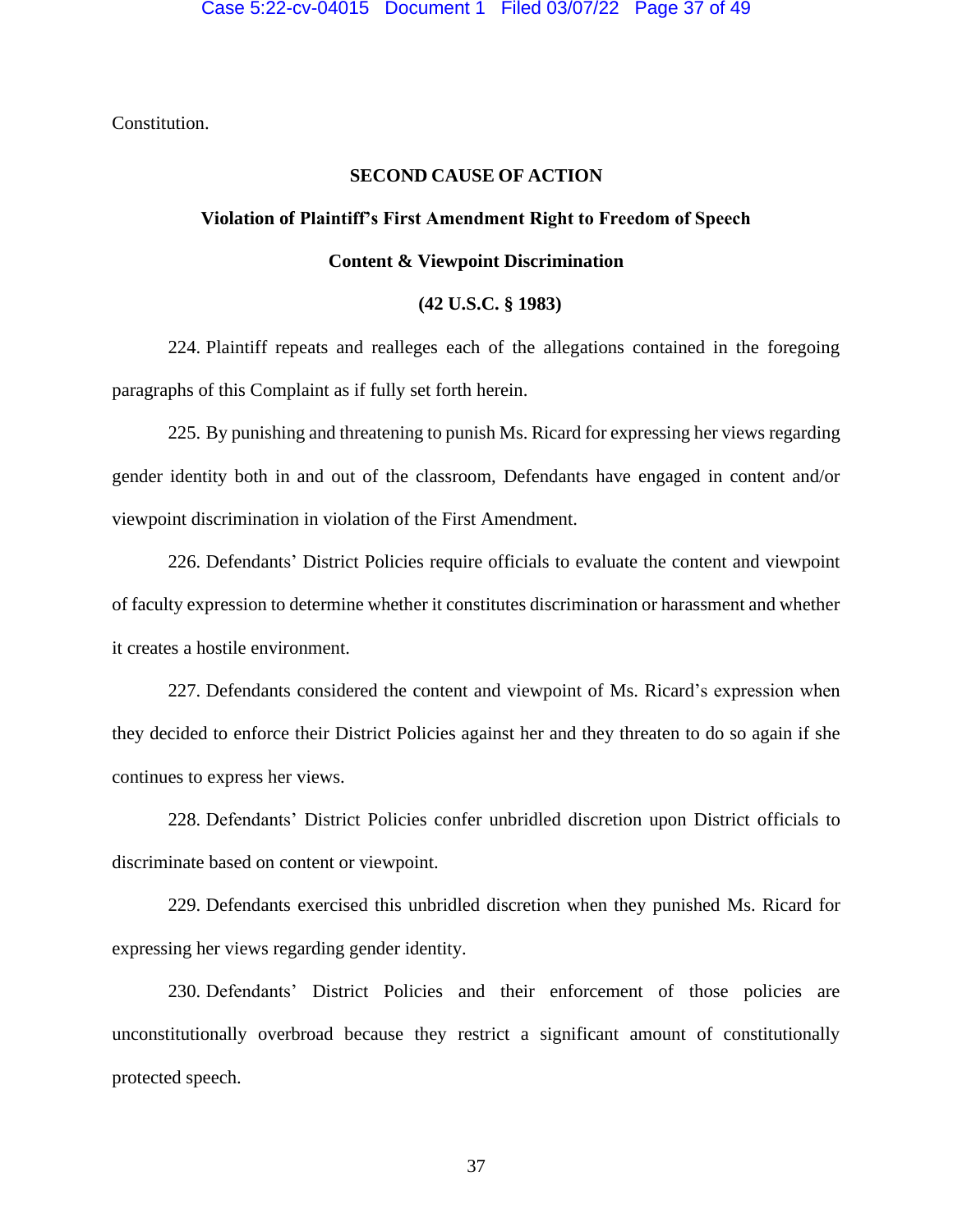#### Case 5:22-cv-04015 Document 1 Filed 03/07/22 Page 38 of 49

231. The overbreadth of Defendants' District Policies chills the speech of Ms. Ricard, who seeks to engage in protected expression in her interactions with students at school and in the classroom.

232. Ms. Ricard's expression regarding gender identity is protected by the First Amendment.

233. By placing a written warning in her personnel file for allegedly violating their District Policies, Defendants have punished Ms. Ricard for engaging in expression the First Amendment protects.

234. Defendants' District Policies and their enforcement of those policies violate Ms. Ricard's right to free speech as guaranteed by the First Amendment to the United States Constitution.

#### **THIRD CAUSE OF ACTION**

## **Violation of Plaintiff's First Amendment Right to Freedom of Speech**

#### **Compelled Speech**

#### **(42 U.S.C. § 1983)**

235. Plaintiff repeats and realleges each of the allegations contained in the foregoing paragraphs of this Complaint as if fully set forth herein.

236. By punishing and threatening to punish Ms. Ricard for refusing to communicate a District-mandated ideological message regarding gender identity both in and out of the classroom, Defendants have attempted and are attempting to compel Ms. Ricard's speech, in violation of her rights under the First Amendment.

237. Defendants' District Policies and their enforcement of those policies compel Ms. Ricard to communicate messages about gender identity that she does not hold, that she does not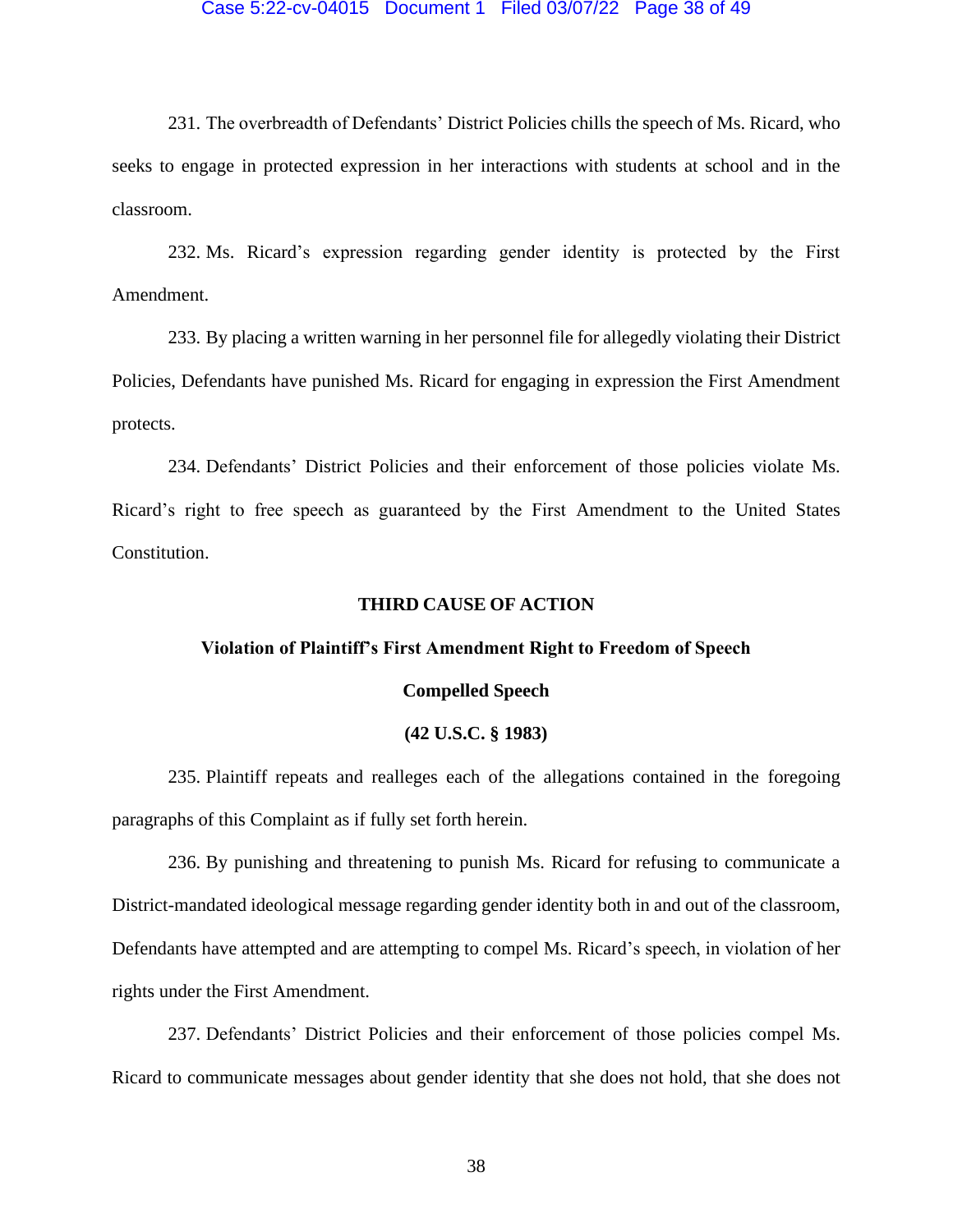wish to communicate, and that conflict with (and violate) her religious beliefs.

238. Defendants' District Policies and their enforcement of those policies violate Ms. Ricard's right to free speech as guaranteed by the First Amendment to the United States Constitution.

## **FOURTH CAUSE OF ACTION**

#### **Violation of Plaintiff's First Amendment Right to Free Exercise of Religion**

#### **(42 U.S.C. § 1983)**

239. Plaintiff repeats and realleges each of the allegations contained in the foregoing paragraphs of this Complaint as if fully set forth herein.

240. By punishing and threatening to punish Ms. Ricard for exercising her sincerely held religious beliefs in the way she discusses issues or refrains from discussing issues regarding gender identity both in and out of the classroom, Defendants have violated and are violating her right to free exercise of religion under the First Amendment.

241. Ms. Ricard's views and expression related to gender identity are motivated by her sincerely held religious beliefs, are avenues through which she exercises her religious faith, and constitute a central component of her sincerely held religious beliefs.

242. Expressing the District's mandated message regarding gender identity would require Ms. Ricard to violate her sincerely held religious beliefs.

243. Defendants' District Policies and related practices are neither neutral nor generally applicable but allow Defendants to target religious expression and activities specifically and to express hostility to such expression.

244. Defendants' District Policies and related practices are neither neutral nor generally applicable because they represent a system of individualized assessments.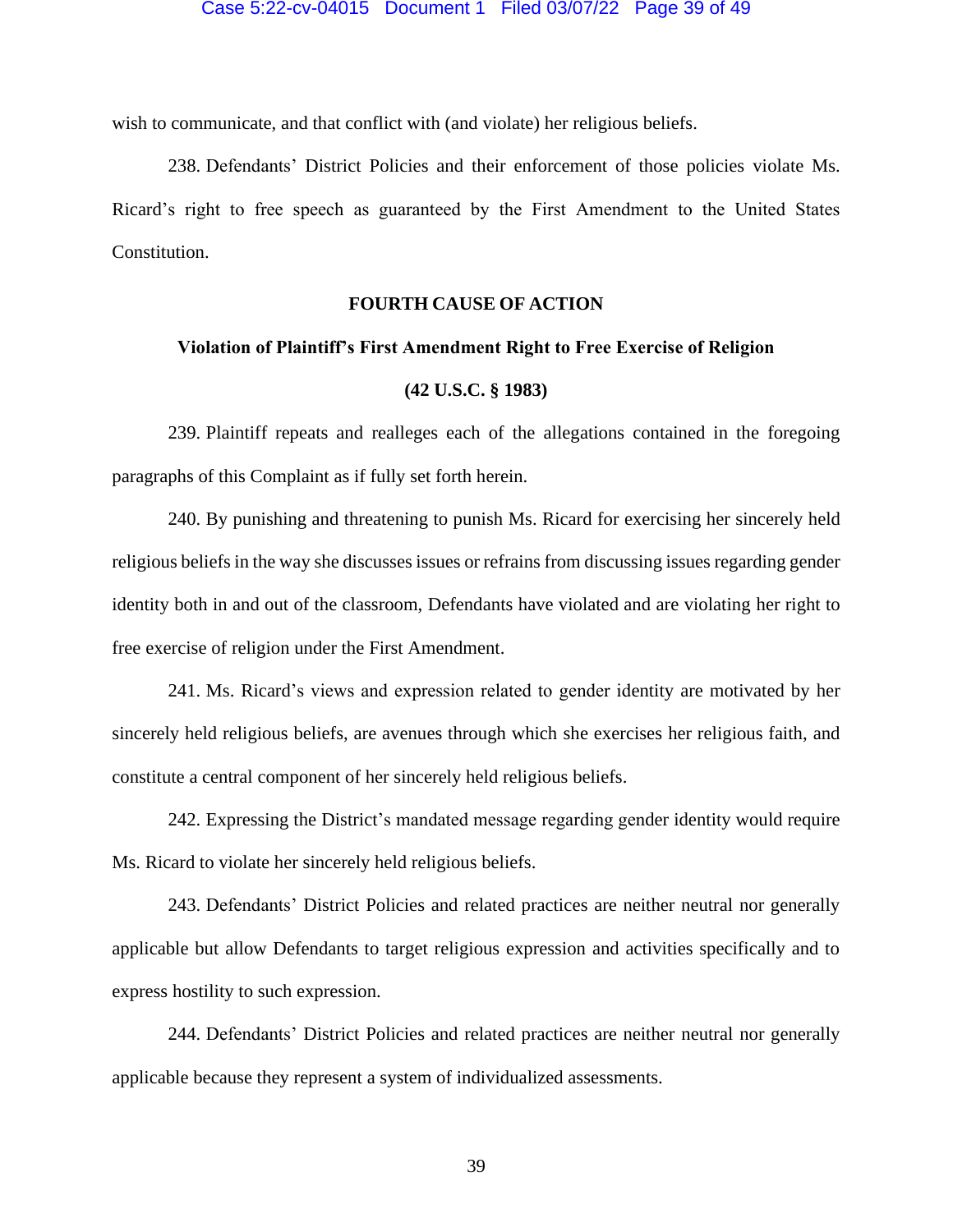## Case 5:22-cv-04015 Document 1 Filed 03/07/22 Page 40 of 49

245. Defendants' District Policies and related practices are underinclusive, prohibiting some expression while leaving unprohibited other expression equally harmful to the District's asserted interests.

246. Defendants' District Policies and related practices burden several of Ms. Ricard's constitutional rights, including her rights under the First Amendment (*e.g.*, freedom of speech, freedom from retaliation, free exercise of religion), the unconstitutional conditions doctrine, and the Fourteenth Amendment (*e.g.*, due process and equal protection).

247. Defendants violated Ms. Ricard's right to free exercise of religion when they applied their District Policies to discipline Ms. Ricard for communicating her views on issues related to gender identity and to compel her to communicate views on those same subjects that violate her religious beliefs, and they continue to do so by threatening to punish her if she continues to communicate her beliefs or if she continues to refuse to communicate views on those same subjects that violate her religious beliefs.

248. Defendants' District Policies and their enforcement of those policies violate Ms. Ricard's right to free exercise of religion as guaranteed by the First Amendment to the United States Constitution.

#### **FIFTH CAUSE OF ACTION**

#### **Violation of Plaintiff's Right to be Free from Unconstitutional Conditions**

#### **(42 U.S.C. § 1983)**

249. Plaintiff repeats and realleges each of the allegations contained in the foregoing paragraphs of this Complaint as if fully set forth herein.

250. By conditioning Ms. Ricard's status as a teacher in good standing with the District (and ultimately her employment with the District) on her willingness to surrender various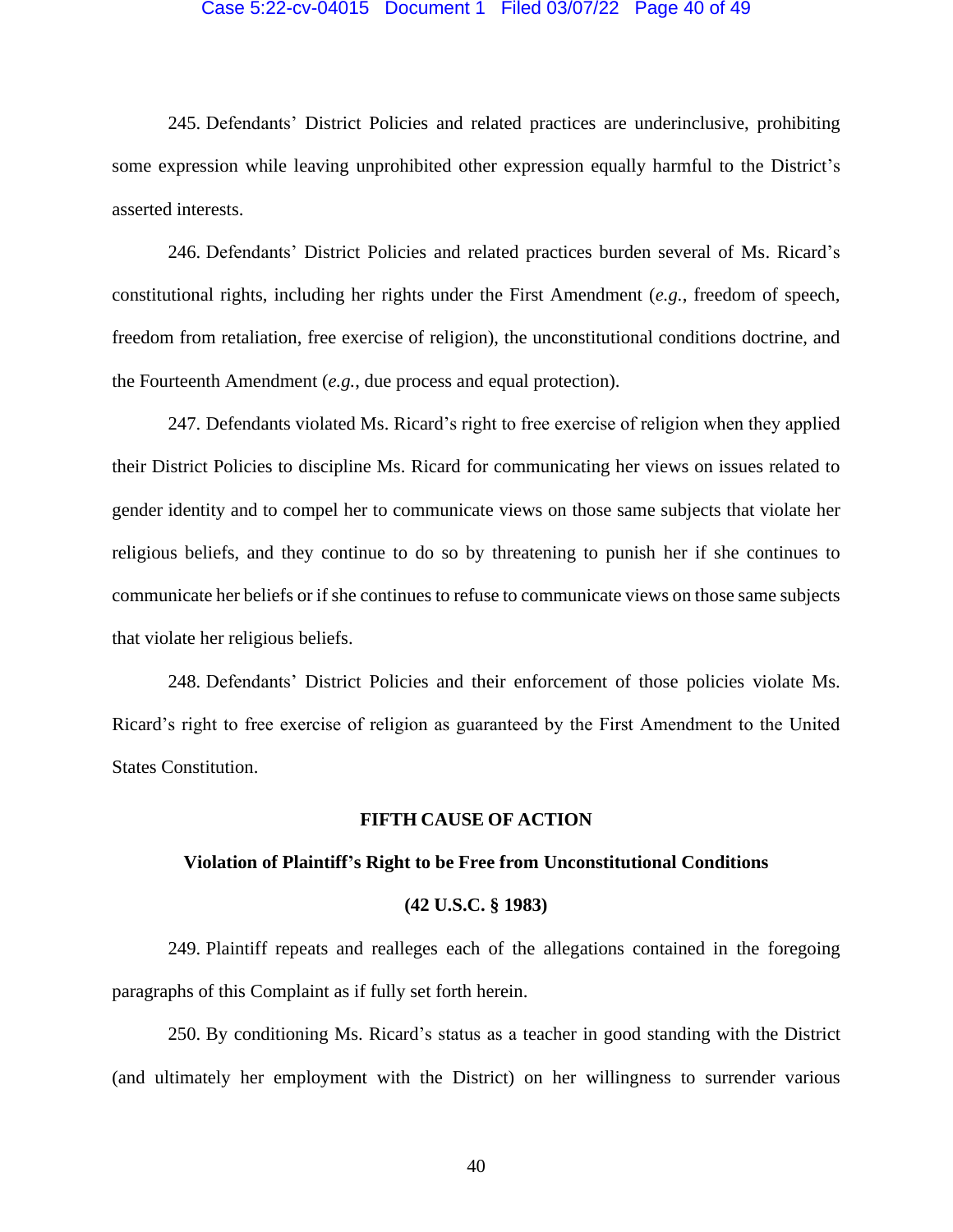#### Case 5:22-cv-04015 Document 1 Filed 03/07/22 Page 41 of 49

constitutional rights, Defendants have imposed and are imposing an unconstitutional condition on her in violation of her First Amendment rights.

251. Defendants' District Policies and their enforcement of those policies impose an unconstitutional condition upon teachers' right to free speech and their receipt of state benefits (*e.g.*, avoiding disciplinary actions up to and including termination, remaining a teacher at a public school).

252. Defendants' District Policies and their enforcement of those policies require teachers to surrender their constitutionally protected rights to freedom of speech, free exercise of religion, due process, and equal protection to avoid disciplinary actions up to and including termination.

253. Defendants enforced their District Policies against Ms. Ricard, making it clear that she can only avoid further disciplinary action if she surrenders her constitutionally protected rights to freedom of speech, free exercise of religion, due process, and equal protection.

254. Defendants' District Policies and their enforcement of those policies violate Ms. Ricard's right to be free from unconstitutional conditions.

## **SIXTH CAUSE OF ACTION**

#### **Violation of Plaintiff's Fourteenth Amendment Right to**

#### **Due Process of Law**

## **(42 U.S.C. § 1983)**

255. Plaintiff repeats and realleges each of the allegations contained in the foregoing paragraphs of this Complaint as if fully set forth herein.

256. By punishing and threatening to punish Ms. Ricard under vague, overbroad, retroactive, and/or constantly changing policies for her expression in and out of the classroom, Defendants have violated and are violating Ms. Ricard's right to due process of law under the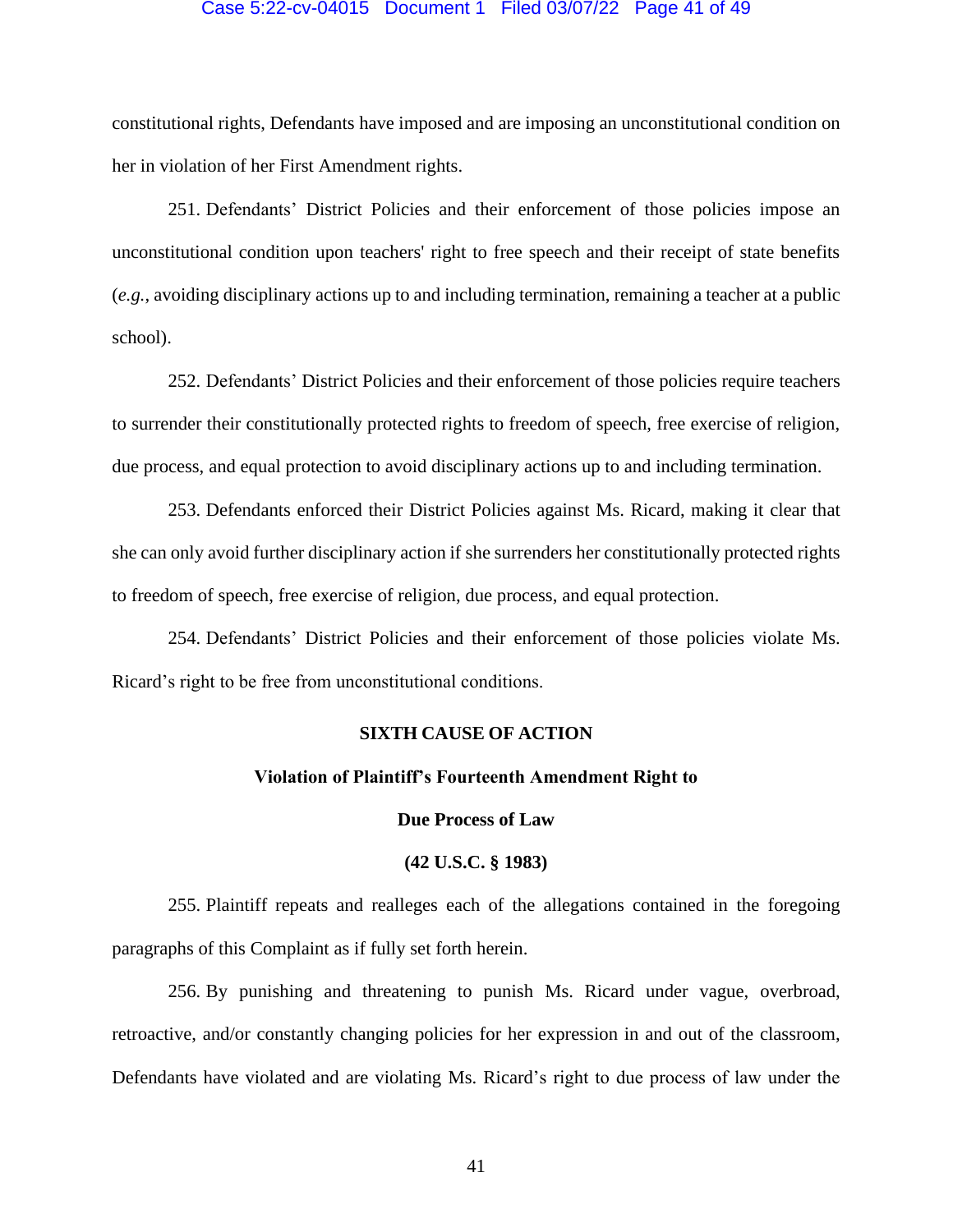#### Case 5:22-cv-04015 Document 1 Filed 03/07/22 Page 42 of 49

Fourteenth Amendment.

257. Defendants' District Policies and related practices are overbroad because they encompass a substantial amount of constitutionally protected speech.

258. Defendants' District Policies at the time Ms. Ricard was subject to discipline did not include Board-approved or official policies specific to the use of students' preferred names or pronouns.

259. Informal directives provided by then-Principal Molt and Counselor Lubbers regarding Student 1's preferred alternative first name did not state that Ms. Ricard was prohibited from continuing to use Student 1's legal/enrolled last name.

260. Ms. Ricard's expression regarding gender identity is protected by the First Amendment.

261. By placing a Written Reprimand in her personnel file for allegedly violating their District Policies, Defendants have punished Ms. Ricard for engaging in expression the First Amendment protects.

262. Defendants' written warning to Ms. Ricard, issued under the authority of their District Policies, threatens to punish her if she engages in a wide variety of constitutionally protected expression in the future in violation of Ms. Ricard's right to due process of law under the Fourteenth Amendment.

263. Defendants' District Policies and related practices are unconstitutionally vague because they grant District officials unbridled discretion in deciding what constitutes "gender identity" and "gender identity discrimination," because they utilize terms that are inherently subjective and elude any precise or objective definition that would be consistent from one official, teacher, or student to another, because they are incapable of providing meaningful guidance to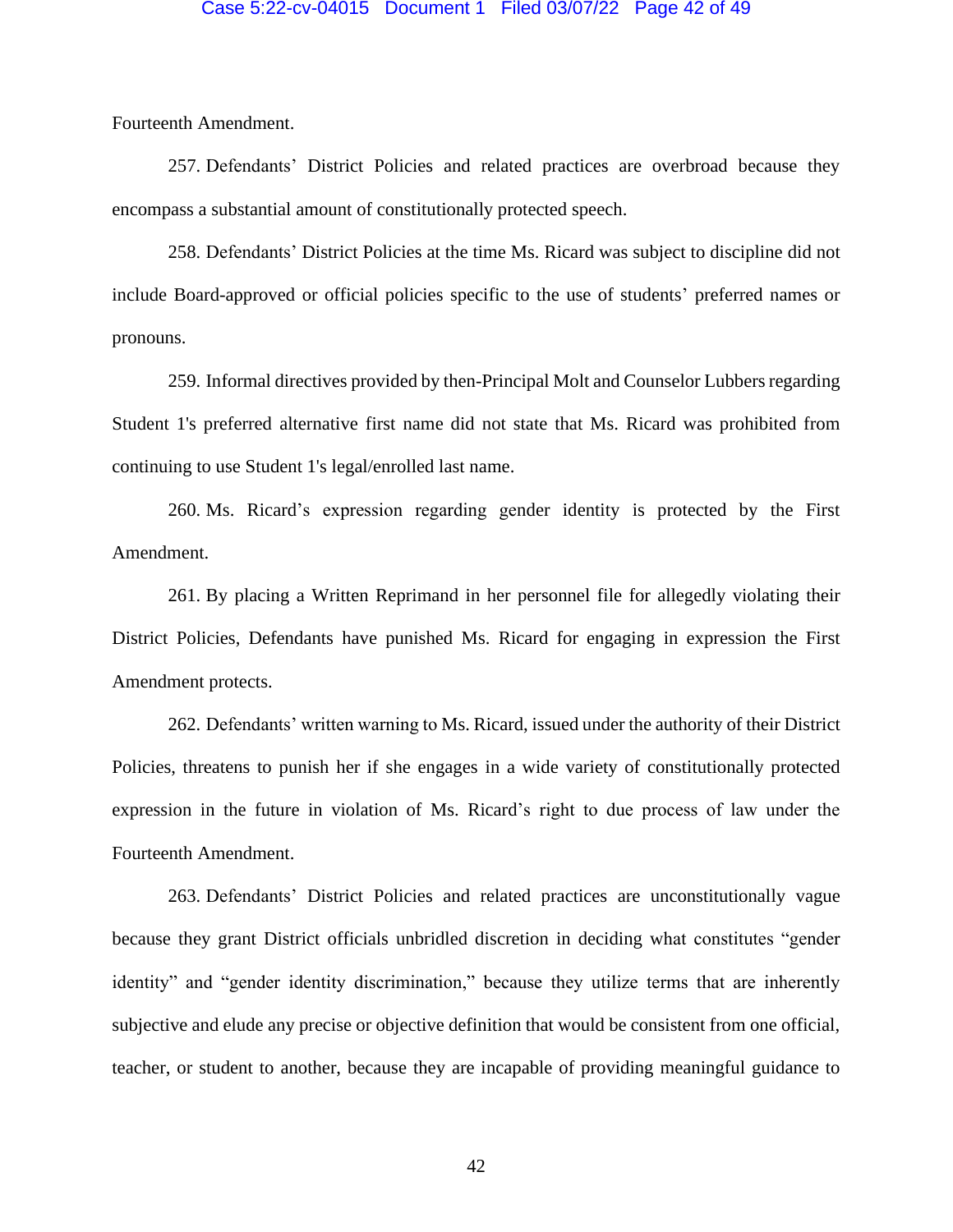## Case 5:22-cv-04015 Document 1 Filed 03/07/22 Page 43 of 49

Defendants and other District officials, and because they force teachers to guess whether expression that the First Amendment protects is in fact allowed at school.

264. The lack of objective criteria, factors, or standards in Defendants' District Policies and related practices, including the lack of notice of evolving policies and the unequal treatment of Ms. Ricard and other similarly situated staff, renders these policies and practices unconstitutionally vague and in violation of Ms. Ricard's right to due process of law under the Fourteenth Amendment.

## **SEVENTH CAUSE OF ACTION**

#### **Violation of Plaintiff's Fourteenth Amendment Right to**

## **Equal Protection of the Law**

#### **(42 U.S.C. § 1983)**

265. Plaintiff repeats and realleges each of the allegations contained in the foregoing paragraphs of this Complaint as if fully set forth herein.

266. By punishing and threatening to punish Ms. Ricard for expressing her views regarding gender identity both in and out of the classroom when they would not punish teachers who express opposite views on those same subjects, Defendants have violated and are violating Ms. Ricard's right to equal protection of the law under the Fourteenth Amendment.

267. By punishing and threatening to punish Ms. Ricard for using a student's last name as listed in the Skyward school records system instead of the preferred alternate first name of the student when they have since chosen not punish other teachers for using the last name of a student in other circumstances, Defendants have violated and are violating Ms. Ricard's right to equal protection of the law under the Fourteenth Amendment.

268. By allowing the issuance of post hoc initial guidance to teachers (subsequent to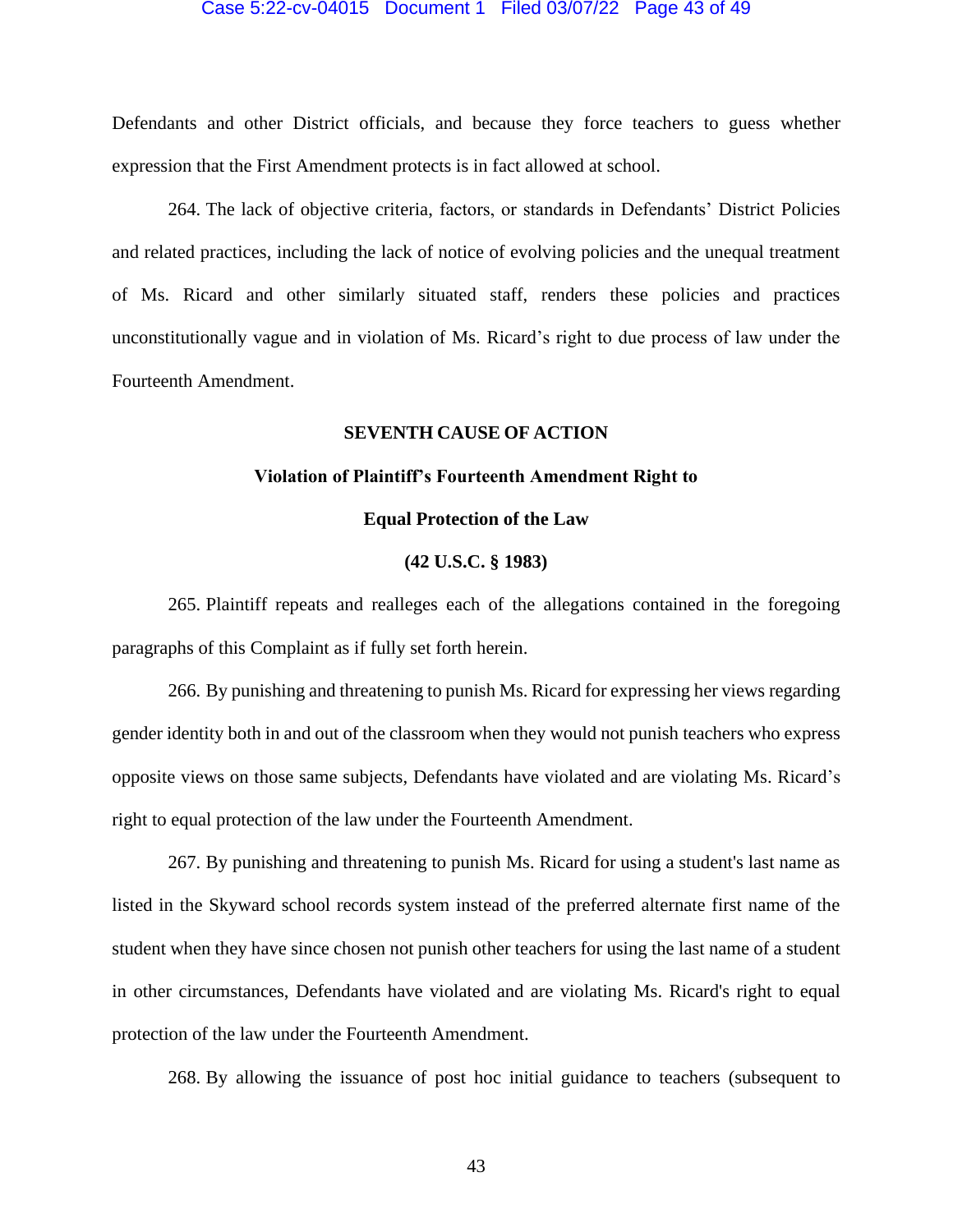#### Case 5:22-cv-04015 Document 1 Filed 03/07/22 Page 44 of 49

imposing discipline against Ms. Ricard) stating that "[t]he building administration will explain to the student that every effort will be made to remember their preferred name and pronouns; however, patience and understanding will be required," Defendants have created an unconstitutional double standard and have violated and are violating Ms. Ricard's right to equal protection of the law under the Fourteenth Amendment.

269. Ms. Ricard is similarly situated to other teachers at the District.

270. Defendants have chosen to take no disciplinary action against teachers who support and endorse the concepts of fluid gender identity, but they take disciplinary action against a teacher like Ms. Ricard who refuses to endorse those concepts.

271. Defendants take no disciplinary action against teachers who use a student's last name as listed in the Skyward school records system instead of the preferred alternate first name of the student when that teacher has not previously expressed views regarding fluid gender identity, but they have taken disciplinary action against Ms. Ricard whose views on the topic have become known to the District and Defendants.

272. After taking disciplinary action against Ms. Ricard for using a student's legal last name instead of a student's preferred alternative first name, Defendants have knowingly refrained from taking disciplinary action against other staff who have failed or forgotten to use students' preferred names or pronouns.

273. Defendants' District Policies have also been applied to discriminate intentionally against Ms. Ricard's rights to freedom of speech, right to be free from compelled speech, free exercise of religion, right to be free from unconstitutional conditions, and right to due process of law. Thus, discriminatory intent is presumed.

274. Defendants' District Policies and related practices burden Ms. Ricard's fundamental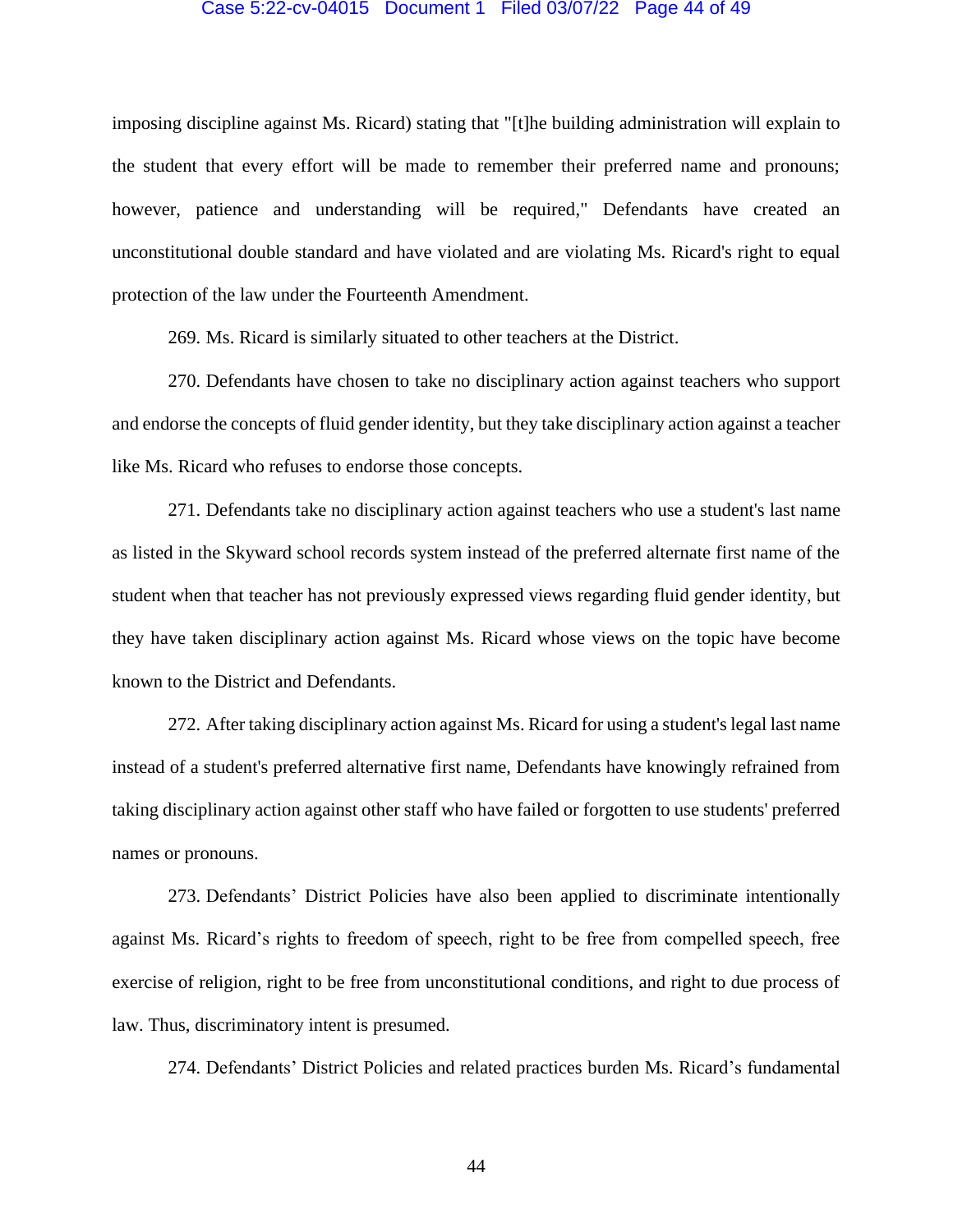#### Case 5:22-cv-04015 Document 1 Filed 03/07/22 Page 45 of 49

rights, target a suspect class (*i.e.*, religion), and have no rational basis.

275. Defendants' District Policies and related practices are underinclusive, prohibiting some expression while leaving other expression equally harmful to the District's asserted interests unprohibited.

276. Defendants applied their District Policies and related practices to Ms. Ricard in a discriminatory and unequal manner, granting other teachers the right to express their views on issues related to gender identity while denying that right to Ms. Ricard, in violation of Ms. Ricard's right to equal protection of the law under the Fourteenth Amendment.

## **EIGHTH CAUSE OF ACTION**

#### **Breach of Contract**

277. Plaintiff repeats and realleges each of the allegations contained in the foregoing paragraphs of this Complaint as if fully set forth herein.

278. Under Kansas law, the Negotiated Agreement between the JCEA and the District represents an enforceable contract between the District and the JCEA, including its third-party beneficiary members.

279. Ms. Ricard is, and was at all times relevant to this Complaint, a member of JCEA and a third-party beneficiary to the contract covering the 2020-2021 school year.

280. Throughout her career at the District, Ms. Ricard has substantially performed her duties under the Negotiated Agreement and its previous versions and has not materially breached that Agreement*.* 

281. Defendants breached the Negotiated Agreement by subjecting Ms. Ricard to a formal investigation based on vague, overbroad, rapidly evolving, and undefined District policies and informal supervisorial directives, then subjecting her to formal and heightened disciplinary actions,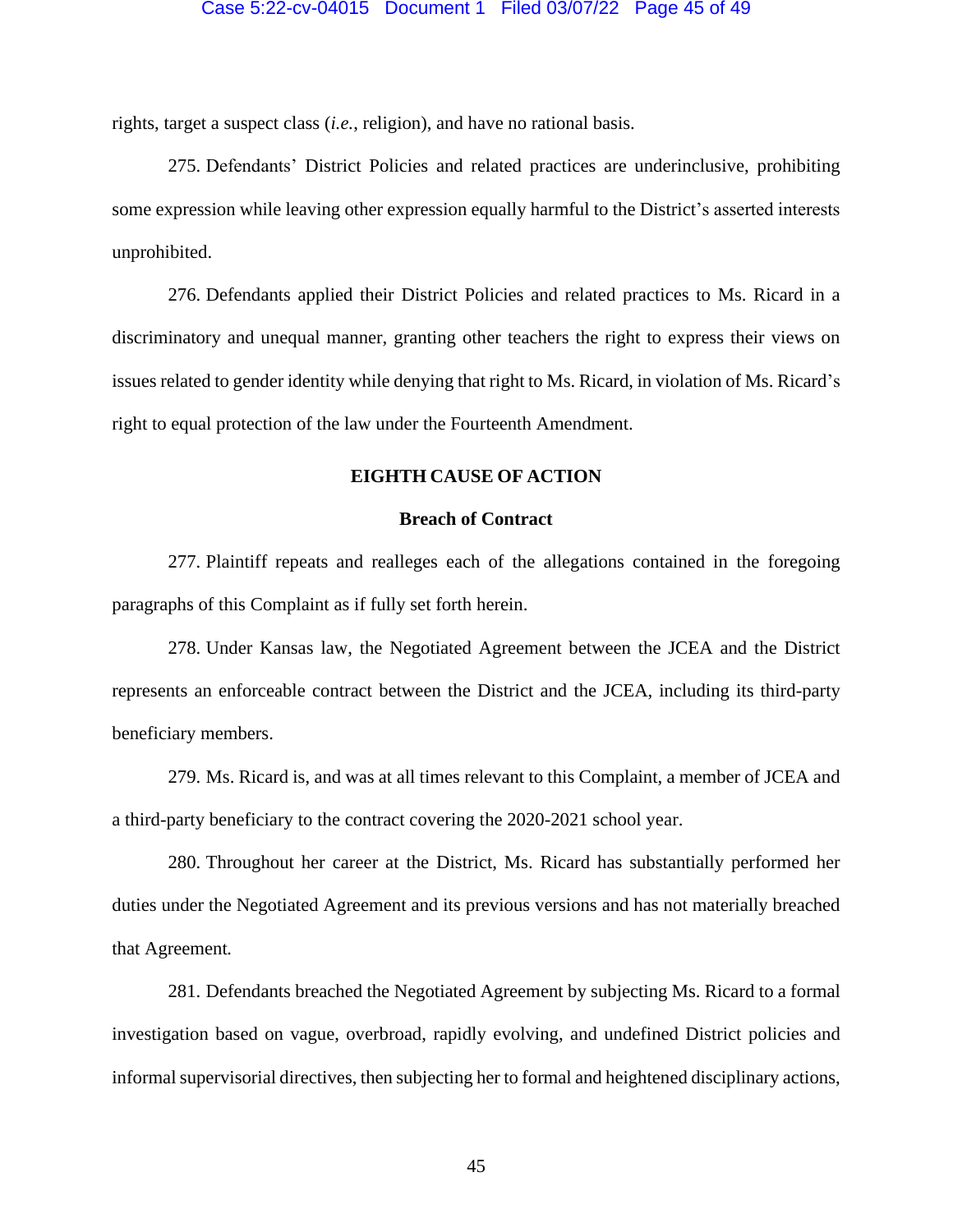#### Case 5:22-cv-04015 Document 1 Filed 03/07/22 Page 46 of 49

including the issuance of the April 9 Notice of Suspension and the April 15 Written Reprimand, under the District Policies without opportunity for post-disciplinary "coaching" or informal discussion as contemplated under the Negotiated Agreement.

282. Defendants further breached the Negotiated Agreement by subjecting Ms. Ricard to disciplinary action under the District Policies for expression that is protected by the First Amendment.

283. Defendants Ron Johnson, Kristy Haden, and Jim Schmidt further breached Art. IV, § C.5 and other provisions of the Negotiated Agreement by engaging in *ex parte* communications with legal counsel Mark Edwards, who was appearing at the hearing in his capacity as an advocate for an adverse party, including Defendant Eggleston and other administrators, in order to consult with the Board while Ms. Ricard and her legal counsel were excluded from the meeting.

284. Defendants have no legal excuse for these breaches of the Negotiated Agreement.

## **PRAYER FOR RELIEF**

WHEREFORE, Plaintiff respectfully requests that this Court enter judgment against Defendants and provide Plaintiff with the following relief:

- A. A declaratory judgment that Defendants' District Policies and related practices violate Ms. Ricard's rights under the First and/or Fourteenth Amendments as applied;
- B. A declaratory judgment that Defendants' District Policies and related practices, by including "gender identity" as a protected characteristic, violate Ms. Ricard's rights under the First and/or Fourteenth Amendment facially;
- C. A preliminary and permanent injunction prohibiting Defendants, their agents, officials, employees, and any other persons acting on their behalf from enforcing Defendants' District Policies to prohibit Ms. Ricard from expressing her views regarding gender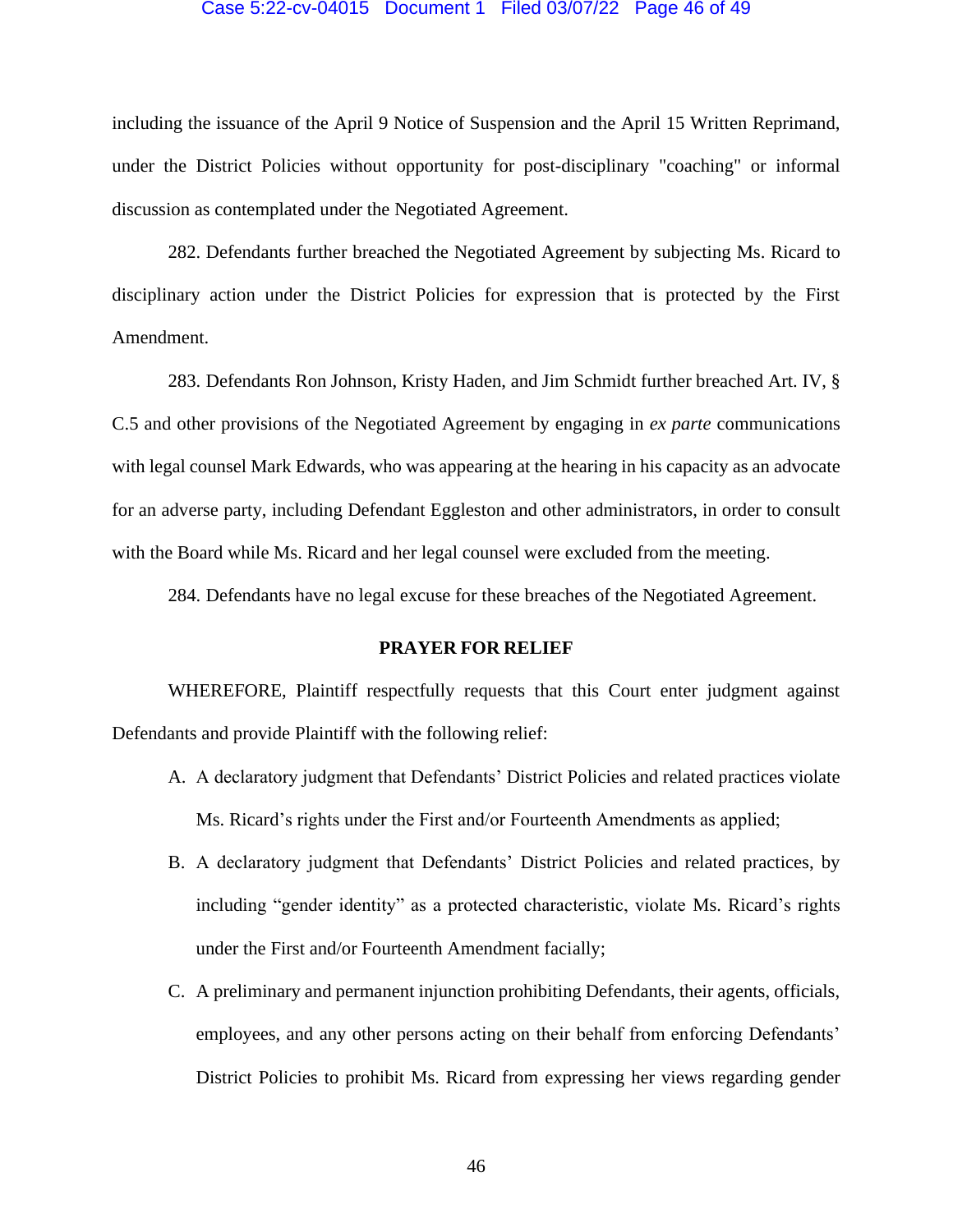#### Case 5:22-cv-04015 Document 1 Filed 03/07/22 Page 47 of 49

identity or to punish her for expressing those views, including addressing and referring to students by their legal/enrolled name or another a neutral manner to avoid addressing students by preferred gendered language that violates Ms. Ricard's conscience and religious beliefs;

- D. A preliminary and permanent injunction ordering Defendants, their agents, officials, servants, employees, and any other persons acting on their behalf to purge Ms. Ricard's personnel file of any reference to the punishment they imposed on her for expressing her views regarding gender identity, including the April 9, 2021 Notice of Suspension and the April 15, 2021 Written Reprimand, and all subsequent documentation upholding or referencing those decisions;
- E. Nominal damages from the Defendants for the violation of Plaintiff's First and Fourteenth Amendment rights and contractual rights;
- F. Plaintiff's reasonable attorneys' fees, costs, and other costs and disbursements in this action pursuant to 42 U.S.C. § 1988; and
- G. All other further relief to which Plaintiff may be entitled.

Respectfully submitted this 3rd day of March, 2022.

*/s/ Joshua A. Ney* Joshua A. Ney, KS Bar No. 24077 Ryan A. Kriegshauser, KS Bar No. 23942 Alan M. Vester, KS Bar No. 27892 15050 W. 138th St., Unit 4493 Olathe, KS 66063 Telephone: (913) 303-0639 firm@knlawgroup.com *Attorneys for Plaintiff*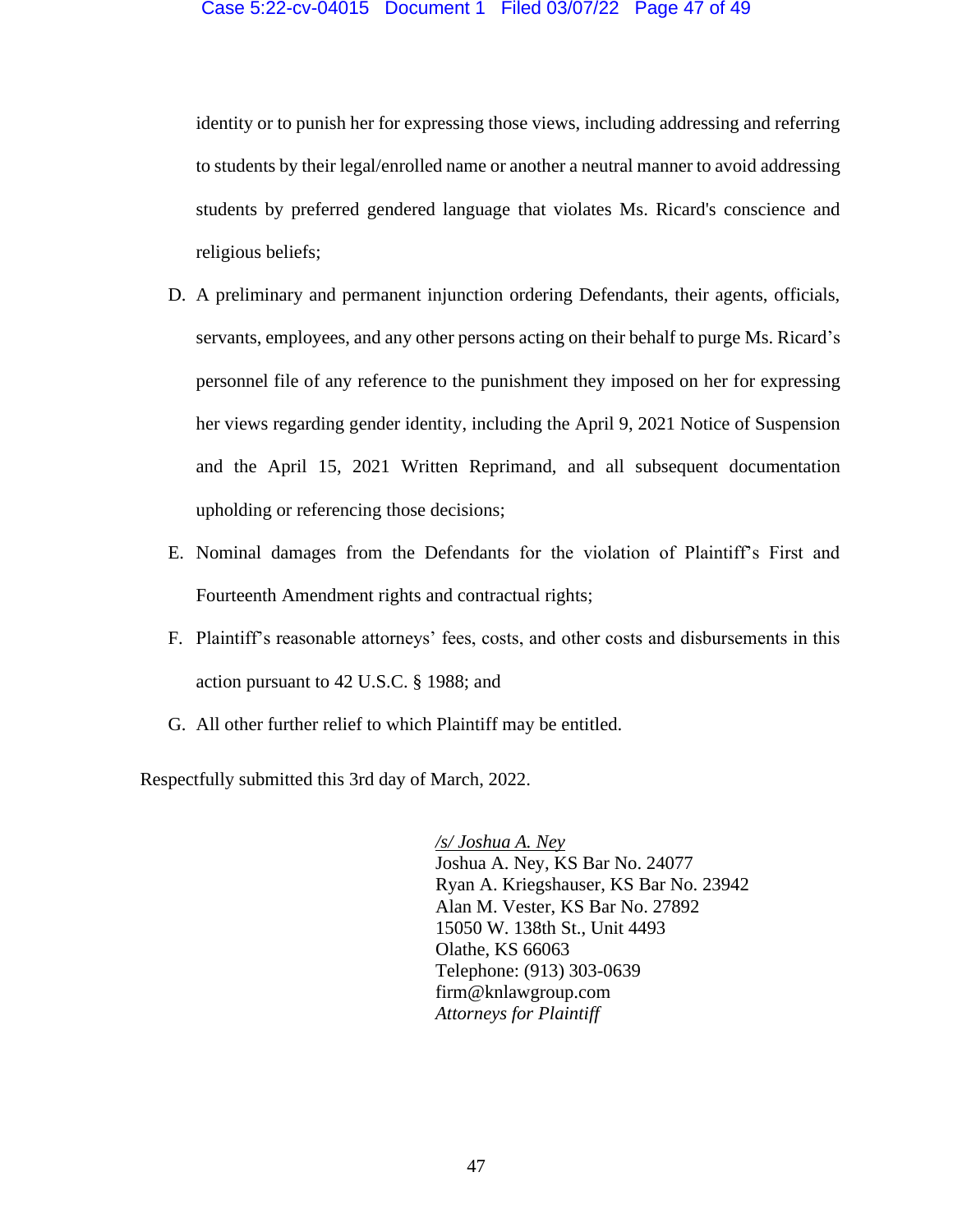## DEMAND FOR TRIAL BY JURY AND DESIGNTION OF TRIAL LOCATION

Plaintiff demands a trial by jury for all issues so triable herein and respectfully requests all hearings and trial proceedings occur in Topeka, Kansas.

> /s/ Joshua A. Ney Joshua A. Ney, Kansas Bar #24077 Attorney for Plaintiff